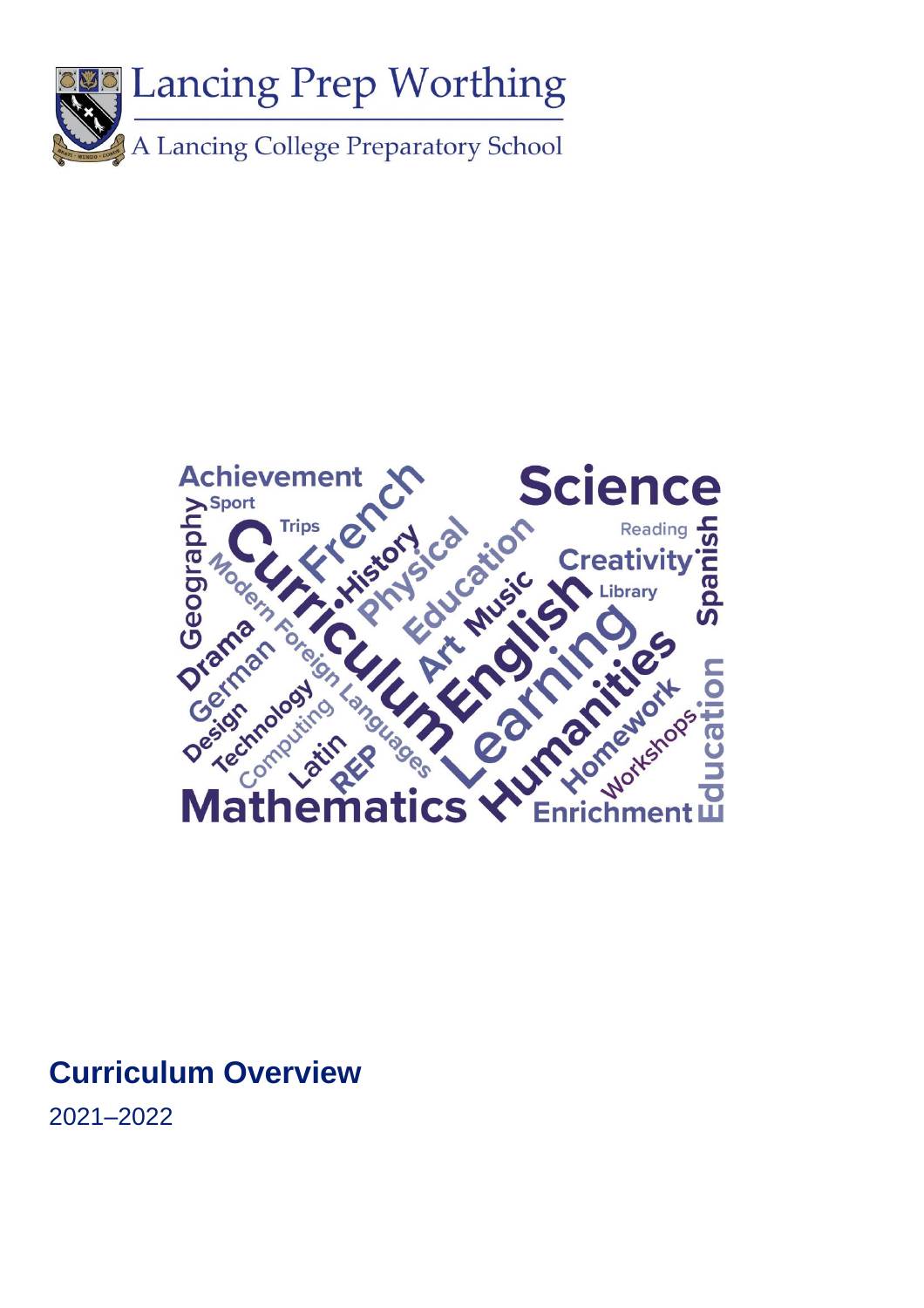**LPW CURRICULUM GUIDE 2021-2022**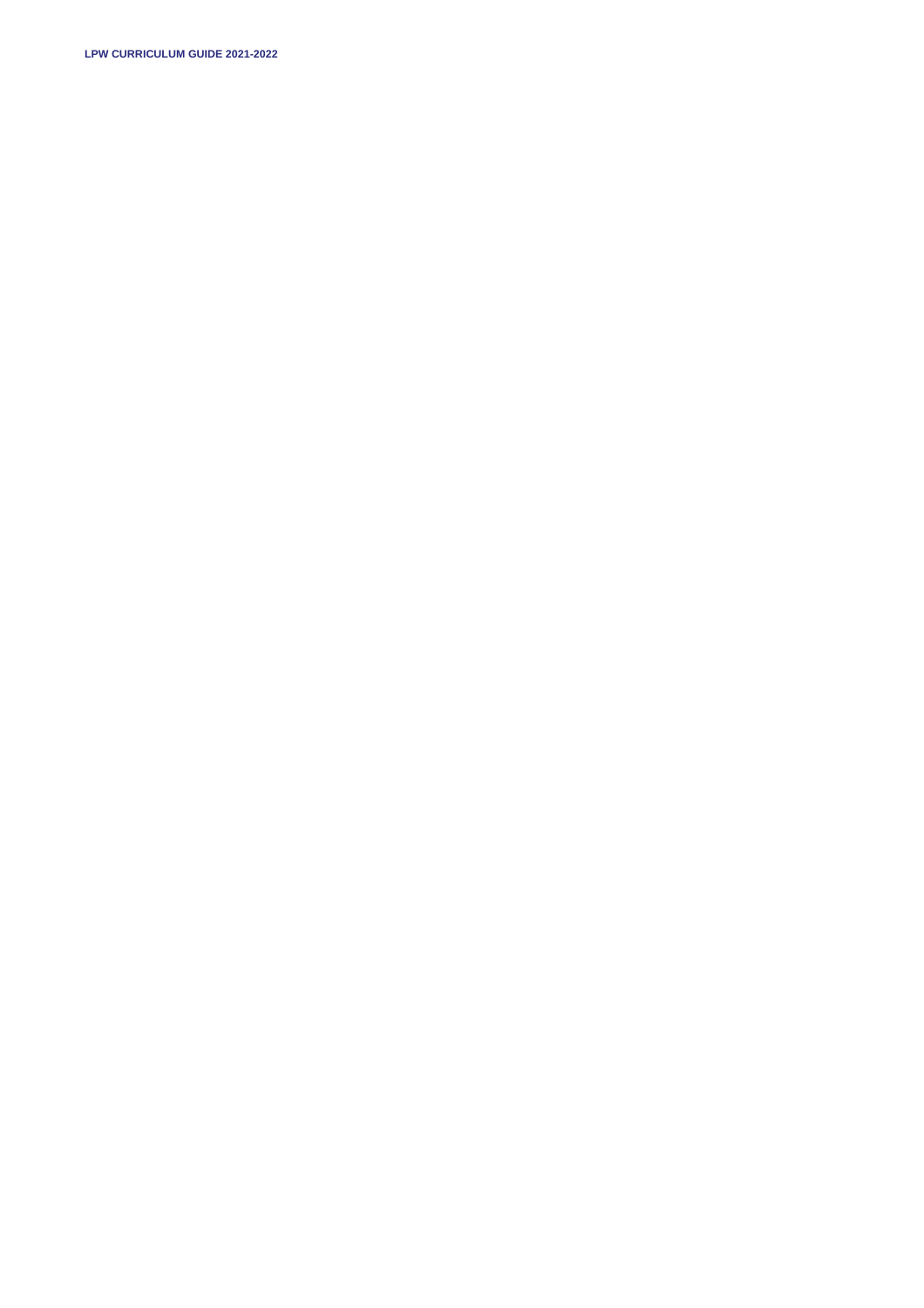### **Contents**

#### **1** Introduction

- **2** The Curriculum
	- Organisation and Planning
	- Curriculum & Inclusion
	- Roles and Responsibilities
- **3** Additional Needs
- **4** Assessment, Examinations & Reporting to Parents
- **5** Homework
- **6** Educational Visits and Visitors
- **7** Subject Information
	- English
	- Mathematics
	- Science
	- Personal, Social, Health and Economic Education (PSHEE)
	- Learn to Learn
	- Modern Foreign Languages French, German & Spanish
	- **Classics**
	- Humanities Geography, History & REP
	- Music
	- Computing
	- Art
	- Design Technology
	- Drama
	- Physical Education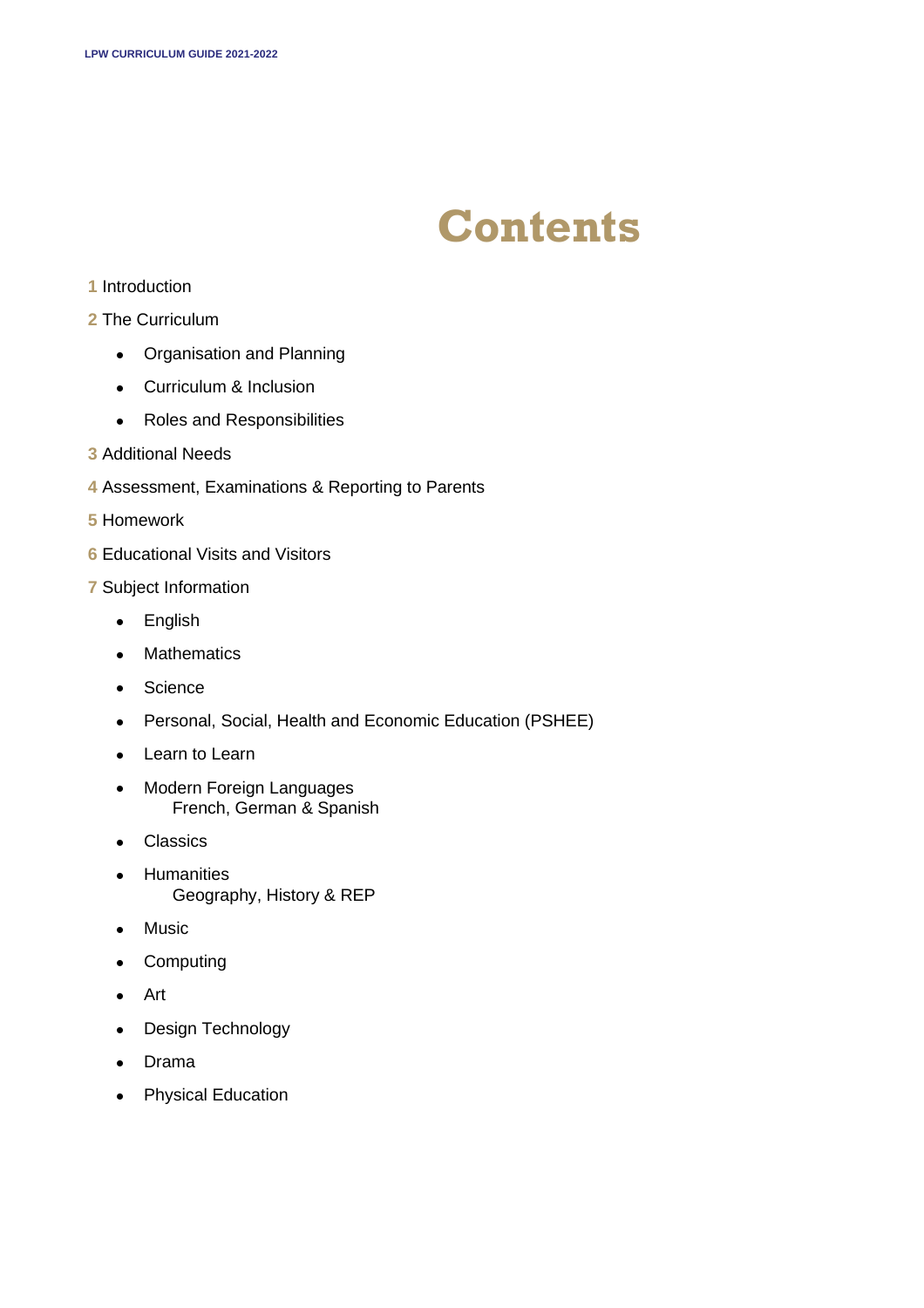### **Introduction**

### We believe that a good education stems from a successful partnership between home and school.

The purpose of this Guide is to outline the important aims and values which underpin our curriculum along with a broad overview of the aims and teaching approach of individual curriculum subjects at Lancing Prep Worthing.

This Guide should be read in conjunction with the individual year group Curriculum Directories. These will give you details of what we will teach your child in each subject over this next academic year, along with the skills and knowledge she or he will acquire and what we expect that she or he to be able to do with them.

We hope you find these booklets of interest and that the content helps us to work together to support and encourage your child to make progress, love learning and achieve their potential at Lancing College Prep at Worthing.

**Francesca Milling Deputy Head**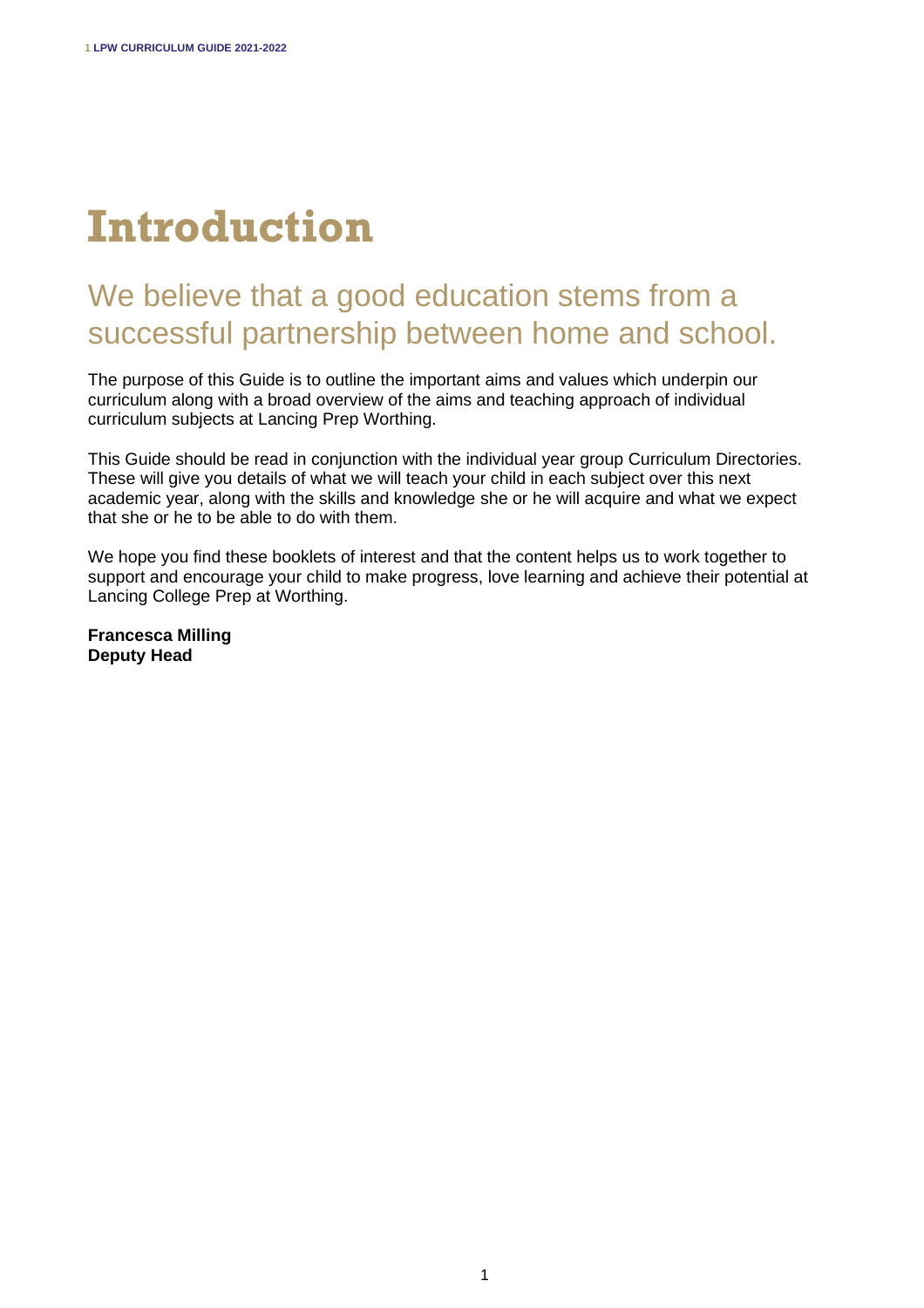

Lancing Prep at Worthing provides full-time, supervised education for pupils of compulsory school age (construed in accordance with section 8 of the Education Act 1996). This provides pupils with experience in linguistic, mathematical, scientific, technological, human and social, physical and aesthetic and creative education.

Our curriculum includes planned activities to promote learning, personal growth and development, which are enriched by a wide variety of extra-curricular activities. It is underpinned by a 'hidden curriculum' - what the children learn from the way they are treated and expected to behave. We want children to grow into positive, responsible people, who can work and cooperate with others, while at the same time developing their knowledge and skills, in order to achieve their true potential.

Subject matter is appropriate for the ages, aptitudes and needs of all pupils, including any with an Education Health Care Plan. We seek the highest standards of attainment for all our children.

We also value the breadth of the curriculum that we provide. We aim to foster creativity in our children, and to help them become independent learners who ask appropriate questions in order to deepen understanding. We have designed a Learning Power Wall and, for younger children, Powerful Learning Characters in order to focus on the resourceful, resilient, relating and reflective learning dispositions we wish our pupils to develop.

Above all we believe in making learning enjoyable and rewarding.

#### **AIMS**

Our curriculum encompasses our school aims:

Love learning ⚫ Be kind ⚫ Go out into the world and do good

It is underpinned by the values that we hold dear at our school. The curriculum is the means by which the school achieves its objective of educating children in the knowledge, skills and understanding that they need in order to lead fulfilling lives, thereby preparing them for the opportunities, responsibilities and experiences of adult life in the 21st Century. We aim for our children to become powerful learners who enjoy challenge and recognise that sometimes they learn most when making mistakes.

#### Our curriculum is designed

- to promote a positive attitude towards learning, so that pupils enjoy coming to school and acquire a solid basis for lifelong learning
- to teach National Curriculum Subjects
- to teach the skills of speaking, listening, literacy, and numeracy
- to enable all pupils to learn, make progress and develop their skills to the best of their ability, including those who are on the registers for Able, Gifted and Talented, SEND and EAL
- to encourage pupils to develop editing and proofreading skills to respond to teacher and peer feedback so as to improve the quality of their work
- to provide opportunities for pupils to be creative and to develop their own intellectually curious thinking skills
- to promote self-respect and high self-esteem
- to promote inclusion, cooperation and understanding among all members of our community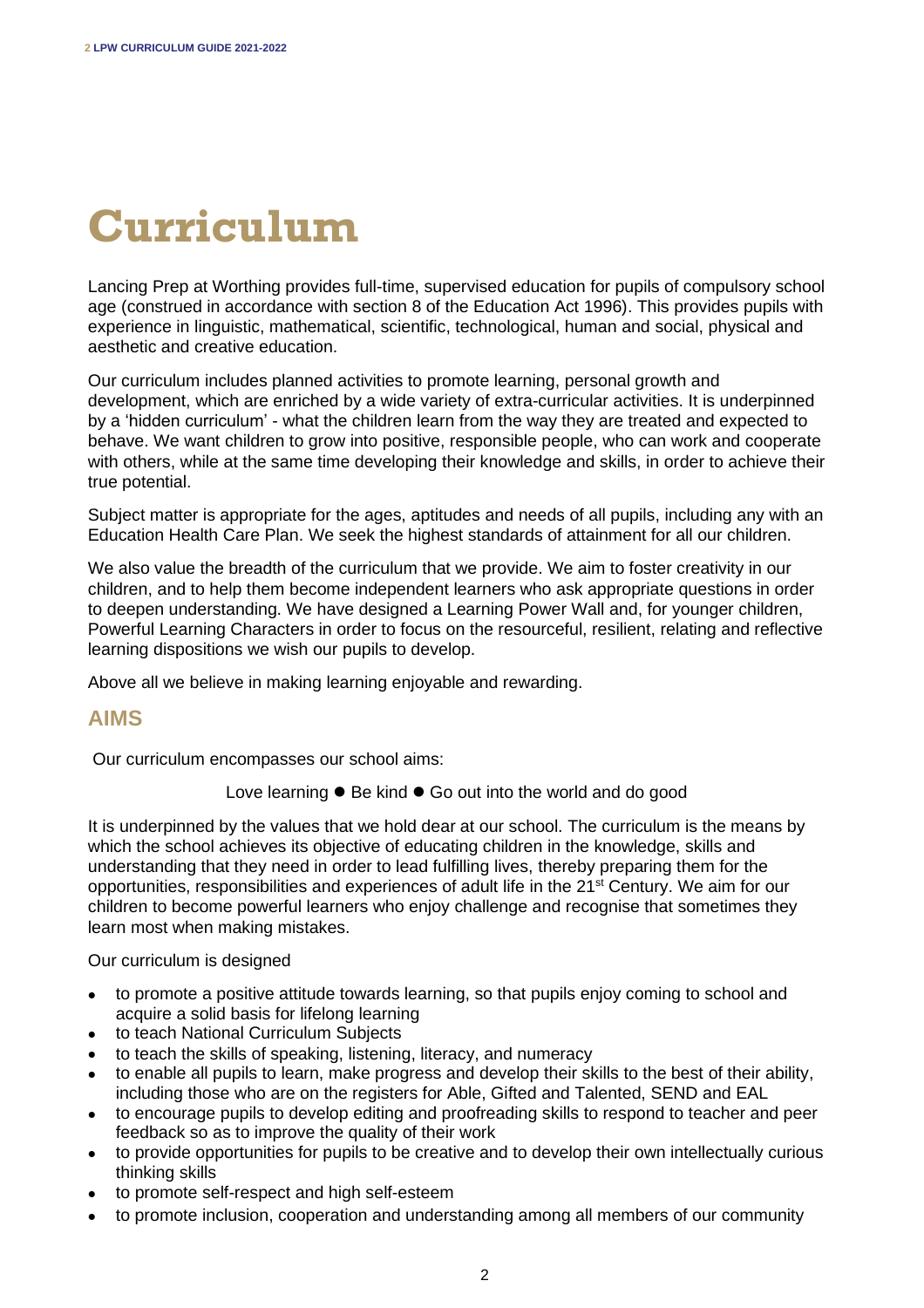- to encourage respect for other people, paying particular regard to the protected characteristics of gender, race, religion or belief, sex and sexual orientation as set out in the 2010 Act (a)
- to encourage an awareness of one's own spiritual development
- to distinguish right from wrong
- to teach pupils about the developing world, including how their environment and society have changed over time
- to help pupils understand Britain's cultural heritage
- to promote respect and pride in the fundamental British values of democracy, the rule of law and individual liberty
- to promote mutual respect and tolerance of those with different faiths and beliefs
- to help pupils understand how to lead a healthy lifestyle
- to encourage caring for the environment, not only for ourselves, but also for future generations
- to prepare pupils for the opportunities, responsibilities and experiences of life in British society

#### **PSHEE (Personal, Social, Health and Economic Education)**

PSHEE covers a whole range of topics which have direct relevance to the skills of everyday living and to key life choices concerning values, ways of living and relationships. The programme uses expertise from within the school, a range of external speakers, the neighbourhood youth office, PC Bartram and PSHE Association approved resources. Any other resources used are assessed to ensure that they are appropriate for the age and maturity of our children and sensitive to their needs.

PSHEE takes place in discrete lessons and is taught weekly by the class teacher in the pre-prep and by the Head of PSHEE in the prep school. The teaching uses high quality, evidence based and age-appropriate teaching to support our children for the opportunities, responsibilities and experiences of adult life. In all year groups the key areas of self-awareness, citizenship, and health and inter-personal skills are covered and age appropriate. Teaching about mental wellbeing is central to these subjects and all these topics are linked closely with the LPW Learning Power Wall characteristics.

Whilst pupils are presented with a variety of opinions for their consideration, these sessions are framed by the context of the preparatory school as a Christian foundation striving to provide a safe and supportive environment in which each pupil feels valued as an individual. As far as possible, matters of information are intertwined with moral issues. The Head of PSHEE, tutors and all staff are encouraged to follow up PSHEE matters with the pupils in their care.

This Scheme of Work follows the Social and Emotional Aspects of Learning (SEAL) model of a whole school spiral curriculum with each year group looking at the same theme each half-term. It is laid out in a two-year programme to allow for a wider and deeper coverage of PSHE education and Citizenship and is divided into twelve half-termly topics. The range of topics ensure a comprehensive coverage of most PSHE education and Citizenship issues which would include community and participation, safety (including e-safety), health education (inc. RSE and Drugs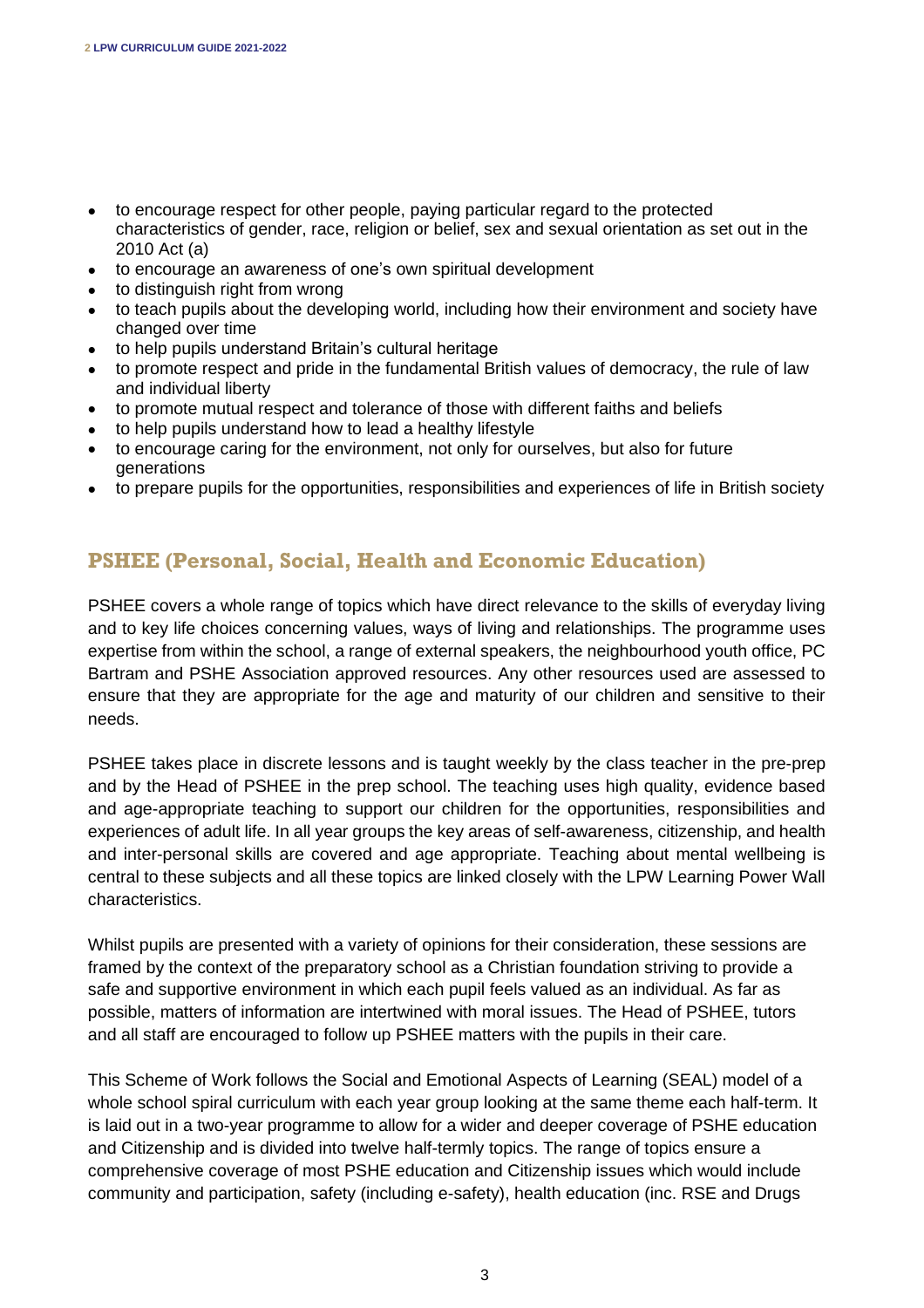Education), difference and diversity, personal relationships, the environment, financial capability, globalisation, social injustice, growth and change.

The weekly PSHEE lesson is supplemented with themed assemblies, extra time allocated if and when considered needed and talks and workshops led internally and externally throughout the academic year.

#### **Learn to Learn**

All pupils in Years 3 to 7 have a single 'Learn to Learn' lesson on their weekly timetable. The world is changing and the future is uncertain; that is the only thing which is certain.

Therefore, equipping our pupils with the tools to succeed in their lives must be about more than enabling them to leave school with a collection of certificates or assortment of numbers indicating their success. In order to really thrive and to be able to flourish in the tomorrow, pupils must learn how to be methodical, self-aware, imaginative, resourceful and much more besides.

With dedicated curriculum time set aside, LPW promotes and values just this. In 'Learn to Learn' pupils and teachers are invited to be tenacious in exploring and respecting their individual strengths and highlighting areas for development. In sessions, mistakes are expected, respected, inspected and then corrected –with the journey and learning experiences being as, if not more, important than the end product. In a positive and supportive environment, pupils are provided with varied opportunities to exercise the traits needed to become successful, life-long learners. Pupils and their cumulative growth in resilience, reflection, their ability to relate and their resourcefulness is at the heart of everything we do, so that they leave smiling, prepared and confident in facing the adventure beyond our gates.

## **Organisation and Planning**

The school is divided into three departments; Nursery/Pre-School, Pre-Prep (Reception, Years 1 and 2) and Prep (Years 3 to 8).

In Nursery (children below compulsory school age) and Reception our aim is for children to learn through play and discovery and the curriculum is designed to meet the criteria outlined in the EYFS framework. Learning is planned by our Nursery teacher and Reception teacher and stems from the children's own interests and lines of enquiry. The programme of activities is appropriate to pupils' educational needs in relation to the EYFS seven areas of learning, namely the three prime areas (Communication and Language, Physical Development, Personal, Social and Emotional Development) and four specific areas (Literacy, Maths, Understanding of the World and Expressive Arts and Design). All areas are delivered through a balance of adult led and childinitiated activities. Our programme is designed to be broad and challenging to allow each child to develop their talents fully and is appropriate to their educational needs.

The teaching of reading is a priority in our school and our standards are very high. Children are introduced to phonics in Nursery and this programme continues into Reception where the children quickly learn to blend sounds to read words. Great emphasis is placed upon the enjoyment and understanding of the written word.

In Years 1 to 6 the school's curriculum broadly follows the requirements set out in the National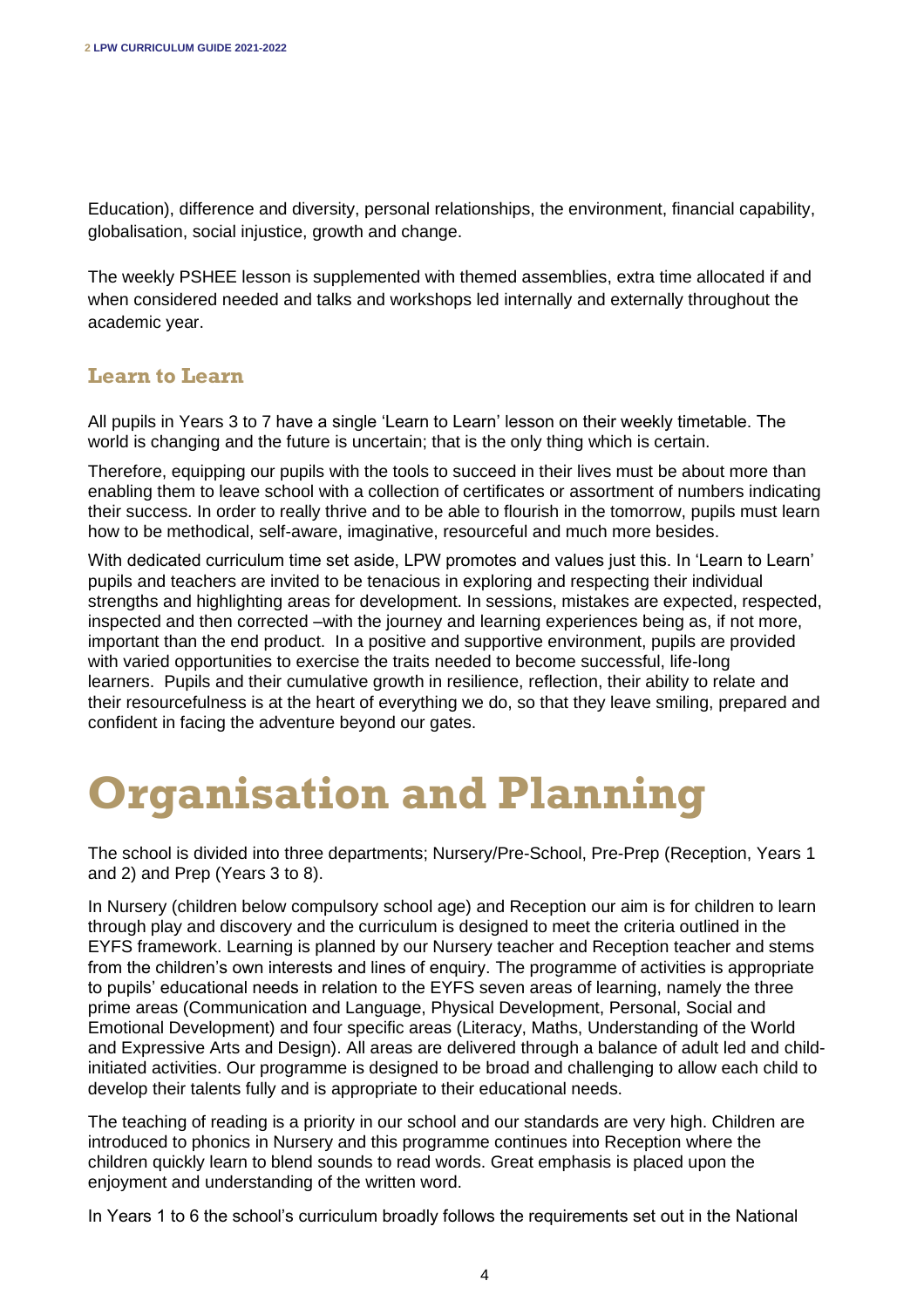Curriculum. Within this we have the flexibility to provide an enriched educational experience which is wider and deeper than that prescribed. All year groups have discrete lessons in Literacy and Numeracy. Science and Humanities subjects are sometimes integrated into topics in younger years but are discrete subjects in Prep. French is taught from Year 2 and Prep classes enjoy the addition of Learn to Learn, Drama and Classics from Year 5.

In October of Year 6 all current pupils are invited to sit Pre-tests as part of the Lancing Advance Programme. This is followed by an 'Experience' assessment day at the college in January. The Year 6 'Learn to Learn' programme helps pupils prepare for these. Success here leads to the offer of a place in Year 9 at the College.

In January of Year 6, all current pupils and prospective pupils from other schools are invited to sit for 11+ academic scholarships. These take the form of cognitive analytical tests in verbal reasoning, quantitative (mathematical) reasoning and non-verbal reasoning as well as a piece of independent writing.

Year 8 pupils use a system of assessment to gain entry to Lancing College. After the initial preassessment through the Advance Programme in Year 6, all pupils will sit core CE subjects (English, Mathematics and Science) in the June of Year 8 and additional papers/coursework in the other academic subjects which will be used for setting purposes. For those children who do not take the Advance Programme in Year 6, these assessments will form their entry examinations. Children entered for academic scholarships to Lancing College will take unseen papers in the February of Year 8.

### **Curriculum Areas**

Our curriculum provides pupils with a wide range of educational experiences in the following areas:

**Literacy** skills are predominantly delivered through the English curriculum but are also developed throughout all curricular and extra-curricular subjects. Drama is taught as part of the English Curriculum and is an important vehicle to aid the development of speaking and listening skills. Children are also encouraged to speak in public in a range of contexts throughout their time at our school.

**Numeracy** skills are mainly delivered through the mathematics curriculum. We use a scheme which builds a concrete understanding of concepts which pupils can draw upon to solve problems. Discussion and verbal explanation of reasoning is encouraged from an early age. This approach enables pupils to use and apply mathematics, understand shape, measures and data handling, develop a capacity for logical thinking and express themselves independently using number.

**Languages** are taught through French (from Year 2) and Classics (from Year 5). Pupils in Year 7 and 8 also learn Spanish or German and study Classics at Lancing College whilst continuing with French at our school. There is a language readiness programme for children in Reception and Year 1 which seeks to develop interest, enthusiasm and listening skills. Children are introduced to French, German and Spanish.

**Science** is delivered through the Science curriculum. This enables pupils to increase their knowledge and understanding of Biology, Chemistry and Physics and develop enquiry skills, form hypotheses, conduct experiments and record their findings. The younger children use their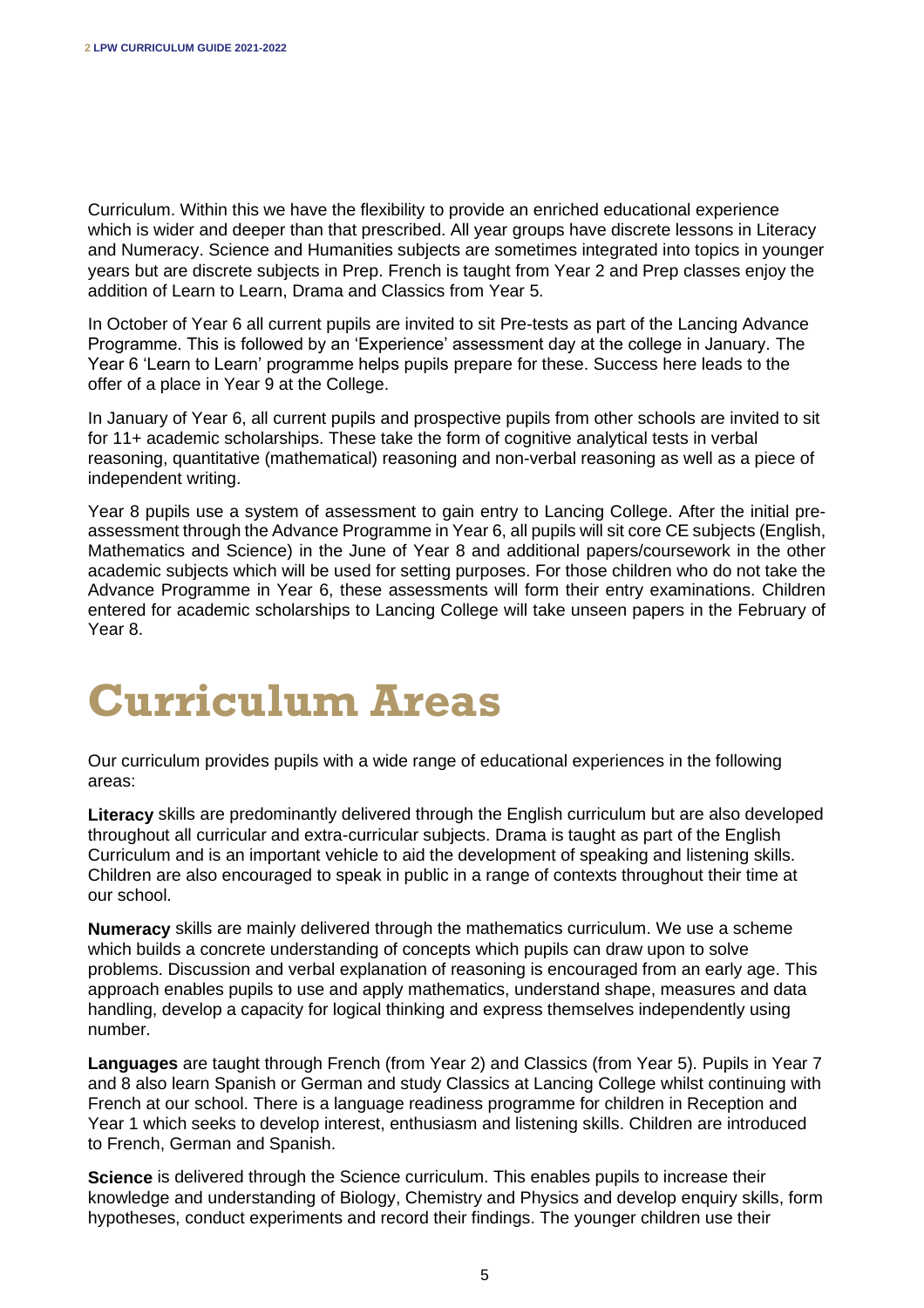classroom for their science lessons while the older children use the science laboratory.

**Technological skills** are developed in computing, where pupils use a broad range of packages to programme, communicate ideas, organise data and research through the internet. Pupils are encouraged to use skills learnt in computing in humanities projects completed in Years 5 to 8. In DT pupils are able to produce high quality products, evaluating their processes and methods.

**Human and Social Education** is taught throughout the curriculum and in particular through History and Geography. Pupils are taught how human action now and in the past has influenced events and conditions. A programme of visits and visitors help them to experience life in different periods of history. Field trips to the local area show them different environments.

The **Physical Education** curriculum and the Games programme enables all pupils to participate in a wide range of sporting and physical pursuits. In science pupils are taught about the need for a balanced diet and healthy eating. This is further reinforced by the staff team who monitor lunch times and occasionally through assemblies.

**Aesthetic and creative education** is delivered through Art and Design where a broad range of media and approaches are explored. The creative education of our pupils is also delivered through the music curriculum and our drama provision. We have a Junior Choir and a Senior Choir, so that all children from Years 3 to 6 sing, with an optional Chamber Choir for pupils in Years 7 and 8. There is a large school orchestra. Visiting peripatetic music teachers provide instrumental lessons in brass, woodwind, violin, piano, guitar, drums and voice. Our musicians have the opportunity to perform at various formal and informal concerts throughout the year. A visiting peripatetic drama teacher is a member of our community and she prepares children for LAMDA examinations and festivals as well as supporting the staff with our school drama and musical productions.

### **The Curriculum and Inclusion**

All pupils at Lancing Prep at Worthing learn and make progress. The curriculum in our school is designed and differentiated so as to provide access and opportunity for all pupils who attend the school, whatever their needs. Planning across the school is completed to an agreed format and contains details of the work to be covered. Detailed short term planning is carried out by the class teacher / subject teacher; this includes differentiation to meet the needs of those needing extension or support. A variety of teaching and learning methods is used to suit the different needs and learning styles of individuals.

## **Roles and Responsibilities**

The curriculum is monitored by the Deputy Head, although responsibilities are delegated to Heads of Subject who:

- provide a strategic lead and direction for the subject
- support and advise colleagues on issues related to the subject
- monitor all planning documents in that subject area
- monitor pupils' progress in that subject area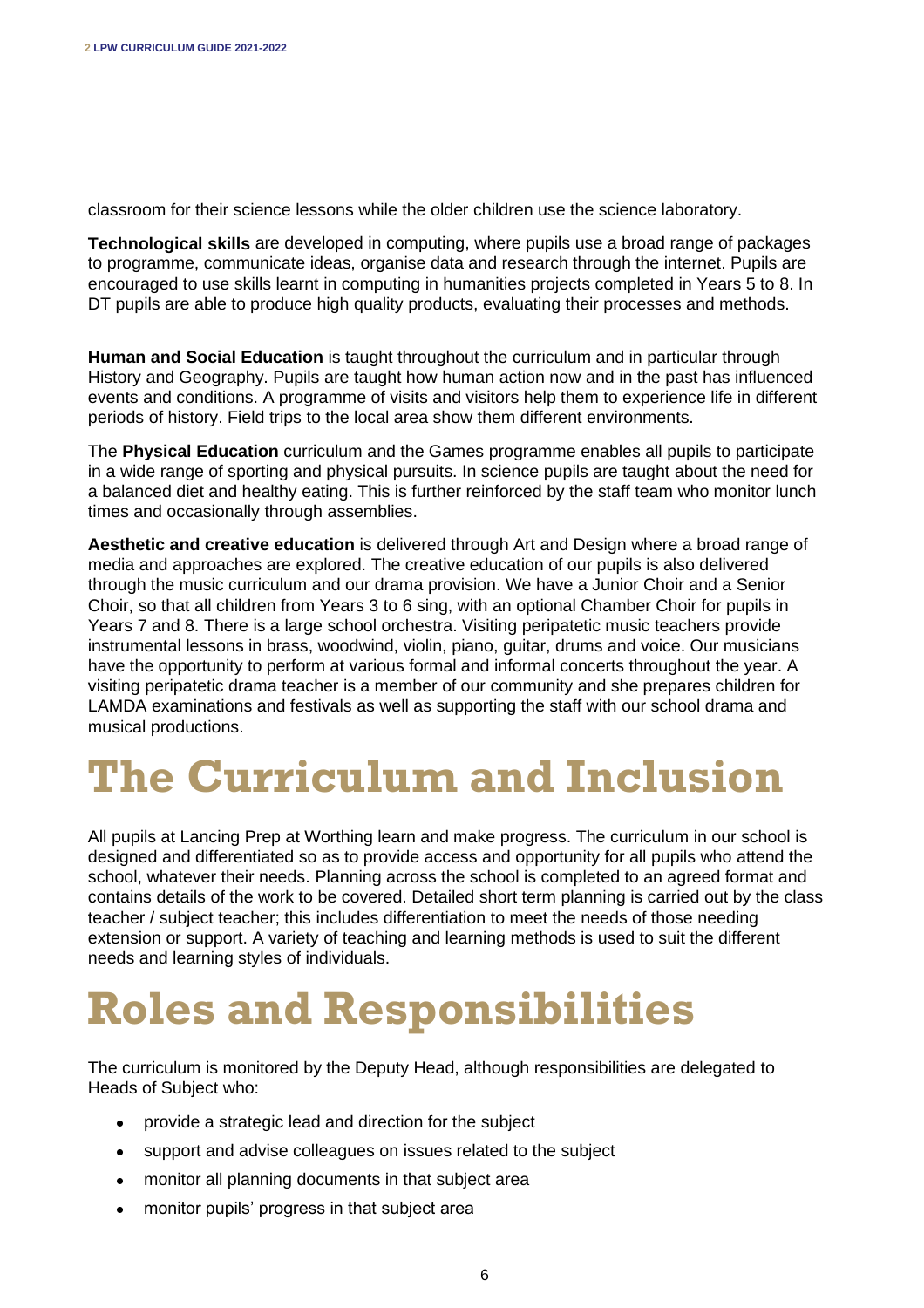- provide efficient resource management for the subject
- hold curriculum meetings, which focus on specific subject issues and development

Further information about the curriculum can be found in the Curriculum Directory for each of the year groups.

**The Governors** monitor the success of the curriculum at the Education Committee which meets each term.

**Francesca Milling Deputy Head**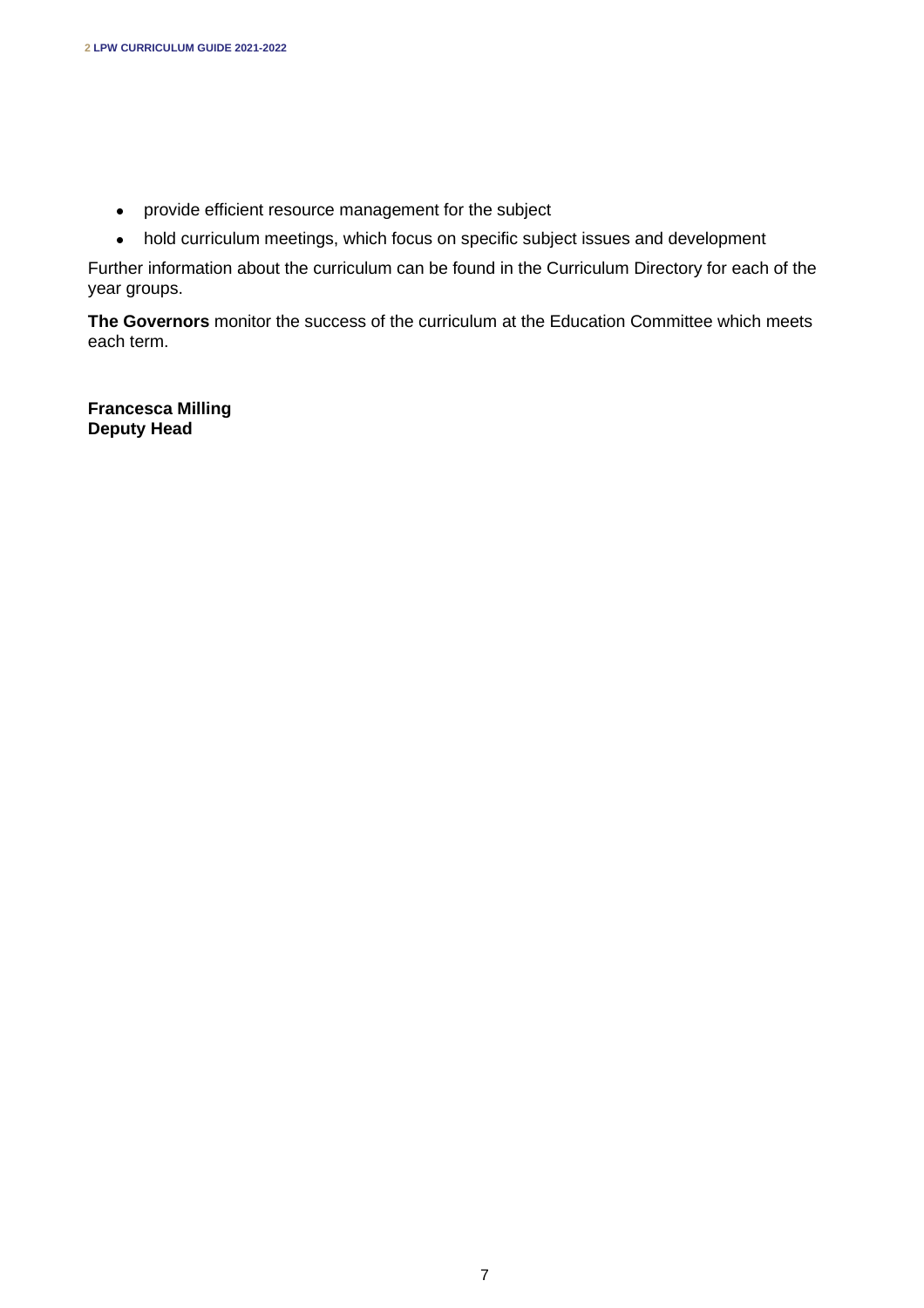### **Additional Needs**

#### **EQUAL OPPORTUNITIES**

We aim for all our children to feel secure, included and valued. Each child is unique and will be treated as an individual regardless of gender, race, culture, disability, family background, home language, religion or special needs.

#### **EAL: PUPILS FOR WHOM ENGLISH IS AN ADDITIONAL LANGUAGE**

All pupils need to feel safe, accepted and valued in order to learn. For pupils who are learning English as an additional language, this includes recognising and valuing their home language and background. As a school, we are aware that bilingualism is a strength and that EAL pupils have a valuable contribution to make. We take a whole school approach, including ethos, curriculum, education against racism and promoting language awareness.

#### **SPECIAL EDUCATIONAL NEEDS AND DISABILITIES (SEND)**

At Lancing Prep Worthing, the children are taught in small classes; this means that in almost all lessons work can be differentiated to meet the needs of all the pupils. For those who have specific difficulties, additional support can be provided to help them access the curriculum. There is an additional charge for this service from Year 4. Mrs Pelling is the SENCO and she oversees any extra support needed.

Additional support is usually one-to-one with pupils withdrawn from class. The level of support is regularly reviewed and modified to suit the needs of the pupil. We aim to keep you fully informed of your child's needs and progress. Communicating effectively and regularly helps to create the best possible learning experience for your son or daughter.

In Year 2 we use Lucid Rapid, a widely used computerised assessment, to identify if a pupil has the sort of difficulties indicative of dyslexia. This is not a diagnostic test but rather generates a report, which indicates the probability of dyslexia as 'very high', 'high', 'moderate' or 'low'. It is crucial that we identify any specific learning difficulties as early as possible in order to best support your child, and these probability indicators will be hugely beneficial. Parents are subsequently invited, if needed, to meet with Mrs Pelling to discuss any follow-up arrangements.

Occasionally, we may ask you to obtain an Educational Psychologist's report for your child. This helps us to understand your child's specific needs and implement the most effective strategy to aid his or her learning.

#### **ABLE, GIFTED AND TALENTED**

As an unashamedly academic school we are committed to providing an environment which challenges and encourages all pupils to maximise their potential, including pupils who we identify as being more able. A more able pupil is one whose ability in any subject is significantly and consistently above the expectation for their age. More able pupils are provided with extension and enrichment opportunities within lessons, school activities and through participation in competitions and events with which our school is involved.

These opportunities are not necessarily exclusively offered to those pupils on our A, G and T list as we recognise the part interest and enthusiasm can play in achievement; a child who is intrinsically interested in science or who has a passion for history may well enjoy these challenging activities too. Mrs Milling, is the Able, Gifted and Talented Co-ordinator.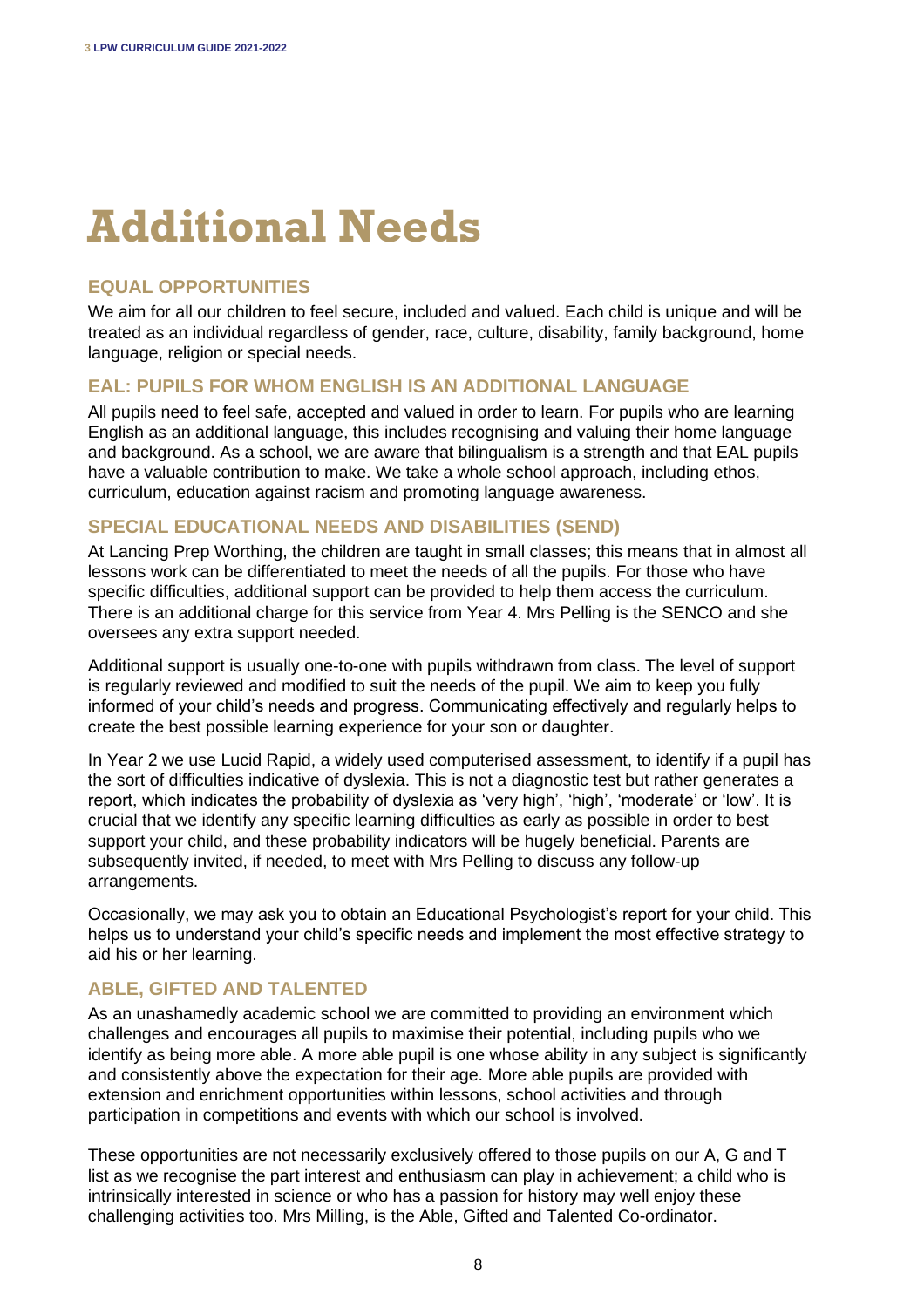## **Assessment, Examinations and Reporting to Parents**

Throughout the year pupils' written work, practical performance, oral communication and written tests are continually assessed by teachers. Records of these assessments are maintained by the teachers. We use expectations for the year as detailed in the individual year group curriculum directories alongside demonstration of the learning characteristics in our Powerful Learning Characters and in our Learning Power Wall as the basis for assessment criteria:

#### ATTAINMENT

#### A\* **Mastery level**

You are securely meeting the expectations for the year when working independently and follow your own lines of enquiry.

#### A **Secure**

You are meeting the expectations for the year when working independently.

#### B **Developing**

You are working towards meeting the expectations for the year when working independently though require support to meet these expectations.

#### C **Emerging**

You are securely meeting expectations for previous year groups but are not yet meeting the expectations for the current year.

#### ATTITUDE TO LEARNING

#### 1 **Excellent**

You consistently display the highest levels of enthusiasm and a love for learning: listening, focusing and engaging -no matter the activity.

You regularly seek opportunities to extend and to delve deeper: building upon ideas and engaging in research -evidenced in both class and homework.

You are a role model of behaviour and application: being kind; supporting and encouraging peers; arriving prepared for lessons and handing in homework on time.

You always capitalise: showing a growth mindset; volunteering answers; acting upon the ways forward provided and showing initiative to progress.

#### 2 **Good**

You regularly display high levels of enthusiasm and a love for learning: listening, focusing and engaging – in the majority of activities.

You usually seek opportunities to extend and to delve deeper: building upon ideas and engaging in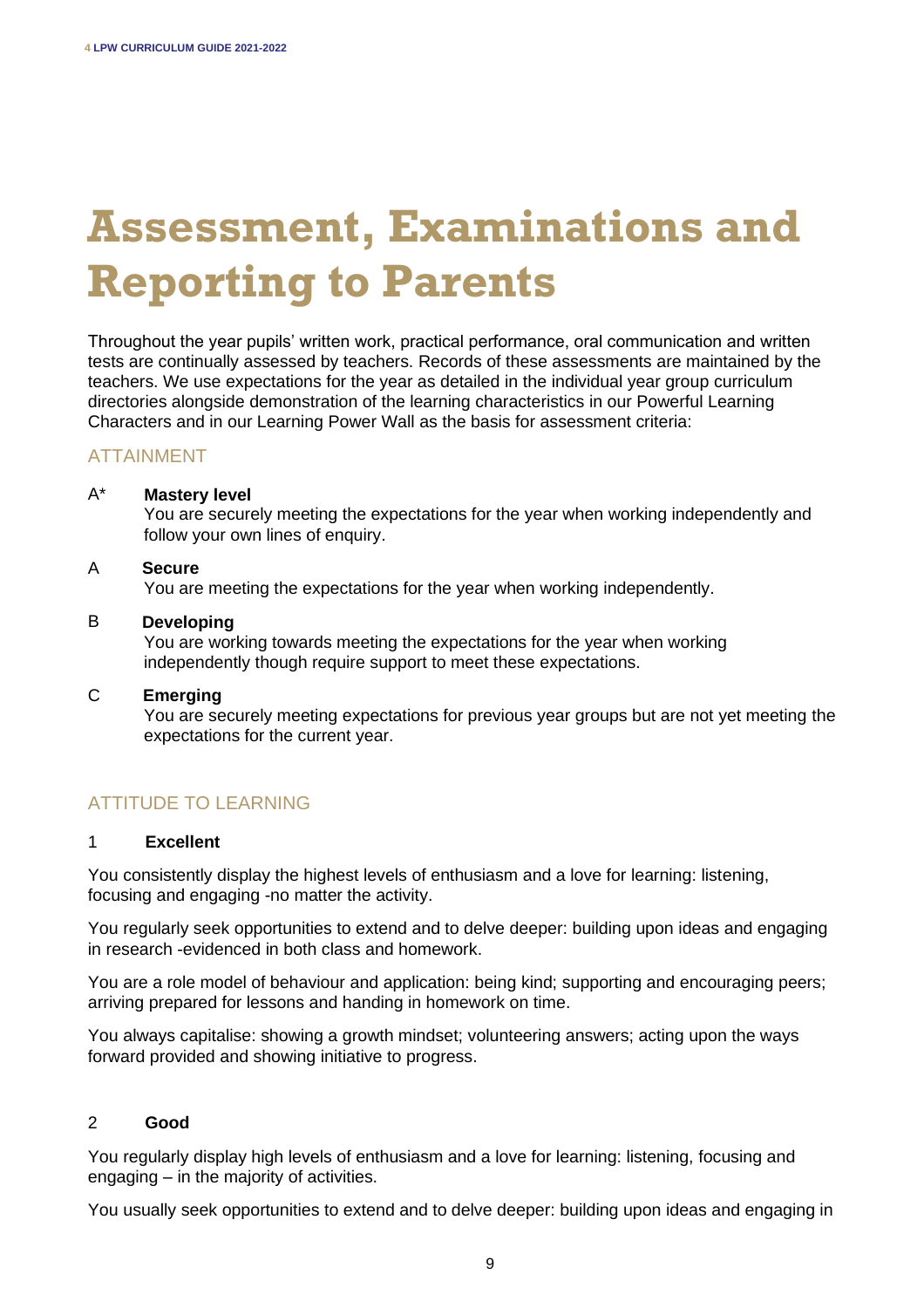research -evidenced in either class or homework.

You model good behaviour and application: being kind; supporting and encouraging peers; usually arriving prepared for lessons and handing in homework on time.

You often capitalise: showing a growth mindset; volunteering answers; acting upon the ways forward provided and showing initiative to progress.

#### 3 **Satisfactory**

You display varying levels of enthusiasm and a love for learning: listening, focusing and engaging in tasks –though this is dependent on the activity and support.

With prompting, sometimes, you will seek opportunities to extend and to delve deeper: building upon ideas and engaging in research, though this is spare in class or homework.

Your behaviour and application can vary from lesson to lesson: in terms of being kind, supporting and encouraging peers; arriving prepared for lessons and handing in homework on time.

Your mindset is mixed, and, dependent on the task you can give up easily, fail to volunteer answers or act upon the ways forward provided.

#### 4 **Poor**

You rarely display high levels of enthusiasm or a love for learning: not listening, focusing, or engaging – in the majority of activities.

You seldom seek opportunities to extend and to delve deeper: rarely building on ideas or engaging in research in either class or homework.

You do not model the expected levels of behaviour or application: failing to be kind; having a negative impact on the learning of others; arriving unprepared for lessons and failing to hand in homework on time.

You hardly ever capitalise and show a fixed mindset: needing consistent prompts to volunteer answers, to act upon the ways forward provided and showing little care or initiative to progress.

#### LOVE LEARNING:

| Platinum      | You are demonstrating an 'Outstanding' display of the Powerful Learning<br>characteristics        |
|---------------|---------------------------------------------------------------------------------------------------|
| Gold          | You are demonstrating an 'Excellent' display of the Powerful Learning<br>characteristics          |
| Silver        | You are demonstrating a 'Good' display of the Powerful Learning characteristics                   |
| <b>Bronze</b> | You are demonstrating an ' <b>Emerging</b> ' display of the Powerful Learning<br>characteristics. |

These assessment grades are used to grade pupils' work in exercise books in the Prep School.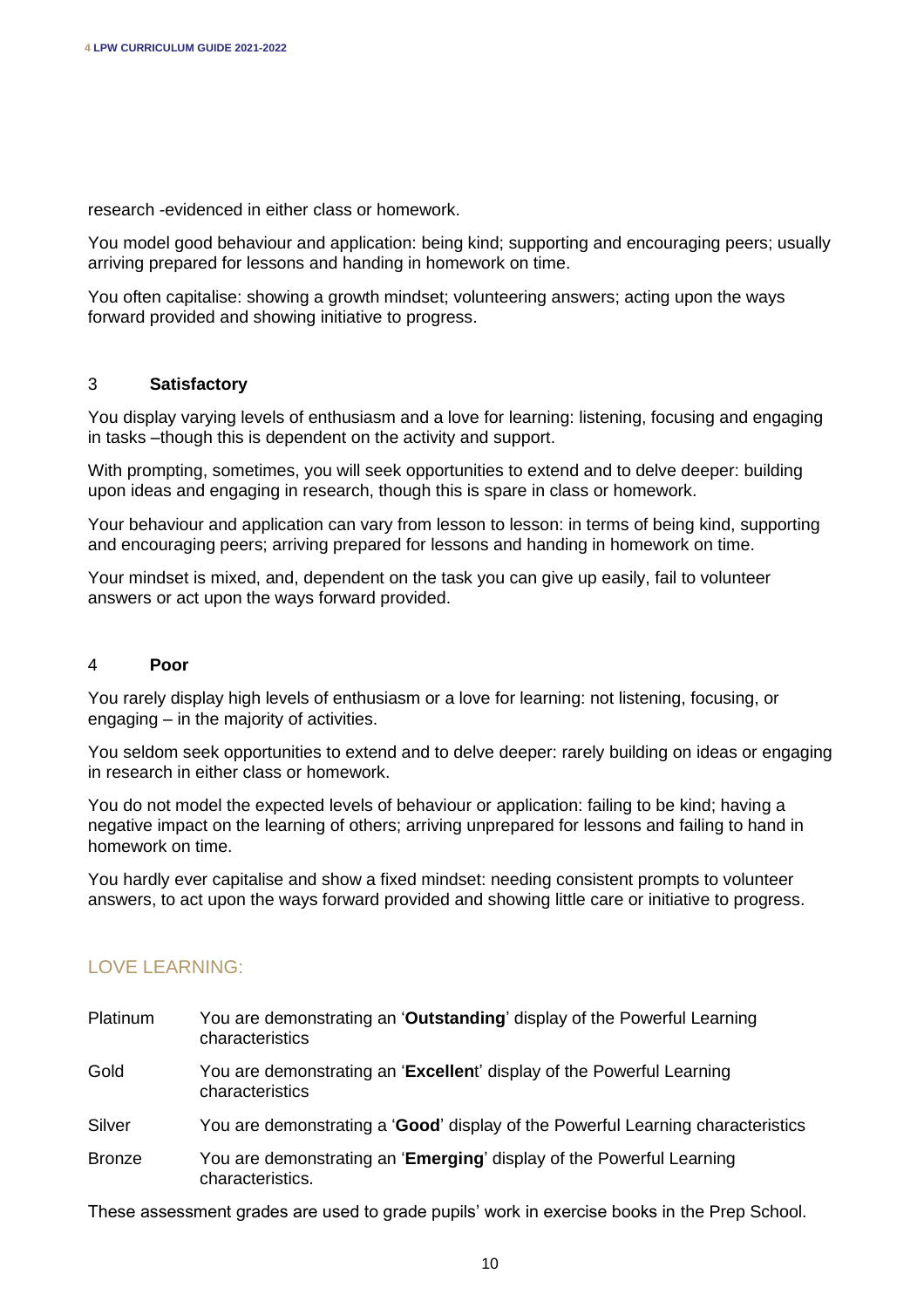They are also used on reports and mid-term grade sheets, which are sent home to parents during the academic year.

'Next step' targets are set in Numeracy and Literacy for all pupils and in other subjects as appropriate for older pupils.

#### **LPW LEARNING POWERS**

The Learning Power dispositions, based upon the works of Professor Guy Claxton, aim to support children with their development of life-long skills and habits, beyond the school gates. They are broken into 4 categories, each with a character, to help with relation, placement, and application.

**Relating** (Red Fox)

- **Empathetic** Can appreciate other, their thoughts and feelings and adjusts behaviour accordingly
- **Collaborative** Can work well in a group, listening, encouraging, participating and taking turns
- **Independent** Is able to work well alone, managing time and effort
- **Open minded** Knows the value of learning and isn't afraid to change their mind

#### **Resourceful** (Ranger)

- **Imaginative** Comes up with creative ideas and solutions to problems
- **Crafting** Creates the tools needed for success
- **Linking** Sees similarities in past learning and applies to new in order to move forwards
- **Capitalising** Seizes every opportunity which arises. Never says no to a challenge

#### **Reflective** (Robot)

- **Self-aware** Understands strengths, weaknesses, personality, and emotion, realising the effects on others
- **Methodical** Pays careful attention to detail, taking things one step at a time in a precise manner
- **Transferring** Transfers a skill set from a previous task and applies to new challenges
- **Self-evaluate** Recognises what is known, and what needs to be known to best find ways forward

#### **Resilient** (Ruler)

- **Focused** Pays close attention to things. Nothing distracts or stands in the way of getting the job done
- **Inquisitive** -Always eager to delve deeper. Constantly asks questions and investigates
- **Persistent** Keeps going and never lets their head drop. Try, try again is the motto and practice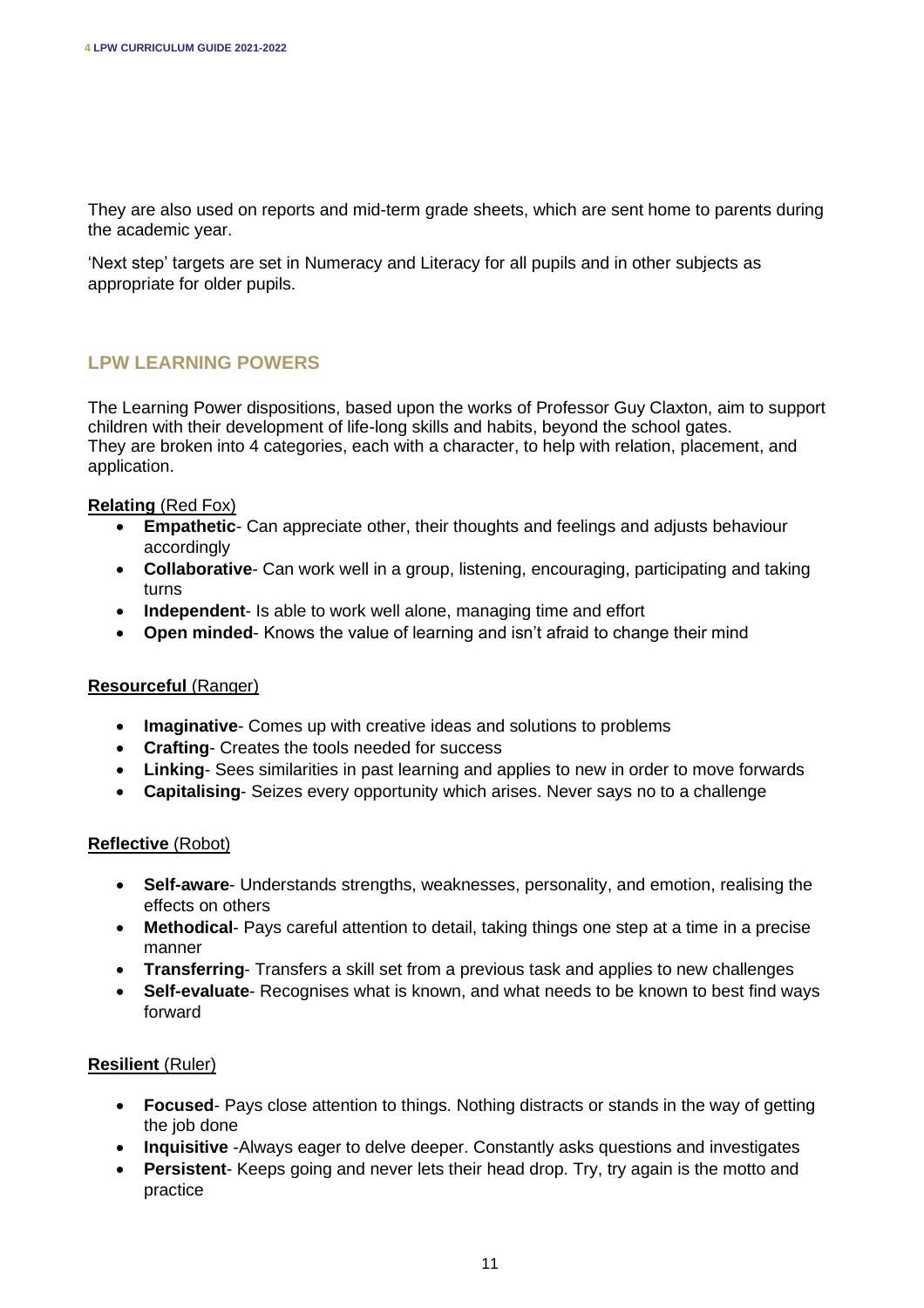• **Adventurous**- Loves new challenges. Tries the unexpected and isn't afraid to make mistakes

#### **EXAMS AND FORMAL ASSESSMENTS**

Children entering Reception complete electronic baseline tests individually with the class teacher during the initial weeks of the autumn term. These tests focus on the very basics of learning such as counting, picture, number and letter recognition and provide an initial platform from which, alongside other assessments, progress can be measured in future years.

Children in Reception, Years 1, 2, 3 and 4 do not have any formal examinations.

Children in Year 1 take the Salford Sentence Reading test, which yields both a reading age and reading comprehension age as well as standard age scores. This test is repeated in the spring term of every year until the child is off the scale. It enables us to track reading ages and highlights any discrepancies between reading accuracy and reading comprehension, which informs future teaching.

Children in Years 1 to 7 take standardised Progress tests in Maths and English skills (grammar, punctuation and spelling). These tests produce standard age scores, which enable us to track progress year on year and to compare the achievements of our pupils with pupils nationally. The results are published on the pupils' end of year reports.

Children in Years 5 and 6 sit exams in core subjects and some non-core subjects twice a year in November and May. These tests are based on the relevant curriculum and assess the children's knowledge and understanding of concepts taught. The results are published on the pupils' Christmas exam reports and end of year reports.

In Year 7 pupils sit exams in all academic subjects twice a year in November and May. These are based on the relevant curriculum and in the core subjects of English, Maths and Science may be ISEB CE type questions.

The school also uses the results of standardised tests in reading, Maths, verbal, non-verbal and spatial reasoning to help identify strengths, challenges and preferred learning styles of all pupils in the Prep department.

#### **YEAR 8 EXAMINATIONS**

In Year 8 pupils sit exams three times a year, mock exams in November and January/February/March and entrance exams in English, Maths and Science in February or May/June. Year 8 pupils sit ISEB Common Entrance papers in the core subjects (Maths, English and Science) in June or Academic Scholarship papers in February/March. The pupils are continuously assessed in Classics, Modern Foreign Languages and the Humanities, although part of this continuous assessment will involve end of unit tests/examinations.

For those who apply for an academic scholarship to Lancing College, there will be papers set by the College in Maths and English, and General Science; there will also be a critical thinking task. This will take place in the February of Year 8. The pupil will also have an interview and will be asked to bring something they have worked on in school to discuss. Pupils who do not follow the Academic Scholarship route will, of course, be able to apply for other scholarships: Art, Drama, Music, Sport, and the Ken Shearwood Award (designed for the all-rounder).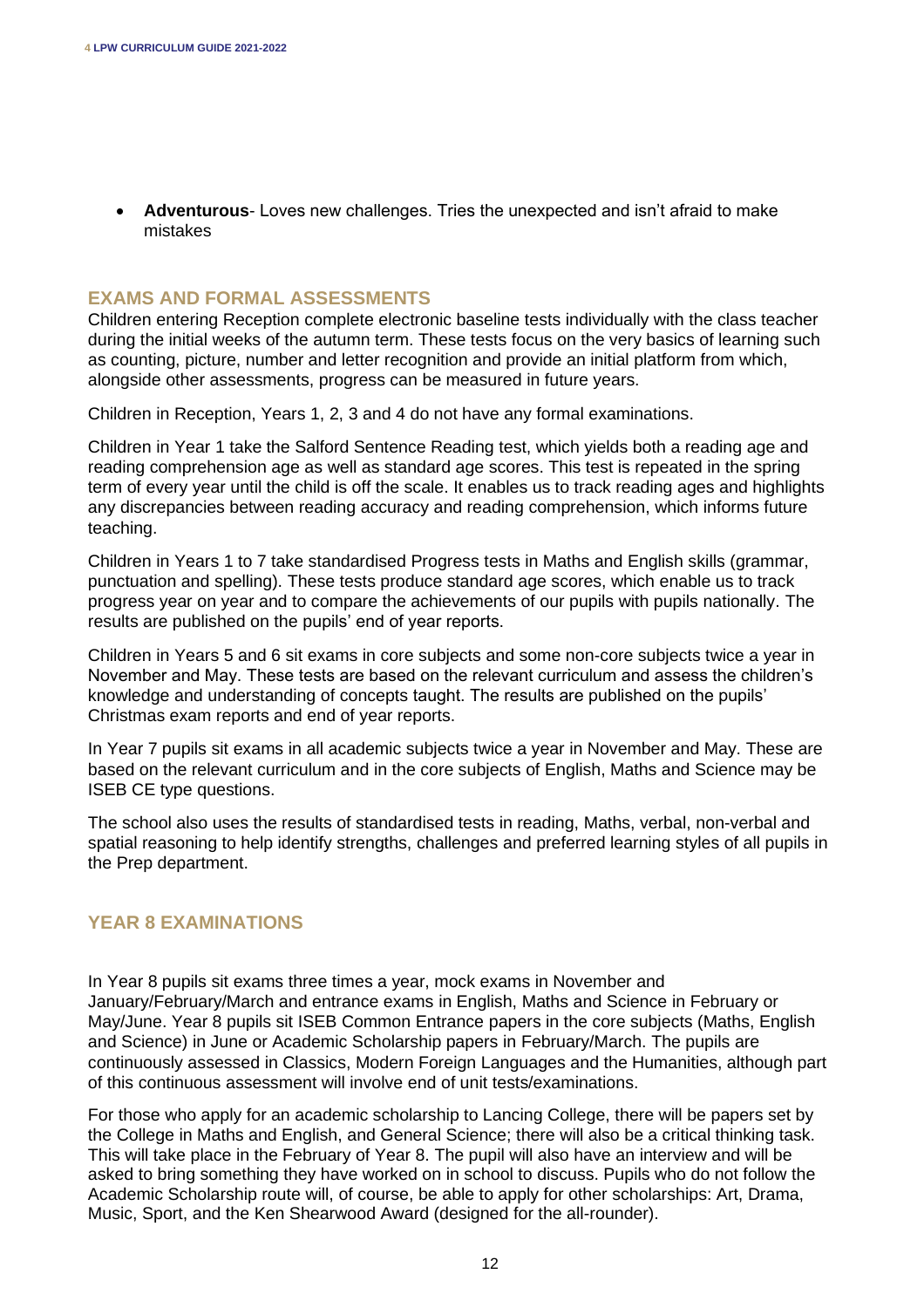Academic Scholarship exams and Common Entrance are used for assessing pupils who transfer to senior schools at the age of 13+ when the children reach the end of Year 8.

At Lancing Prep Worthing great care is taken to ensure that pupils are entered for papers which will enable them to reveal their full potential. For some the rigour and challenge of a scholarship or higher level paper will diminish their chances of success and we politely request that you trust our professional judgment on this issue.

#### **EXAMINATION DATES 2022**

Common Entrance and Common Academic Scholarship papers must be taken on the dates fixed by the Board. The closing date for CE entry is 1 March 2022.

**Common Entrance:** 9-12 May - Mental Maths 7-10 June - all written papers **Academic Scholarship:** 28 February – 2 March - all written papers

#### **REPORTING TO PARENTS**

Throughout the year there are regular opportunities for you to meet with your child's teachers and to receive information and reports about any assessments taken and your child's progress. Parents are, of course, welcome to make an appointment with their child's teacher in any subject at any time should the need arise.

| <b>NURSERY</b>       | <b>Autumn Term</b> | Parents' Meeting                                                                                                                                                                          |  |
|----------------------|--------------------|-------------------------------------------------------------------------------------------------------------------------------------------------------------------------------------------|--|
|                      | <b>Spring Term</b> | Parents' Meeting                                                                                                                                                                          |  |
| <b>RECEPTION</b>     | <b>Autumn Term</b> | Parents' Evening                                                                                                                                                                          |  |
|                      | <b>Spring Term</b> | Parents' Evening                                                                                                                                                                          |  |
|                      | <b>Summer Term</b> | <b>Full Written Report</b>                                                                                                                                                                |  |
| <b>YEARS 1 AND 2</b> | <b>Autumn Term</b> | Parents' Evening                                                                                                                                                                          |  |
|                      | <b>Spring Term</b> | Parents' Evening<br><b>Results of Salford Sentence Reading Test</b>                                                                                                                       |  |
|                      | <b>Summer Term</b> | <b>Full Written Report</b>                                                                                                                                                                |  |
| <b>YEARS 3 TO 7</b>  | <b>Autumn Term</b> | Mid-Term Grade Sheet issued<br>Parents' Evening<br>Exam Report issued (Years 5 to 7)<br>Results of CATs standardised tests (Years 4 and 6)<br>Exam Concerns Parents' Evening (on request) |  |
|                      | <b>Spring Term</b> | Mid-Term Grade Sheet issued<br>Parents' Evening                                                                                                                                           |  |
|                      | <b>Summer Term</b> | <b>Full Written Report</b>                                                                                                                                                                |  |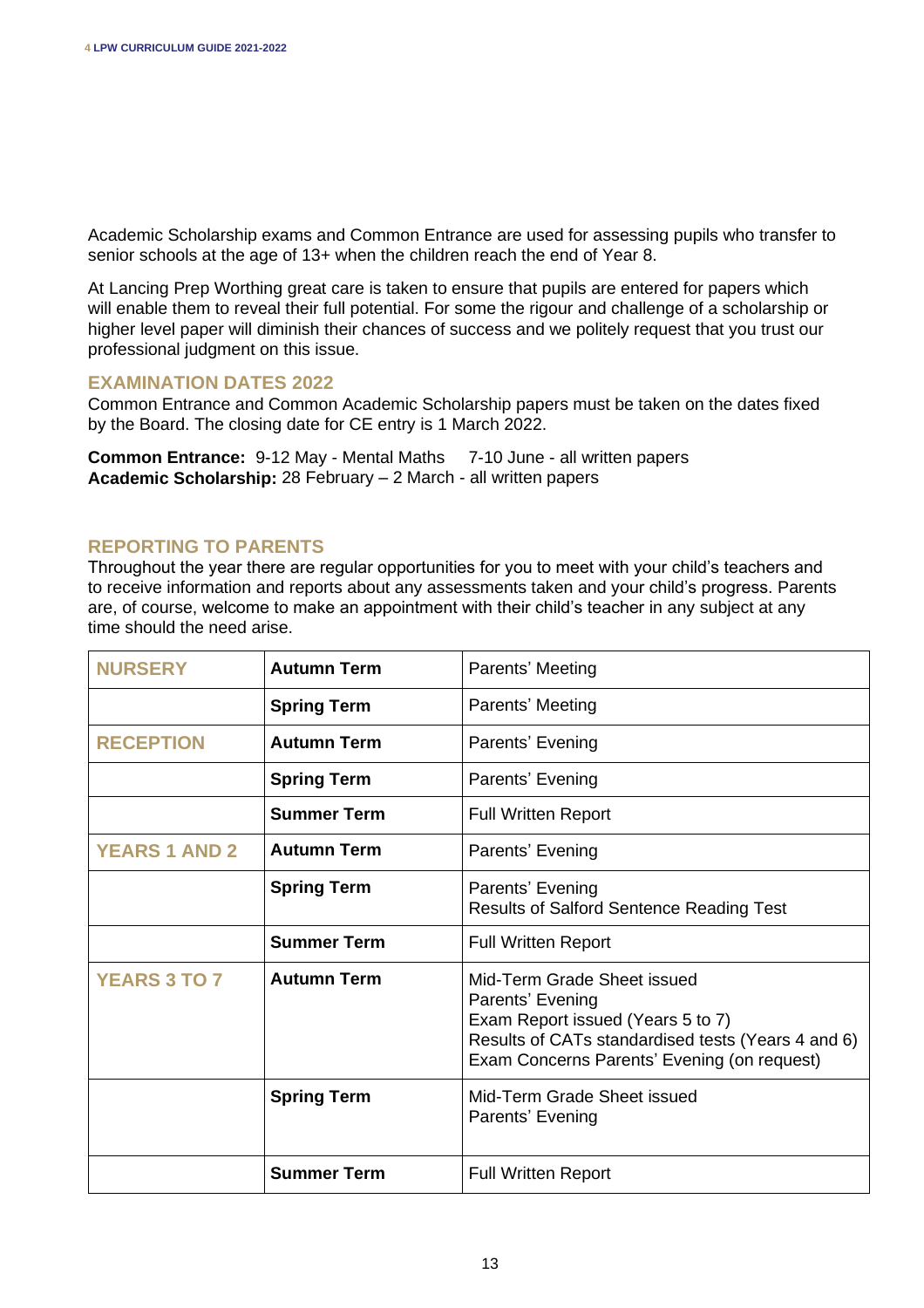| <b>YEAR 8</b> | Autumn        | Mid-Term Grade Sheet issued.<br>Results of CATs standardised tests<br>Parents' Evening post mock exams.<br>Exam Report issued |
|---------------|---------------|-------------------------------------------------------------------------------------------------------------------------------|
|               | <b>Spring</b> | Parents' Evening post mock exams                                                                                              |
|               | <b>Summer</b> | <b>Full Written Report</b>                                                                                                    |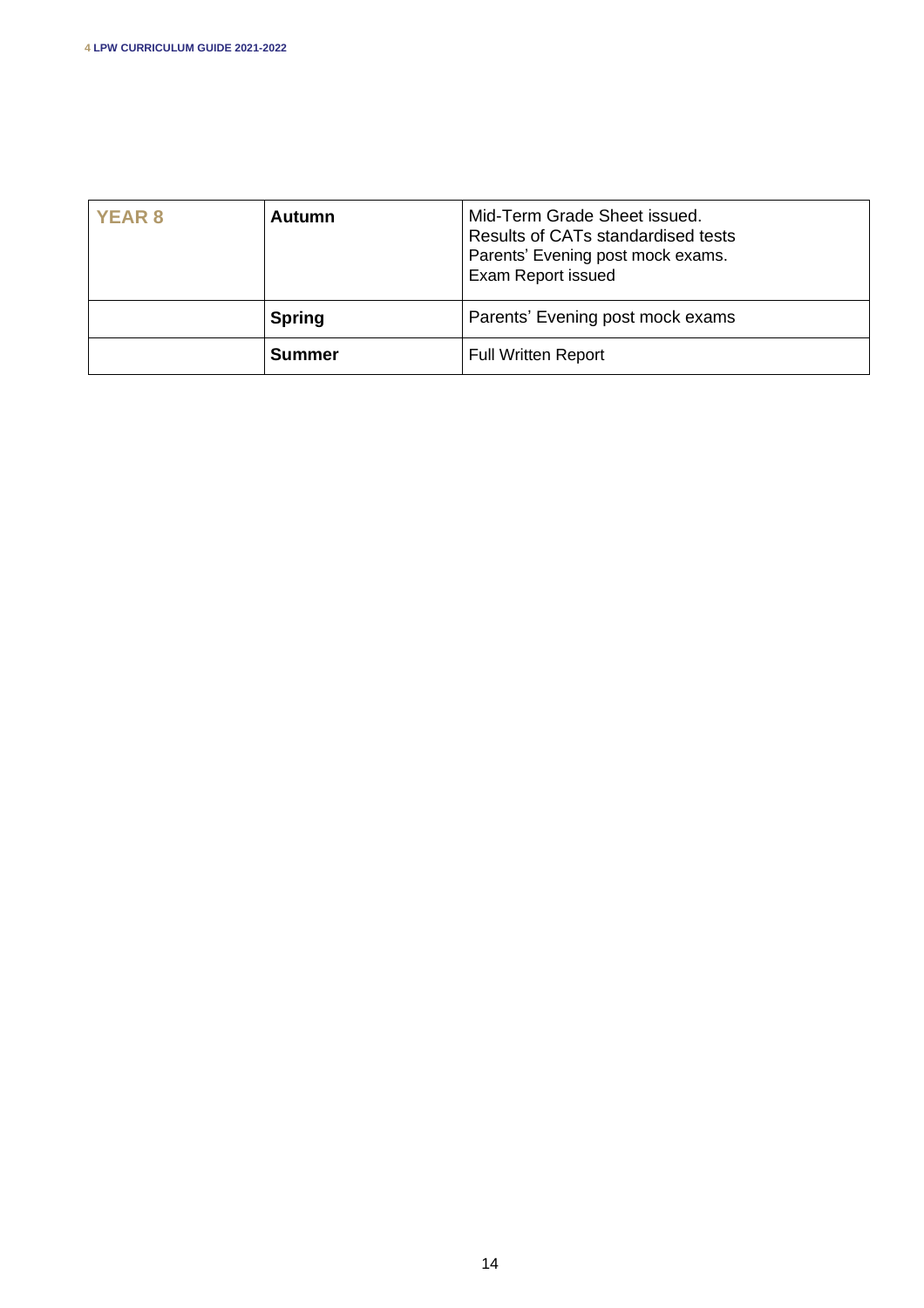### **Homework**

**Homework plays an important part in children's academic and personal development. All pupils are expected to complete homework tasks of one form or another, designed to support and extend their work in class. Prep pupils are expected to spend up to 30 minutes on each piece of homework. In the case of learning homework we would always advocate spending 3 x 10 minutes over a several days visiting and revisiting the knowledge or skills to be learnt.** 

In setting homework we aim to

- consolidate learning and understanding of work at school
- complete pre-learning tasks prior to a lesson
- promote an interest in learning more
- develop independence
- promote effective research skills
- promote resourcefulness
- promote organisation skills
- provide a positive, informative link between home and school
- practise effectively committing knowledge and skills to memory in preparation for tests and exams

We aim to work with you so that your child can successfully complete his/her homework. If you have any concerns about homework please contact the teacher concerned via e-mail.

Homework is based on work studied at school and is set in line with the school curriculum. From Year 5, pupils may be asked to use homework time to complete projects in humanities subjects; where this is the case, teachers will initially direct pupils to completing a certain task each week and always ensure pupils have sufficient homework 'slots' to complete the project. Where necessary, teachers will differentiate homework tasks in line with pupils' abilities. All homework tasks will be set on the VLE.

Homework time is also an ideal opportunity for pupils to 'delve deeper', independently following their own lines of enquiry and interest and thereby acquiring lifelong positive learning habits. Teachers will occasionally set 'delving deeper' homework, which will provide pupils with the opportunity to enjoy doing just this. In order to facilitate this, teachers will provide a list of suggested resources linked to the current topic(s) which could be used for this purpose:

- Fiction and non-fiction books
- Local places to visit/ events to attend
- Apps
- Websites
- DVDs / TV programmes available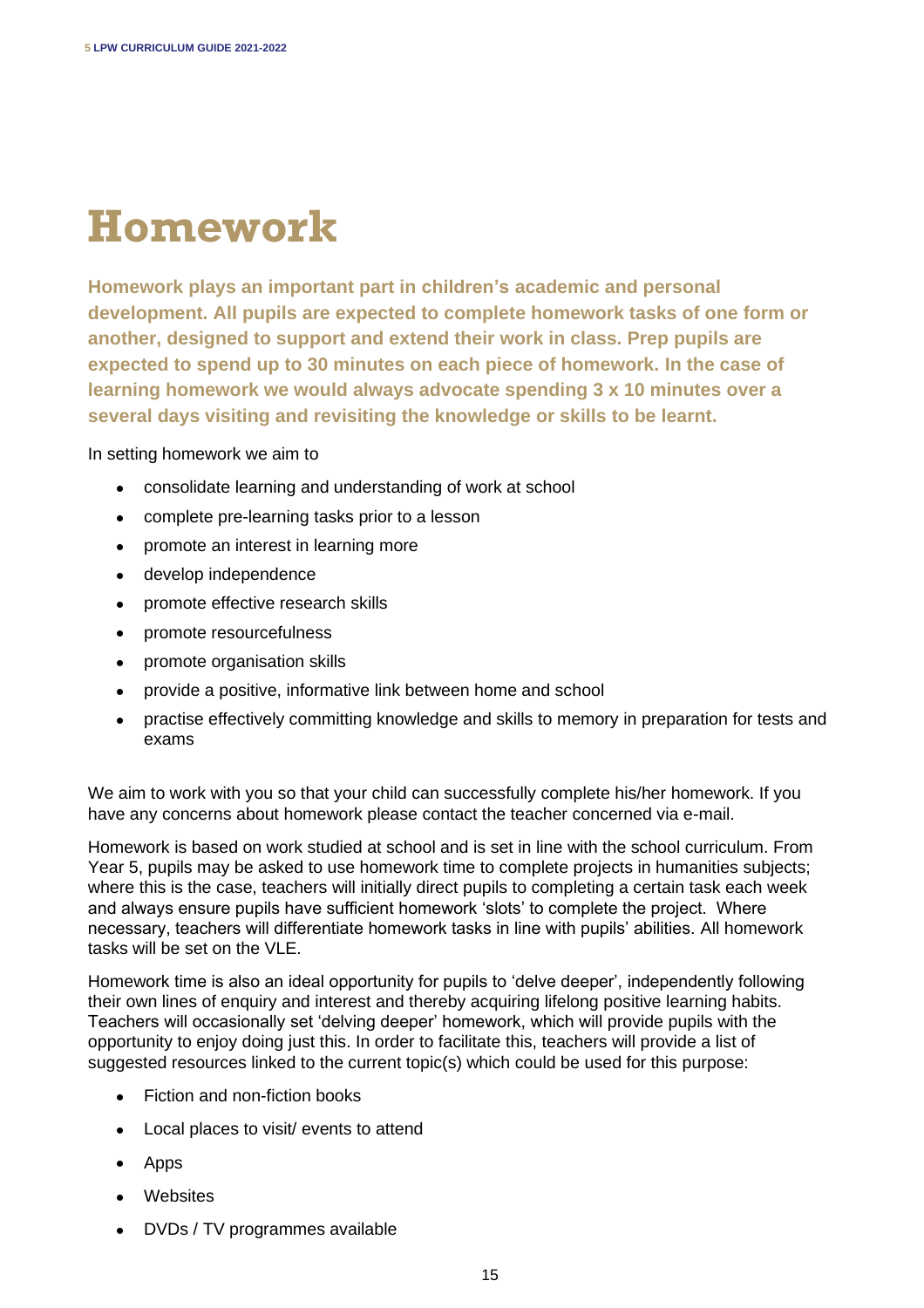Pupils may choose to briefly share anything interesting they enjoyed discovering in a manner of their choosing - for example a leaflet/photos from somewhere visited, a book recommendation or some interesting facts gleaned from their research.

In the period immediately prior to exams teachers will set revision activities for children to complete during homework time. They will also issue a Revision Sheet, which details the knowledge and skills to be tested.

All Prep children have a Homework Diary and subject teachers will ensure details of homework tasks and homework deadlines are recorded in these. Class teachers check these diaries once a week.

All pupils from Years 1 to 4 have a Reading Diary in which adults at home and school record hearing the child read.

Homework Room runs between 4.15 and 5.15 pm every day and offers Prep pupils in Years 5-8 the opportunity to complete homework at school under the supervision of a member of staff.

#### **How you can help us at home**

Please support the school in valuing the role homework plays in your child's academic and personal development. To that end we ask that you:

- Support your child regarding organisation of resources needed to complete homework and hand in by set deadlines
- Provide a suitable environment and time for the successful completion of homework
- Monitor presentation in keeping with our Presentation Guidelines
- Support your child if they are stuck, without 'taking over'
- Sign Reading Diaries every time you hear your child read
- Sign each piece of homework indicating the time taken to complete it
- Sign homework diaries each week

Homework will be detailed in your child's Homework Diary. Please contact the relevant subject teacher if you would like homework to be emailed home too.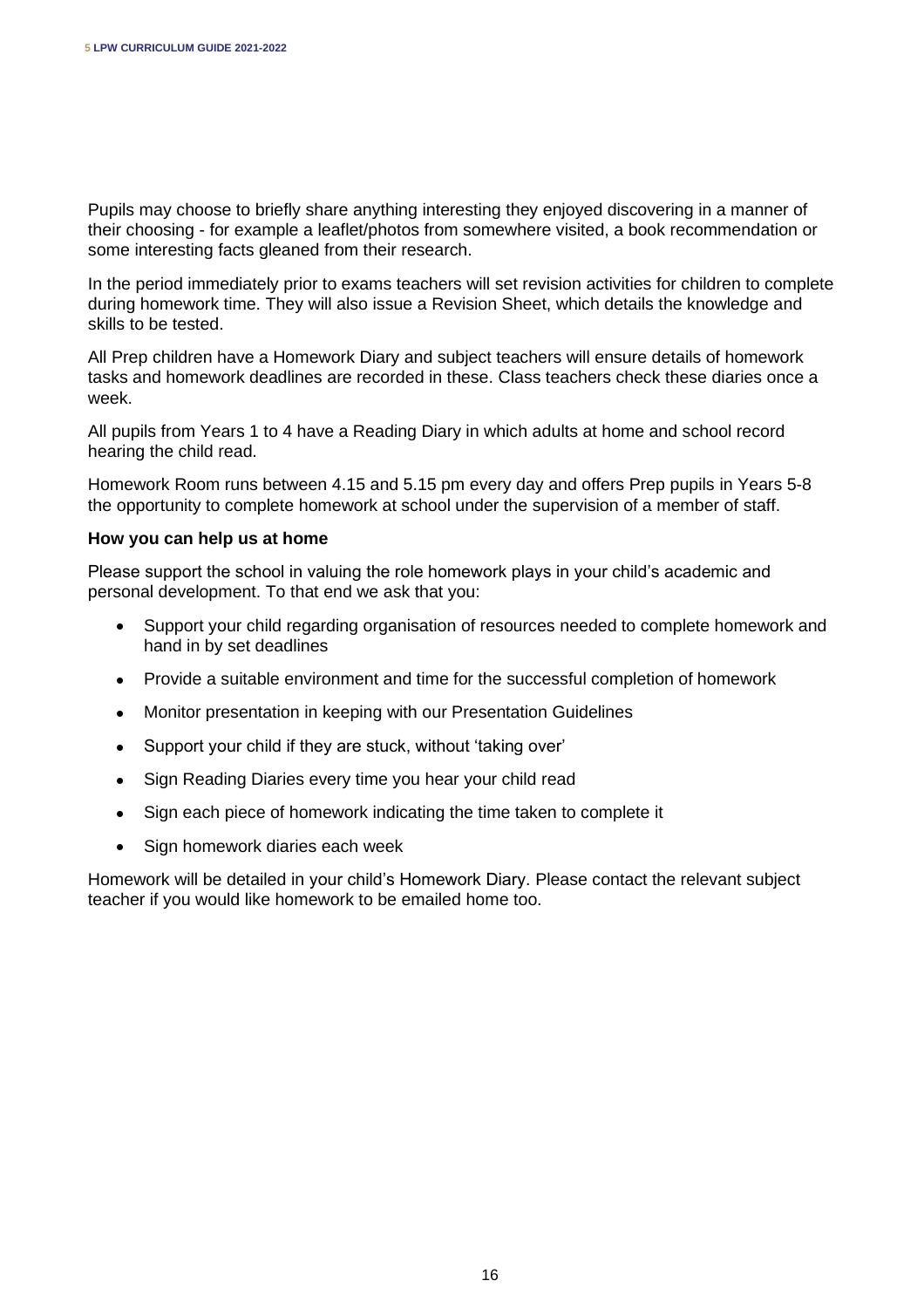## **Educational Visits and Visitors 2021 to 2022**

Throughout the school year educational trips are organised to exhibitions or places of particular relevance to the children's learning.

Every two years there is a residential trip for children in Prep, for example, a trip to France for the eldest children. Every opportunity is taken to enjoy live theatre where it supports and enriches the curriculum. For each trip, you will be fully informed by email.

Once a year, usually in the summer term, we plan a whole school 'Third Generation Day' – a day we hope the children will remember fondly in their memories long enough to tell their grandchildren.

All educational visits are meticulously planned and risk assessments are undertaken to ensure the children's health and safety.

Below and overleaf are the visits and visitors planned for 2021 to 2022 (this list is subject to changes and additions, particularly given the current circumstances; please look for updates on the school calendar and Weekly Newsflash):

#### **Pre-Prep: All Year Groups**

Pantomime visit from travelling company, Ice Skating, Morris Dancers (May Day), Third Generation Day

#### **Prep: All Year Groups**

Ice Skating, Third Generation Day, Choral Workshop at Lancing College, Visiting Drama production from Lancing College, Eco-summit for our Green Team, Debates with another school, Time to Dance

Individual year groups across the school have a programme of trips and visits each term. These are shown overleaf. In the EYFS, visits and visitors are child-driven events and therefore vary from year to year in response to the interests of the children currently attending the school.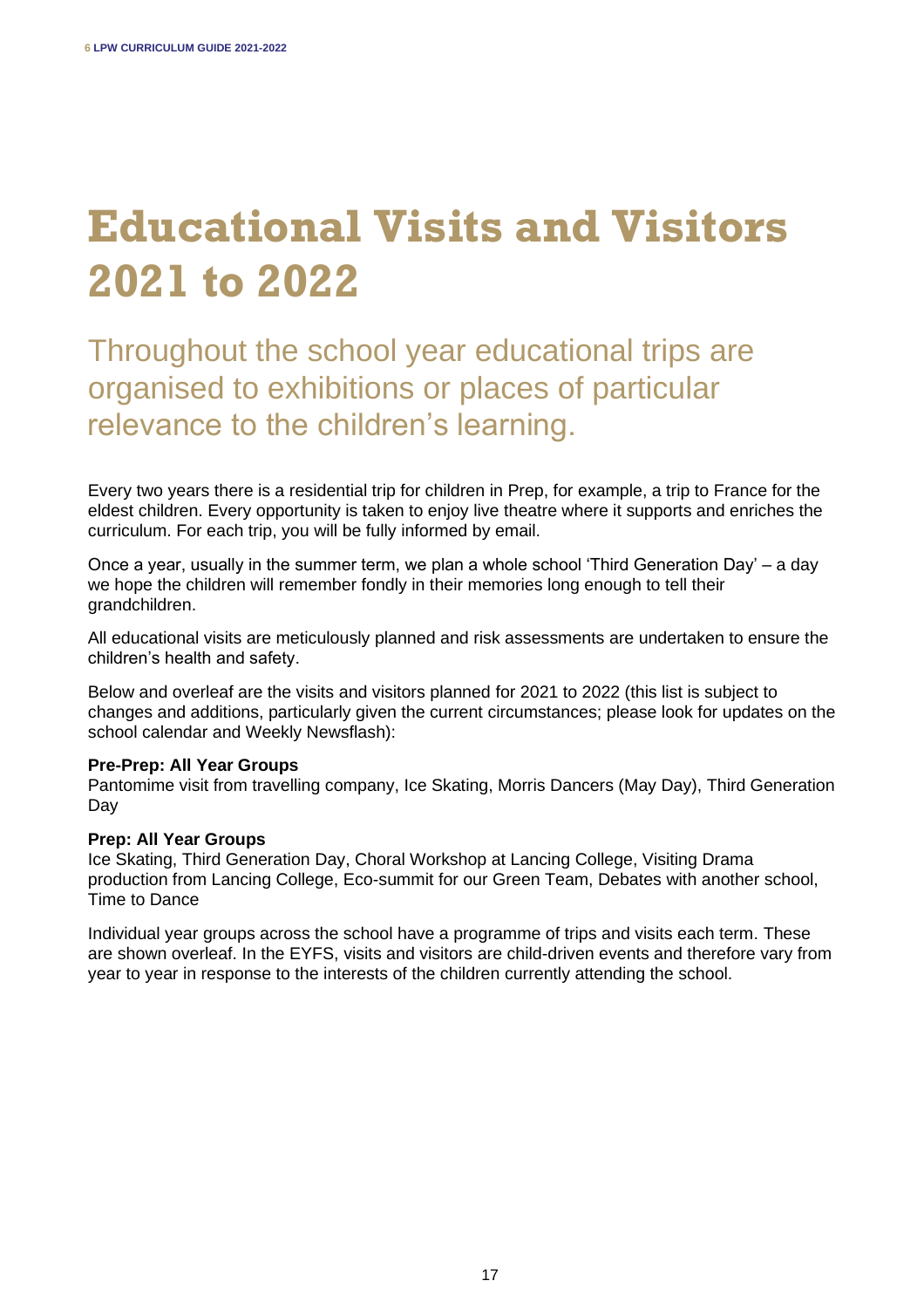| Year              | <b>Autumn</b>                                                              | <b>Spring</b>                                                                                                             | <b>Summer</b>                                                                                                                                                                      |
|-------------------|----------------------------------------------------------------------------|---------------------------------------------------------------------------------------------------------------------------|------------------------------------------------------------------------------------------------------------------------------------------------------------------------------------|
| <b>Group</b>      |                                                                            |                                                                                                                           |                                                                                                                                                                                    |
| <b>Reception</b>  | Walk to the post box<br>Tesco trip                                         | <b>Broadwater library</b>                                                                                                 | Wetlands, Arundel                                                                                                                                                                  |
| Year 1            | Worthing beach<br><b>Worthing Museum</b><br>Visitors talking<br>about toys | <b>British Wildlife Centre</b>                                                                                            | <b>Highdown Gardens</b><br>Weald and Downland<br>Museum                                                                                                                            |
| Year <sub>2</sub> | <b>Arundel Castle</b>                                                      |                                                                                                                           | Marwell Zoo                                                                                                                                                                        |
| Year <sub>3</sub> | Portals to the Past -<br>Stone Age workshop                                | Horsham Museum<br><b>Workshop Ancient Egypt</b>                                                                           | <b>Preston Manor</b>                                                                                                                                                               |
| Year 4            | Portals to the Past -<br><b>Ancient Greeks</b><br>workshop                 | Portals to the Past -<br>Romans<br><b>Fishbourne Roman Palace</b><br><b>Mathematics Challenge</b><br>at Christ's Hospital | Pulborough Brooks                                                                                                                                                                  |
| Year <sub>5</sub> | <b>Mathematics Challenge</b><br>at Christ's Hospital<br>Mary Rose          | Jaws n' Claws visit                                                                                                       | Anne of Cleeves House,<br>Lewes                                                                                                                                                    |
| Year <sub>6</sub> | Pizza Making                                                               | <b>Bikeability</b>                                                                                                        | Magistrates in the<br><b>Community Workshop</b><br><b>Seven Sisters Country Park</b><br>Newhaven Fort<br><b>Lancing College Science</b><br>Competition<br><b>Eastbourne Tennis</b> |
| Year <sub>7</sub> | <b>Battle Abbey</b><br>Lancing College<br><b>Musical</b>                   | French trip to Paris                                                                                                      | <b>Wakehurst Place</b><br>(Science)<br><b>STEM Day</b>                                                                                                                             |
| Year <sub>8</sub> | <b>Chichester Cathedral</b>                                                | French trip to Paris                                                                                                      | End of year activity days<br><b>STEM Day</b>                                                                                                                                       |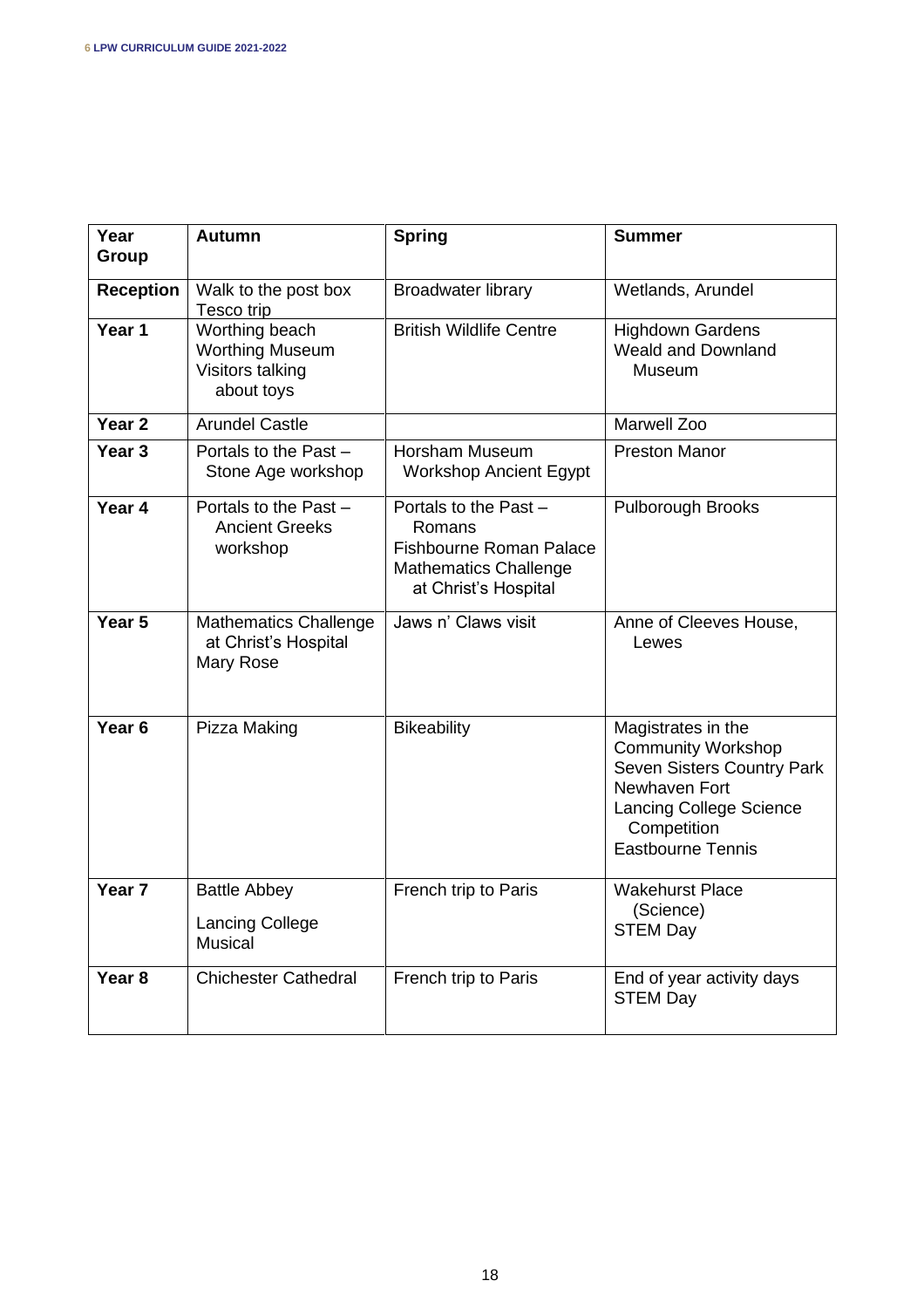## **English**

#### **AIMS**

The Lancing Prep Worthing Curriculum for English aims to ensure that all pupils:

- are provided with opportunities to take part in a broad range of speaking and listening activities, so that oral work becomes the basis for written work
- develop reading skills which allow for the study of multi-cultural factual writing and literature suitable for the age ranges
- are able to use various kinds of written language effectively for creative expression and practical communication by extending their grammatical and syntactical skills
- are provided with a secure base for the continuing study of language and literature, through the development of independent study and learning skills, including the use of libraries, reference books and IT
- are provided with ample opportunities to work with a wide variety of poetry, prose, plays and factual material
- find enjoyment and stimulation in every aspect of English which will encourage a positive attitude and enthusiasm throughout their lives

#### **TEACHING APPROACH**

From the earliest opportunity, a love of learning and reading for pleasure are encouraged. All children - from Nursery to Year 8 - '**D**rop **E**verything **A**nd **R**ead' on a Friday afternoon. In KS1, 5 hours of dedicated English Skills teaching are supplemented with an opportunity to apply those skills through topic-based work. At this critical stage in their development, our pupils are taught to read, write, listen and respond to stories. Through analysing characters and building an understanding of empathy, English teaching also supports many elements of the PSHEE curriculum.

Cross-curricular English and Humanities teaching, in lower KS2, allows students to continue applying key literacy skills and make connections across a variety of subjects. Teaching is often centred around the study of both modern and classic children's novels and is led by a desire to instil the highest expectations of the new national curriculum and ISEB 11+ syllabuses.

English in Years 7 and 8 is necessarily linked to the requirements of the current Common Entrance and Common Academic Scholarship examinations. Lessons are taught by a subject specialist and technology is fully utilised by students in the planning, drafting and editing process. Students read a wide variety of novels, plays and poetry which challenge their perceptions and encourage them to be imaginative and open-minded. Teaching is often consolidated through visits to see live theatrical productions or online streams; drama is also used in the classroom to encourage the development of collaborative skills. In preparation for formal examinations, all students receive tuition in vital examination techniques. However, their love of writing and reading for pleasure remains a priority.

Year Group specific information is given in the individual Year Group Curriculum Directories.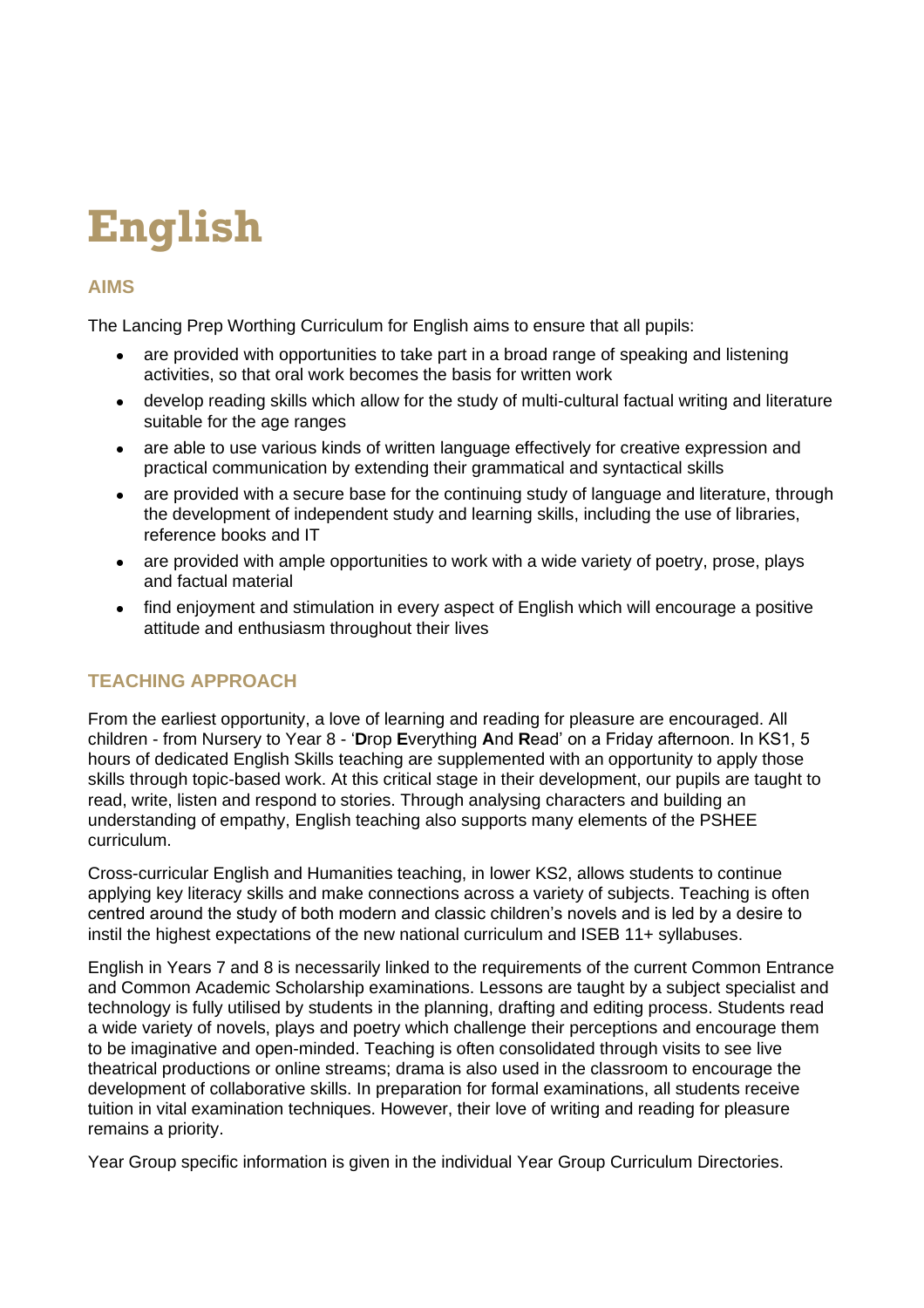#### **ENGLISH TIMETABLE & HOMEWORK ALLOCATION**

| <b>Year Group</b> | <b>Timetable Allocation</b> | <b>Homework Allocation</b>                      |
|-------------------|-----------------------------|-------------------------------------------------|
| Year 1            | 11 x 30 minutes per week    |                                                 |
| Year 2            | 11 x 30 minutes per week    |                                                 |
| Year <sub>3</sub> | 10 x 35 minutes per week    | Learning spellings, reading, occasional written |
| Year 4            | 9 x 35 minutes per week     | Learning spellings, reading, occasional written |
| Year <sub>5</sub> | 8 x 35 minutes per week     | 1 per week plus spellings                       |
| Year <sub>6</sub> | 8 x 35 minutes per week     | 1 per week plus spellings                       |
| Year <sub>7</sub> | 7 x 35 minutes per week     | 2 per week                                      |
| Year <sub>8</sub> | 7 x 35 minutes per week     | 2 per week                                      |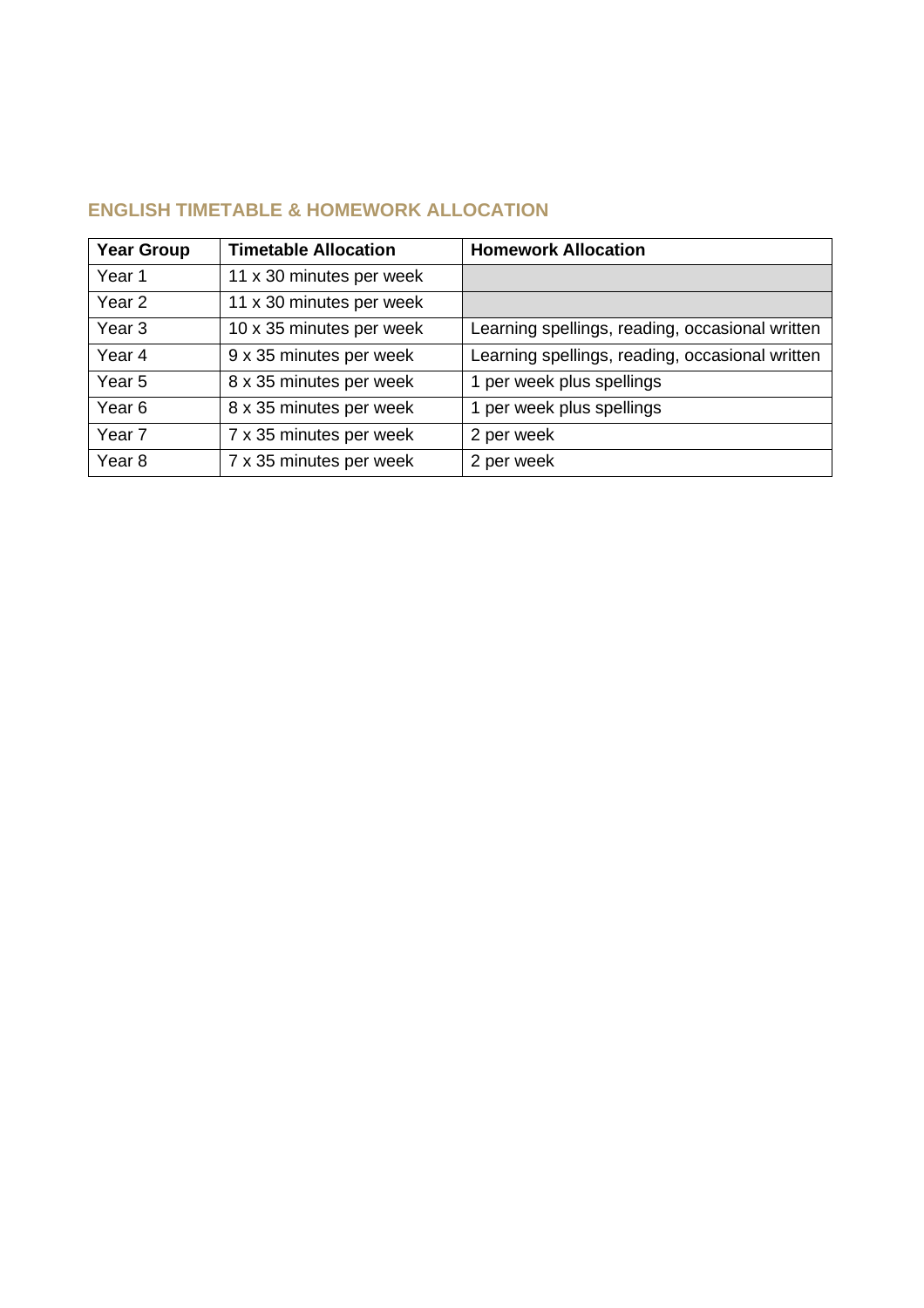## **Mathematics**

#### **AIMS**

The Lancing Prep Worthing curriculum for Mathematics aims to ensure that all pupils:

- have a positive and enthusiastic attitude towards mathematics and an awareness of the relevance of mathematics all around us
- are provided with secure foundations and develop 'number sense' through practical experiences and investigations as well as more formal mathematical tasks
- can use mathematics to analyse and communicate
- develop the ability to reason mathematically, solve problems by working systematically, generalise and hypothesise and justify their conclusions using mathematical language

#### **TEACHING APPROACH**

Throughout Key Stage 1 and 2 (Years 1 to 6) we have developed a Mathematics curriculum using elements from a selection of schemes. We will be using the White Rose maths units as our guide to ensure we are covering all the areas of maths required in the UK National Curriculum. We have also taken positive aspects of the Inspire Maths scheme such as specific mathematical vocabulary and models, and reasoning and problem-solving activities from *NRich* to create an engaging and broad maths curriculum.

The White Rose scheme aims to shape assured, happy and resilient mathematicians who relish the challenge of maths. They become independent, reflective thinkers, whose skills not only liberate them in maths but also support them across the curriculum. This ethos ties in with our Lancing Prep Worthing Learning Powers, which we actively discuss and develop within Maths lessons.

The school's calculation policy for addition, subtraction, multiplication and division, supported by White Rose, guides teachers, parents and pupils through the progression in expected calculations from Years 1-6.

Throughout, the National Curriculum is largely followed, along with the extra requirements of the ISEB (Independent Schools' Examination Board) 11+ syllabus.

In Years 7 and 8, Mathematics is linked to the requirements of the Common Entrance and Lancing College Mathematics Scholarship examinations.

All year groups are entered for local and national mathematics competitions and enjoy the problem-solving nature of these.

Year group specific information is given in the individual Year Group Curriculum Directories.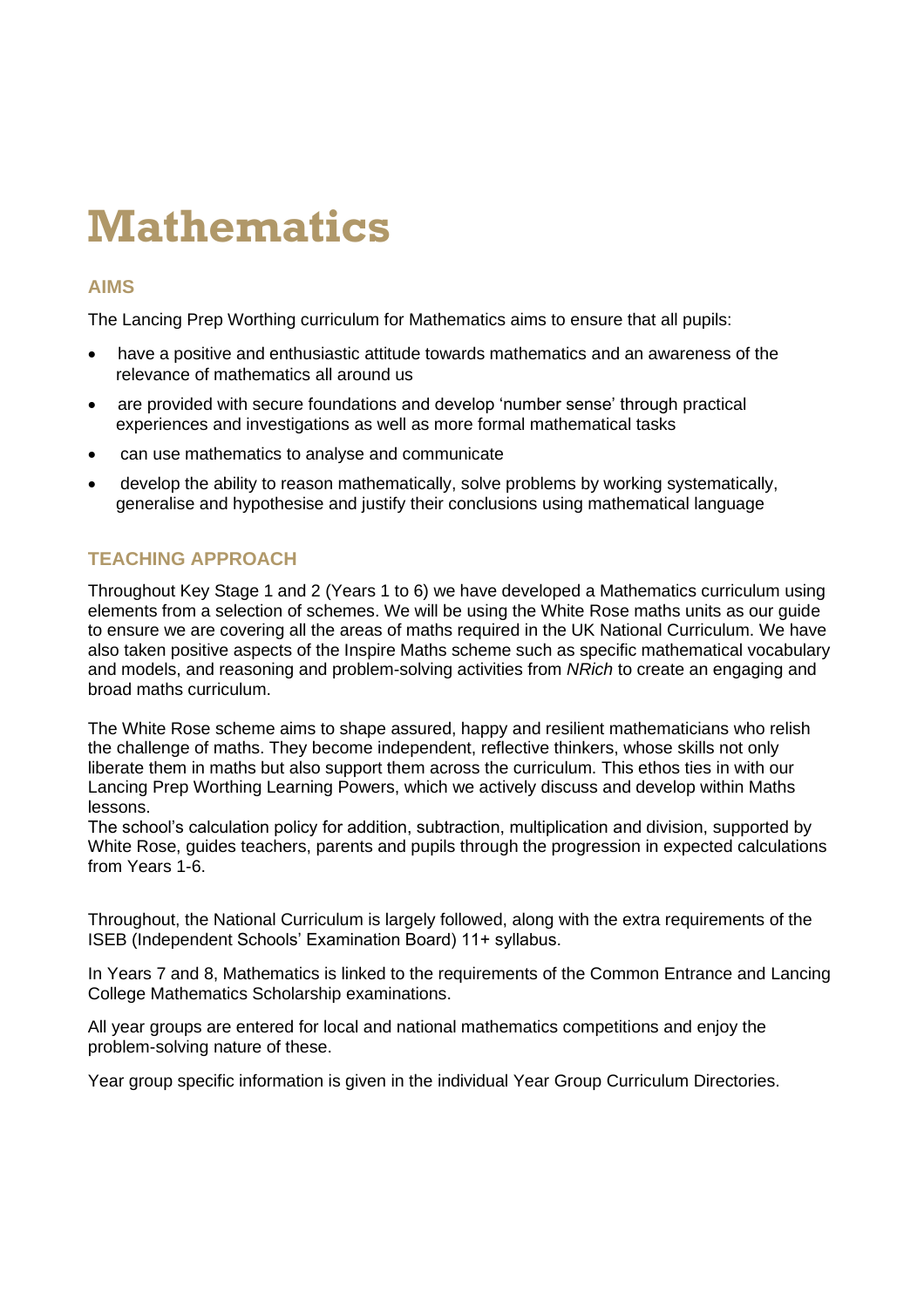#### **MATHEMATICS TIMETABLE AND HOMEWORK ALLOCATION**

| <b>Year Group</b> | <b>Timetable Allocation</b> | <b>Homework Allocation</b>             |
|-------------------|-----------------------------|----------------------------------------|
| Year 1            | 11 x 30 minutes per week    |                                        |
| Year 2            | 11 x 30 minutes per week    |                                        |
| Year 3            | 10 x 35 minutes             | Learning tables, occasional<br>written |
| Year 4            | $10 \times 35$ minutes      | Learning tables, occasional<br>written |
| Year 5            | 8 x 35 minutes              | 1 per week                             |
| Year <sub>6</sub> | 8 x 35 minutes              | 1 per week                             |
| Year 7            | 7 x 35 minutes              | 2 per week                             |
| Year <sub>8</sub> | 7 x 35 minutes              | 2 per week                             |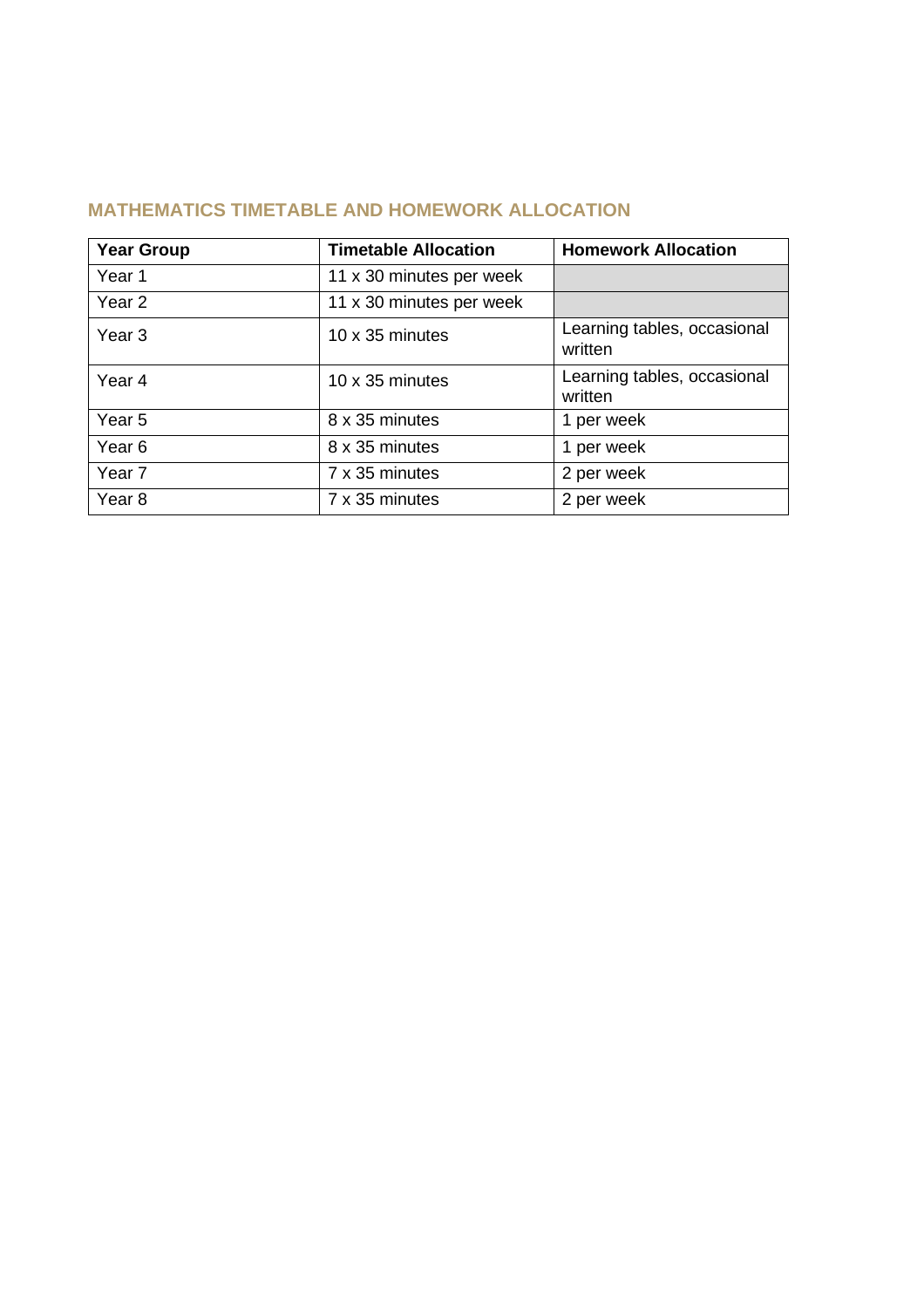### **Science**

#### **AIMS**

The Lancing Prep Worthing curriculum for Science aims to:

- develop an understanding of natural phenomena though enhancing pupils' scientific knowledge and understanding
- stimulate children's curiosity in finding out how the world works
- encourage scientific questioning, so that pupils can appreciate the way in which Science will affect their future on a personal, national and global level
- provide enriching scientific experiences which will encourage pupils to be interested in the world around them
- nurture a positive attitude to scientific enquiry and an awareness of the importance of science and technology in everyday life
- deliver activities that cater to individual needs and which challenge pupils to push themselves beyond their comfort zone
- develop pupils' decision-making skills and collaborative learning skills
- develop a methodical and effective way of working in which pupils take an increasing responsibility for managing their own investigations safely
- build an awareness of the need to care for our environment and living organisms

#### **TEACHING APPROACH**

In order to achieve these aims children are taught Science in a variety of different ways:

In Key Stage 1 Science is taught as part of their topic work, but also sometimes as a discrete topic. This is often backed up with practical work and topic-based trips that can use the scientific knowledge taught.

In the lower part of Key Stage 2 Science is taught as scientific topics and includes both practical work and trips.

In the upper part of Key Stage 2 Science is taught by a science specialist in the science laboratory. It is taught as discrete scientific topics, involving the use of practical work. Year 6 pupils also attend the Lancing College Science Challenge during the summer term.

In both Key Stages 1 and 2 the National Curriculum is largely followed, along with the extra requirements of the ISEB (Independent Schools' Examination Board) 11+ syllabus.

Science in Years 7 and 8 is necessarily linked to the requirements of the current 13+ Common Entrance and Scholarship syllabuses. It is taught by the subject specialist and includes trips, such as the Year 7 trip to Wakehurst Place, which allows pupils to gain experience of fieldwork and data processing outside of the laboratory environment. In the Summer Term, Year 7 and 8 pupils take part in a STEM Day, which encourages higher level thought and pushes each child to 'think outside of the box'.

The department also makes good use of IT resources, using iPads to enhance learning and to allow the pupils to carry out independent research. This is particularly valuable post-examinations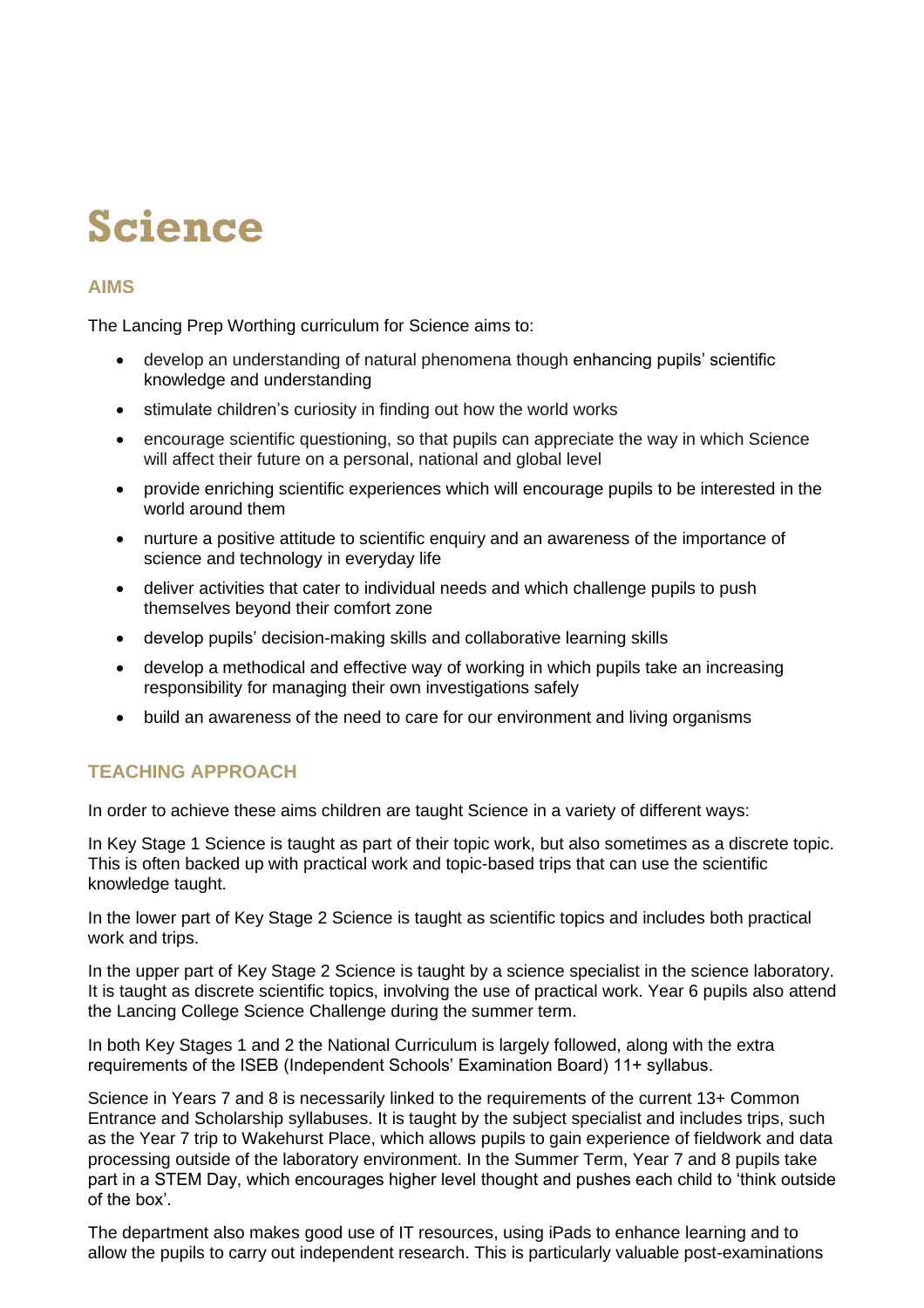when the children conduct extended investigations into enzyme activity and diffusion, both of which require background research in order to plan and evaluate an experimental method.

Year Group specific information is given in the individual Year Group Curriculum Directories.

#### **SCIENCE TIMETABLE AND HOMEWORK ALLOCATION**

| <b>Year Group</b> | <b>Timetable Allocation</b> | <b>Homework Allocation</b> |
|-------------------|-----------------------------|----------------------------|
| Year 1            | 2 x 30 minutes per week     |                            |
| Year 2            | 2 x 30 minutes per week     |                            |
| Year <sub>3</sub> | 3 x 35 minutes per week     | Occasionally               |
| Year 4            | 3 x 35 minutes per week     | Occasionally               |
| Year <sub>5</sub> | 4 x 35 minutes per week     | 1 per week                 |
| Year <sub>6</sub> | 4 x 35 minutes per week     | 1 per week                 |
| Year <sub>7</sub> | 6 x 35 minutes per week     | 2 per week                 |
| Year <sub>8</sub> | 6 x 35 minutes per week     | 2 per week                 |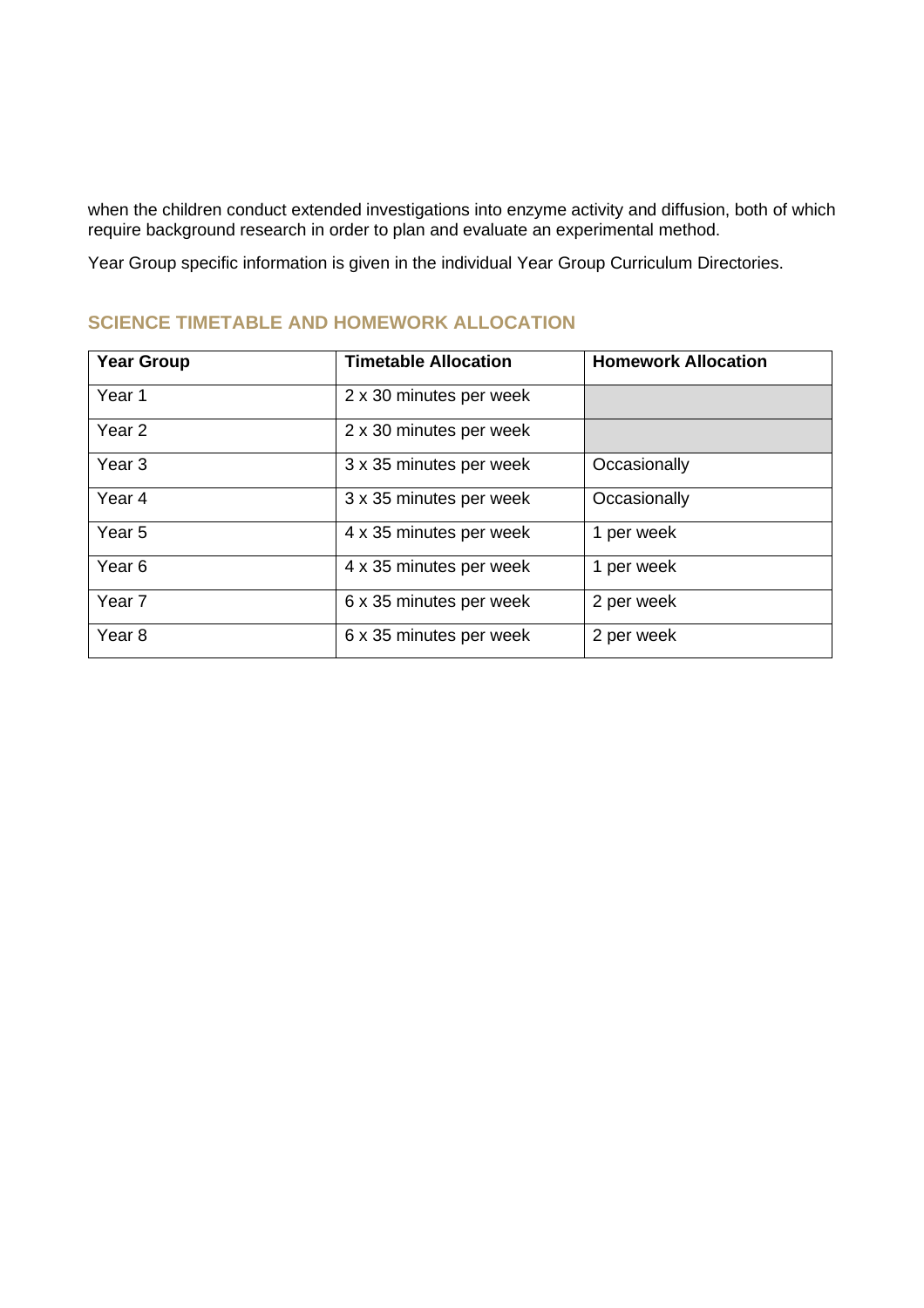### **Personal Social, Health & Economic Education (PSHEE)**

#### **AIMS**

The Lancing Prep Worthing curriculum for PSHEE aims to ensure that all pupils:

- are provided with the skills to live a healthy, balanced life (physically, emotionally and socially) within relationships, work-life and when making lifestyle choices
- value diversity and equality in all its forms, with due regard to the protected characteristics set out in the Equality Act 2010
- acquire an understanding of healthy relationships including different types and in different setting, including online
- learn the skills to make informed economic choices and to explore different work roles and career pathways
- understand their rights (including the notion of universal human rights), responsibilities (including fairness and justice) and consent (in different contexts)

#### **TEACHING APPROACH**

PSHEE is a timetabled subject taught throughout all key stages. Many elements of the programme are supported through a whole school approach using activities such as whole school assemblies, visiting speakers and drop down days.

The programme is of a spiral nature which introduces new and more challenging learning, while building on what has gone before, which reflects and meets the personal developmental needs of the children and young people designed to prepare the children physically, emotionally, socially, mentally and intellectually for the future.

Schools maintain a statutory obligation under the Children Act (2004) to promote their pupils' wellbeing, and under the Education Act (1996) to prepare children and young people for the challenges, opportunities and responsibilities of adult life. High quality Relationship and Sex Education (RSE) helps create safe school communities in which pupils can grow, learn, and develop positive, healthy behaviour for life. Parents will be informed in advance of the RSE teaching.

**The teaching takes on a** positive approach using a wide variety of teaching and learning styles with the emphasis on interactive learning and focuses on what the children and can do to keep themselves and others healthy and safe and to lead happy and fulfilling lives.

**Learning activities are organised to** encourage the children to reflect on their learning and the progress they have made, and to transfer what they have learned to say and to do from one subject to another, and from school to their lives in the wider community. Opportunities are provided for the children to make real decisions about their lives, to take part in activities which simulate adult choices and where they can demonstrate their ability to take responsibility for their decisions.

The lessons are a safe and supportive learning environment where the children can develop the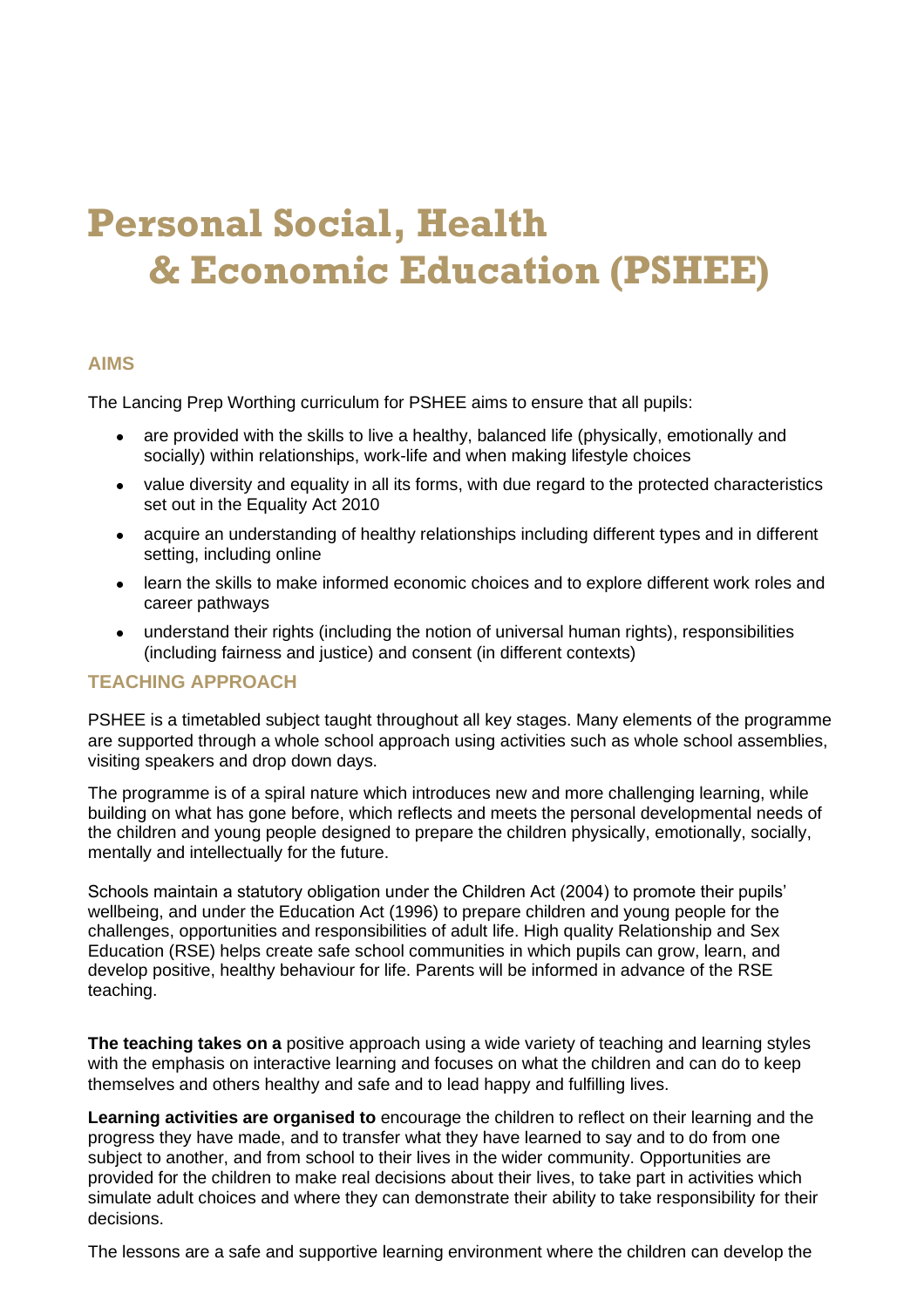confidence to ask questions, challenge the information they are offered, draw on their own experience, express their views and opinions and put what they have learned into practice in their own lives.

Year Group specific information is given in the individual Year Group Curriculum Directories.

### **Learn to Learn**

#### **AIMS**

To empower our pupils to face the challenges posed by life in the  $21<sup>st</sup>$  century by

- cultivating a core set of skills and attitudes, and, above all, the ability to learn
- developing strategies to question, make links and to reflect, in order to improve problemsolving skills
- growing in confidence, creativity and empathy, so they are truly inspired to 'Love Learning, Be Kind and Go out into the World and Do Good'
- attaining a high level of mental and emotional development to contend better with the pressures and uncertainties of life ahead

#### **TEACHING APPROACH**

Learn to Learn is taught from Year 3 and is based upon the principles of Guy Claxton. The children have created four characters which embody these skills. For Key Stage 3 children we have Learning Power Walls containing word bricks, which also embody these skills. (It is a happy coincidence that these walls share the same initial letters as our school and you will notice references to LPW@LPW).

Learn to Learn aims systematically to cultivate habits and attitudes that enable our young people to become better learners; to face difficulty and uncertainty, in their lives and their studies, calmly, confidently and creatively.

The lessons are unique, challenging, almost always fun, and are presented in a wide variety of contexts. Children assume the role of problem solvers and tackle challenges ranging from such poles as 'murder mysteries' to 'running a project aimed at making a positive change in the community'. They then decide which skills will be needed in order to achieve success and move forward in their endeavours.

Consistently, they are asked to be reflective and identify, with assistance, the next steps which they need to take to grow the learning characteristics and become curious, independent learners. Children are taught to look after themselves, physically and mentally, to revise, to question and are better prepared for an uncertain future. The focus is not solely upon exam results but upon lifelong learning. Learn to Learn is preparing our children to thrive in the 21st century, to be tenacious and resourceful, imaginative and logical, self-disciplined and self-aware, collaborative and inquisitive.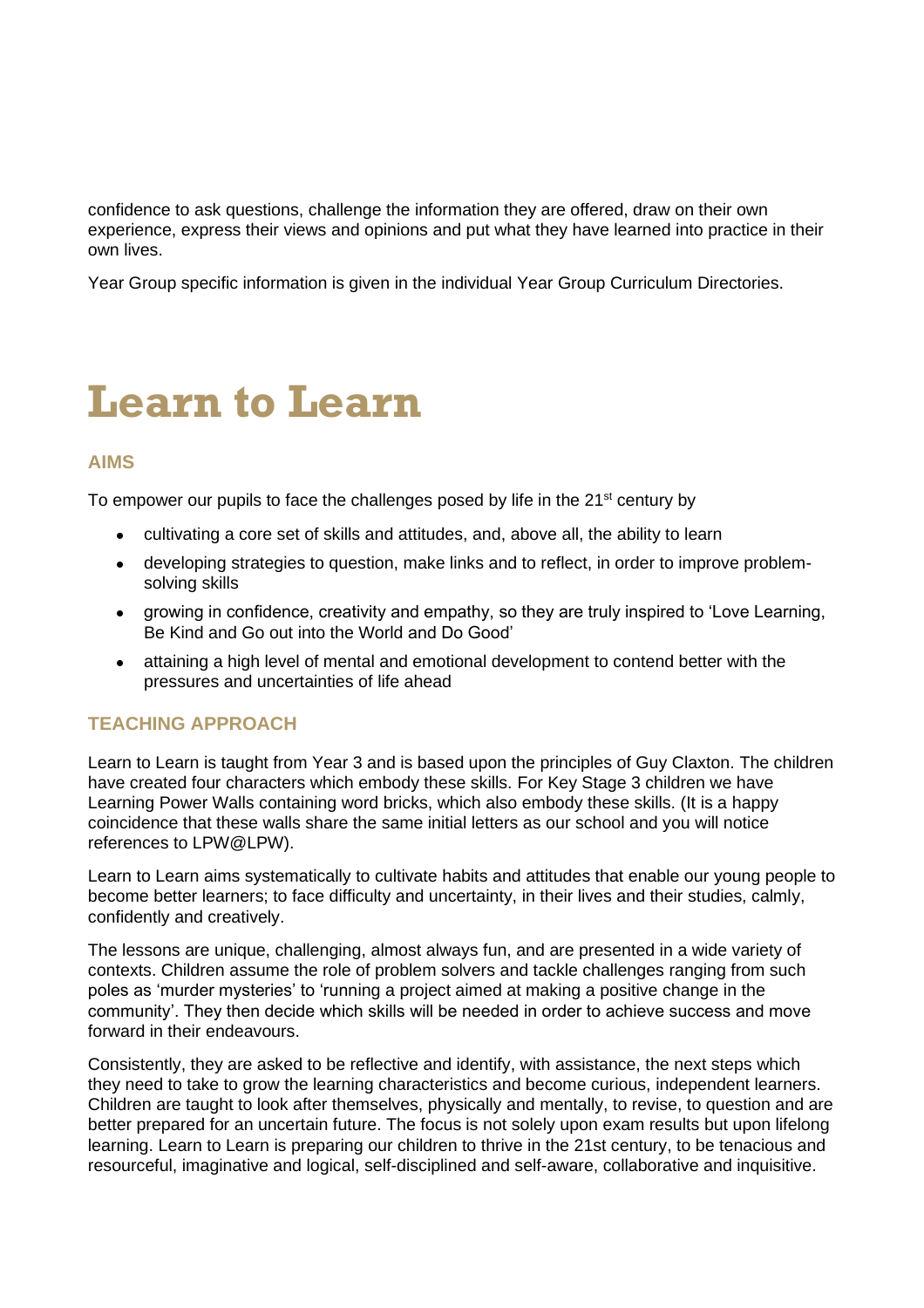## **Modern Foreign Languages French**

#### **AIMS**

The Lancing Prep Worthing curriculum for French aims to ensure that all pupils:

- develop an openness to and interest and enjoyment in learning French
- see the progress they make from term to term and year to year
- develop successful language learning skills, which will pave the way for learning further modern languages in the future
- build a sound French vocabulary base to capitalise on when listening, reading, speaking and writing
- show good understanding of known vocabulary when listening to and reading French from a variety of sources. Develop an awareness of French language and structures, which enables them to make links and connections and to work out the meaning of new words encountered
- speak French with increasing confidence, fluency and spontaneity, continually improving their pronunciation and intonation
- write accurately in French, adapting and combining newly-learnt language with previouslylearnt vocabulary and grammar
- develop and use effective, proofreading skills to improve the accuracy and quality of written work
- be creative when speaking and writing French
- broaden their knowledge of France, French culture and traditions by delving deeper

#### **Teaching Approach**

All pupils in Reception and Year 1 enjoy a Modern Foreign Languages 'Readiness' programme of age appropriate words in French, German and Spanish. The aim is to develop language learning skills and above all enthusiasm and interest for future foreign language learning. The short sessions are led by the class teachers and integrated into the school day.

Timetabled French lessons are taught to all pupils from Year 2. The emphasis in Years 2 to 4 is on developing speaking and listening skills but as pupils progress through these years increasing emphasis is placed on developing reading and writing skills too. A lot of French stories are read to build up a French literary culture and create an emotional bond which is essential to learn intuitively a lot of vocabulary, conjugations and linguistic structures.

Vocabulary topics are revisited in subsequent years in order to consolidate previous learning and develop further.

Grammar is formally explained and practised from Year 5.

Pupils learn through songs, games, picture books and role-play activities. On-line specialised language websites and French resources (TV programmes, movies, documentaries, fiction and non-fiction books, audio books, magazines) are used from Year 5 and so pupils learn by listening to and reading authentic sources.

Delving deeper research and projects on French speaking countries, people and culture are highly encouraged to widen the pupils' horizon and understanding of other cultures. Regular immersion is important to progress in languages. This is why a list of books, magazines, films and websites are given to the pupils at the beginning of the year to be explored at home, independently, in between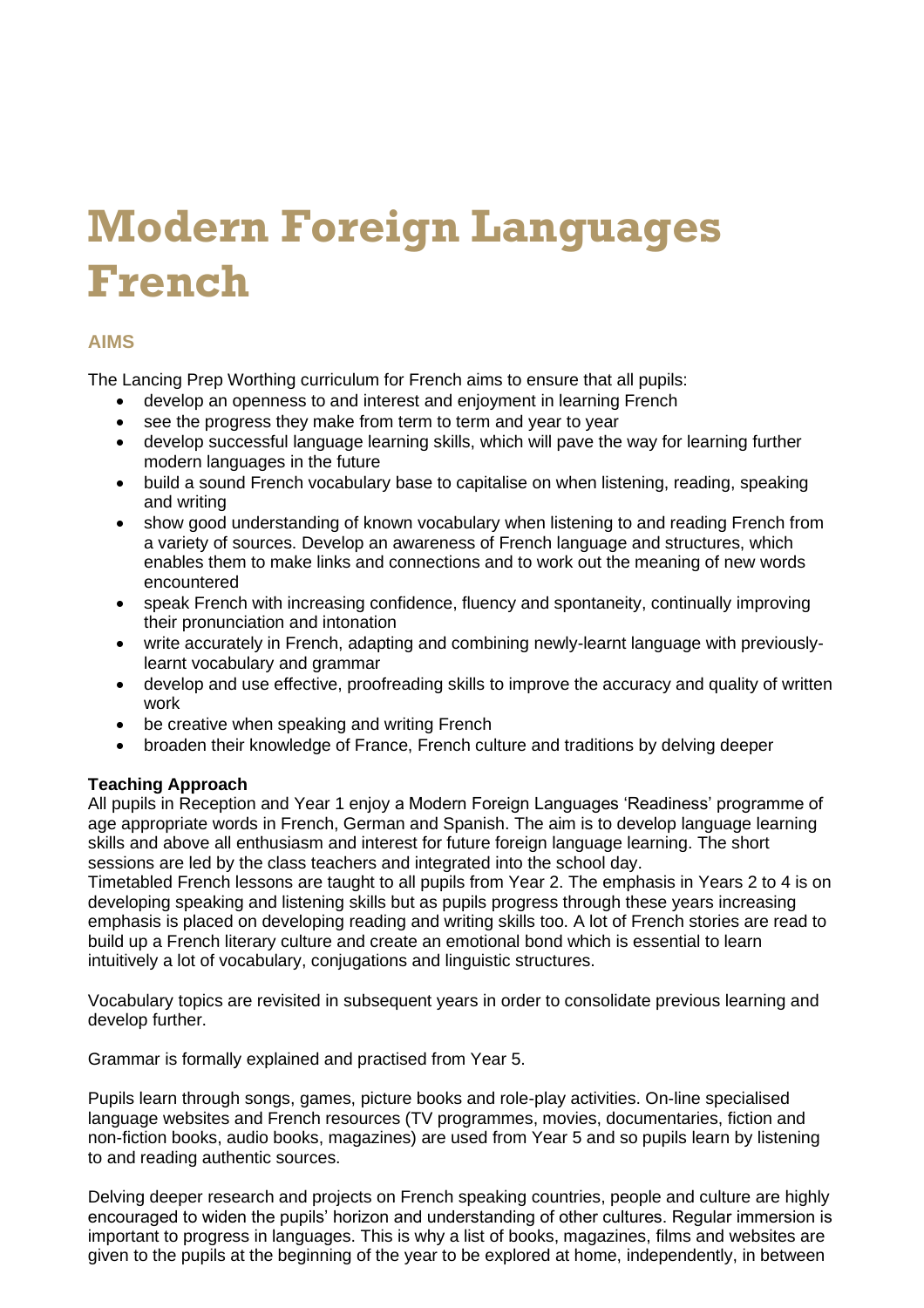each lesson taught at school. To emphasise the cultural aspect of learning a foreign language, pupils take part in a variety of activities for the European Day of Languages and for French speaking month, in March.

Pupils develop in depth their speaking skills lesson after lesson. Before the year 7, the pupils are not formally assessed by annual oral tests in French to make sure that the pleasure to speak and read in a foreign language is well rooted and their self-confidence is strong. Pupils are awarded oral badges at the end of Years 7 and 8 for successful completion of a French speaking test consisting of, for example, describing people, talking about their free time activities or talking about a previous holiday. Pupils also have to draw upon known language to answer unprepared questions. These tests lay an excellent foundation and preparation for GCSE's as well as holidays in French speaking countries.

Pupils are encouraged to proofread written work in order to check for known errors and inclusion of desirable elements and to edit and redraft accordingly.

A biennial residential trip to France is offered to pupils in Years 7 and 8. This offers opportunities for practising known French when shopping and eating as well as providing a taste of French culture and history.

Pupils are encouraged to take part in a variety of language competitions throughout the year, including the Anthea Bell prize for young translators, French pop video competition and the Grand Quiz de la Francophonie.

The LPW French curriculum is based on the expectations of Lancing College, giving our pupils a 'seamless' transition in French between Year 8 and Year 9.

### **German and Spanish**

We have introduced a modern foreign languages diversification programme in which all Year 7 and Year 8 pupils learn Spanish or German at Lancing College whilst continuing to study French at LPW. This exciting initiative will enable pupils to transfer language learning skills to other modern foreign languages and build strong foundations in two languages prior to making GCSE options.

Year Group specific information is given in the individual Year Group Curriculum Directories.

| <b>Year Group</b>          | <b>Timetable Allocation</b> | <b>Homework Allocation</b> |
|----------------------------|-----------------------------|----------------------------|
| Year 1 Language readiness, | 10 minute sessions within   |                            |
| French, German, Spanish    | the week                    |                            |
| Year 2 French              | 1 x 35 minutes              |                            |
| Year 3 French              | 1 x 35 minutes              |                            |
| Year 4 French              | 2 x 35 minutes              | -                          |
| Year 5 French              | 2 x 35 minutes              | 1 x 30 minutes learning    |
| Year 6 French              | 2 x 35 minutes              | 1 x 30 minutes learning    |
| Year 7 French              | 2 x 35 minutes              | 1 x 30 minutes             |

#### **MFL TIMETABLE AND HOMEWORK ALLOCATION**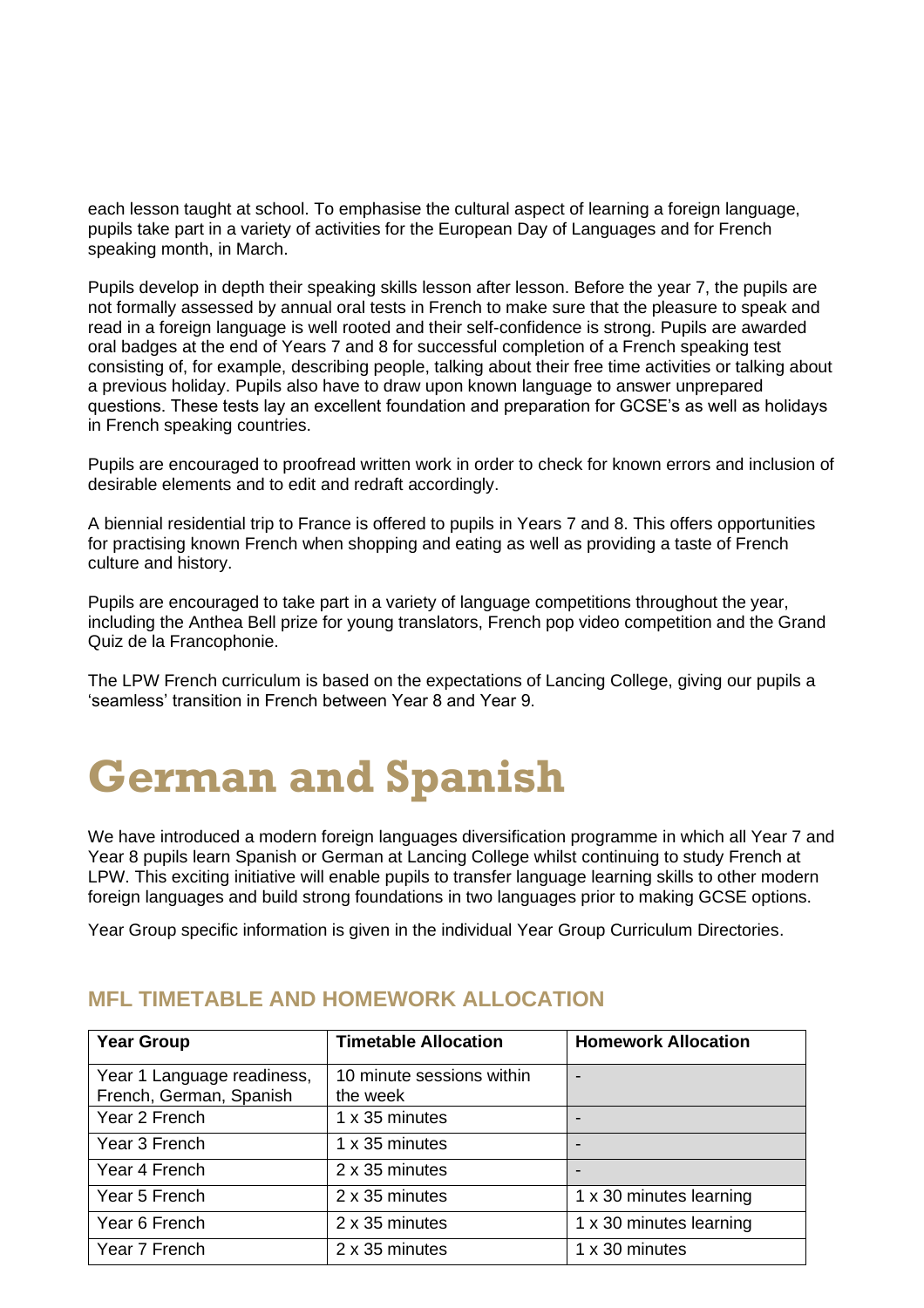| Year 7 Spanish or German | 1 x 50 minutes | l 1 x 30 minutes |
|--------------------------|----------------|------------------|
| Year 8 French            | 3 x 35 minutes | 1 x 30 minutes   |
| Year 8 Spanish or German | 1 x 50 minutes | 1 x 30 minutes   |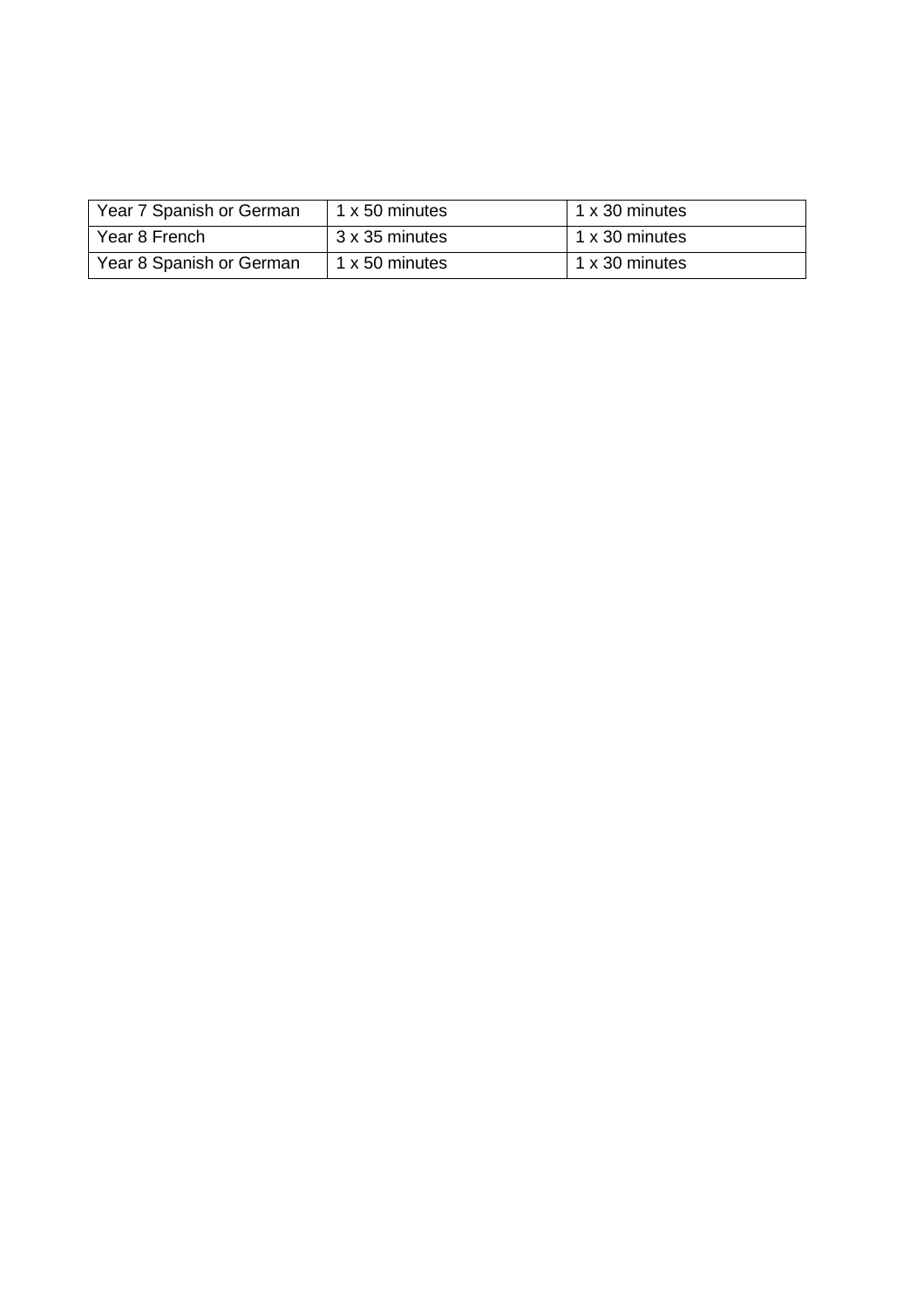## **Classics**

#### **AIMS**

The Classics department at Lancing Prep Worthing aims to:

- encourage the pupils to undertake a study of the subject to achieve an understanding of the written word in Latin
- foster an openness and interest in learning ancient languages
- develop an appreciation of the grammatical structure of the Latin language and thereby an increased awareness of the structure of English
- encourage an interest in the ancient world of Greece and Rome and its literature
- develop an awareness of the role Latin has played in the intellectual history of learning in the western world and its use in spheres of learning such as Law and Medicine
- make the experience of learning Latin an enjoyable and relevant activity which pupils will want to continue in later years
- ensure that pupils see the progress that they make from year to year

#### **TEACHING APPROACH**

In our fast-moving current lifestyle, the value of learning the language and cultural background of two ancient cultures may not be immediately apparent to all. Here at Lancing Prep Worthing our aim is to introduce our students to the considerable benefits of such study.

In Year 5, their introductory year of Classics, the pupils meet the family featured in our Classics textbooks, the Cambridge Latin Course. Based on artefacts discovered at the site of ancient Pompeii, a narrative develops that traces the fortunes of Caecilius and his immediate family before and during the cataclysmic eruption of Mt. Vesuvius, which buried and preserved the city for excavation by future generations. Vocabulary and grammar are introduced by means of attractive illustrations and longer pieces of prose that extend as the pupils' familiarity with the language grows. At each stage an area of cultural background is introduced, which is often consolidated with creative activities such as craft, drama and baking.

Wherever possible new teaching points are introduced via appropriate games and activities to enrich our pupils' enjoyment of their experience of the ancient world and its languages.

Moving on into Year 6, we continue the experiences of Caecilius and family, vocabulary and grammar patterns develop further, building on the material met in Year 5.

In the upper part of the school our pupils are privileged to be taught by specialists from both the College and the prep schools. At this stage a more structured approach to the Latin language is adopted, while making this accessible to all students with their particular ability level. Wherever possible a spirit of fun and enjoyment of language is encouraged, while mindful of the fact that we are now in the foothills of a potential GCSE course for our pupils.

Year Group specific information is given in the individual Year Group Curriculum Directories.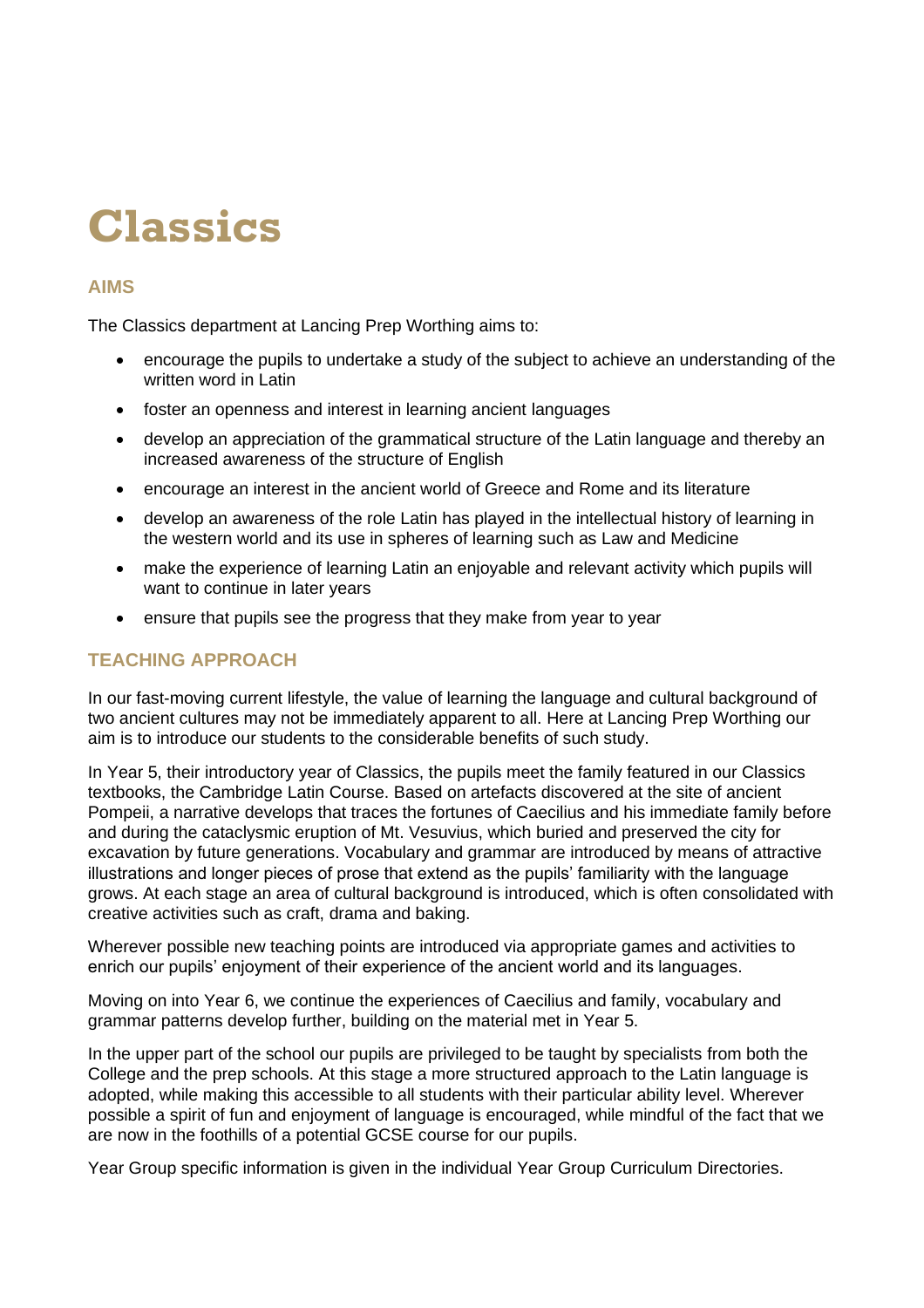#### **TIMETABLE AND HOMEWORK ALLOCATION**

| <b>Year Group</b> | <b>Timetable Allocation</b> | <b>Homework Allocation</b> |
|-------------------|-----------------------------|----------------------------|
| Year 5            | 1 x 35 minutes              |                            |
| Year 6            | 2 x 35 minutes              | 1 x 30 minutes             |
| Year 7            | 1 x 50 minutes              | 1 x 30 minutes             |
| Year 8            | 1 x 50 minutes              | 1 x 30 minutes             |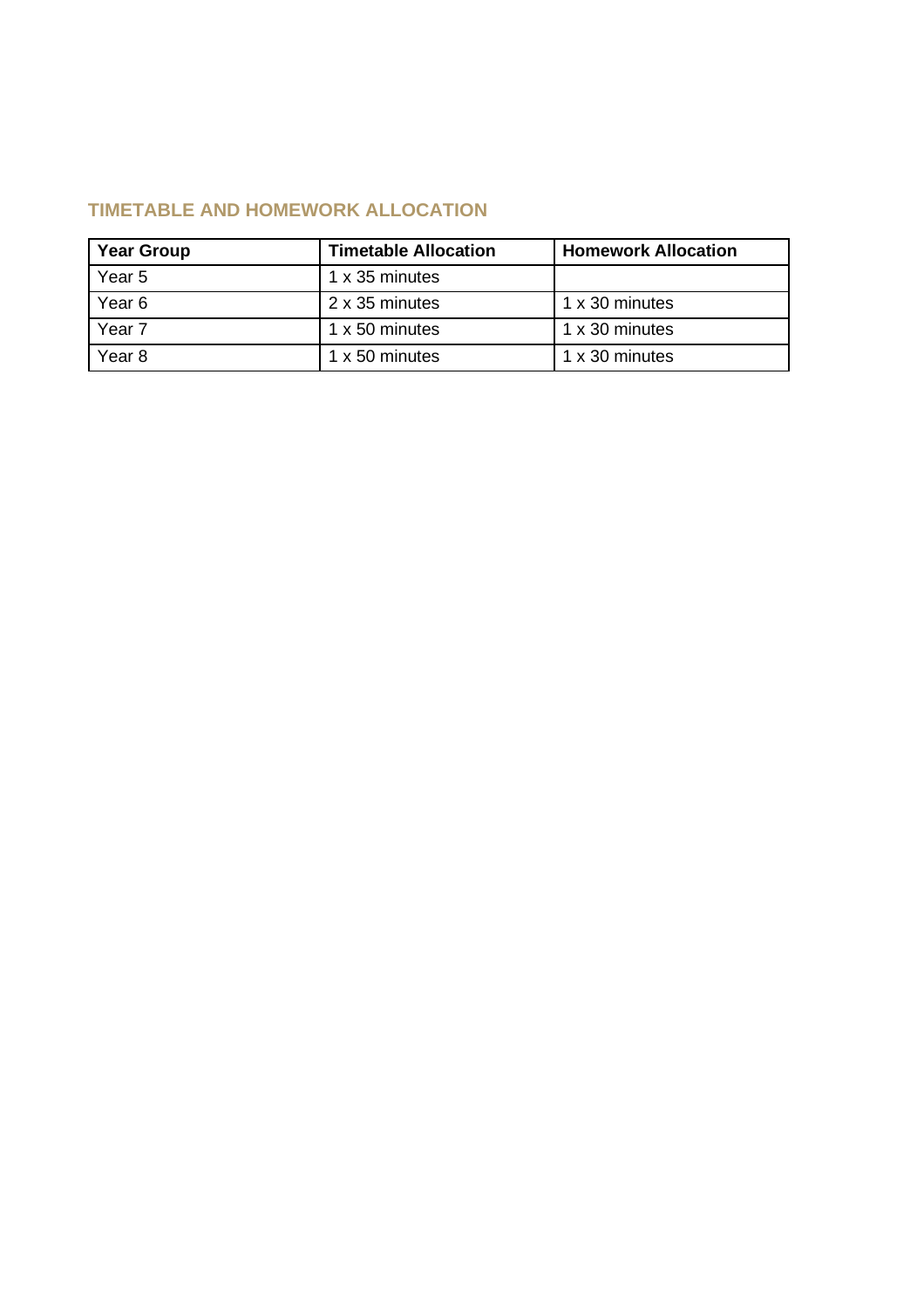## **Humanities**

# **Geography**

#### **AIMS**

The Lancing Prep Worthing curriculum for Geography aims to:

- enable children to develop their knowledge and understanding of the world they live in through investigation of that world
- gain a perspective in which children can place local, national and international events
- provide a geography curriculum which is interesting, broad, balanced, relevant and differentiated
- fulfil the requirements of the National Curriculum, Common Entrance and Scholarships for geography
- measure the progressive development of geographical concepts, knowledge, skills and aptitudes
- enable children to work geographically in a range of appropriate contexts, using a wide variety of materials and equipment
- promote positive attitudes towards, and enthusiasm for geographical work in school
- enable children to gain understanding of the processes that have produced pattern and variety on the Earth's surface and those which can bring about change
- introduce children to a variety of maps, including large-scale local maps, and apply skills of map-reading and interpretation to globes and atlas maps to identify geographical features.

#### **TEACHING APPROACH**

In Pre-Prep the termly topic lends itself to a geographical topic, such as Australia. This ensures that children are interested in the world around them from an early age.

As children move through the Prep School they complete projects, initially in class with teacher support and in later years independently, for homework. In this way they develop their skills of research using books and the internet and are increasingly able to follow their own lines of enquiry.

Whenever possible the children use the local environment as a resource for fieldwork studies. Where this is not possible all teachers use a wide range of teaching materials in order to bring the world into the classroom. Years 1 to 5 use the local area to relate first-hand what they have learnt in the classroom to their own environment; Year 6 visit the Seven Sisters Country Park to study river and coastal formation and Year 7 visit the town of Dorking for their Common Entrance fieldwork projects on settlement patterns. Senior pupils complete extended projects on global issues.

The scheme of work is based on the National Curriculum from Years 1 to 6, and then loosely follows the syllabi for Common Entrance and Common Academic Scholarship in Years 7 and 8. The topics on these two syllabi are the same but the latter requires more detailed and sophisticated responses to geographical information, questions and issues.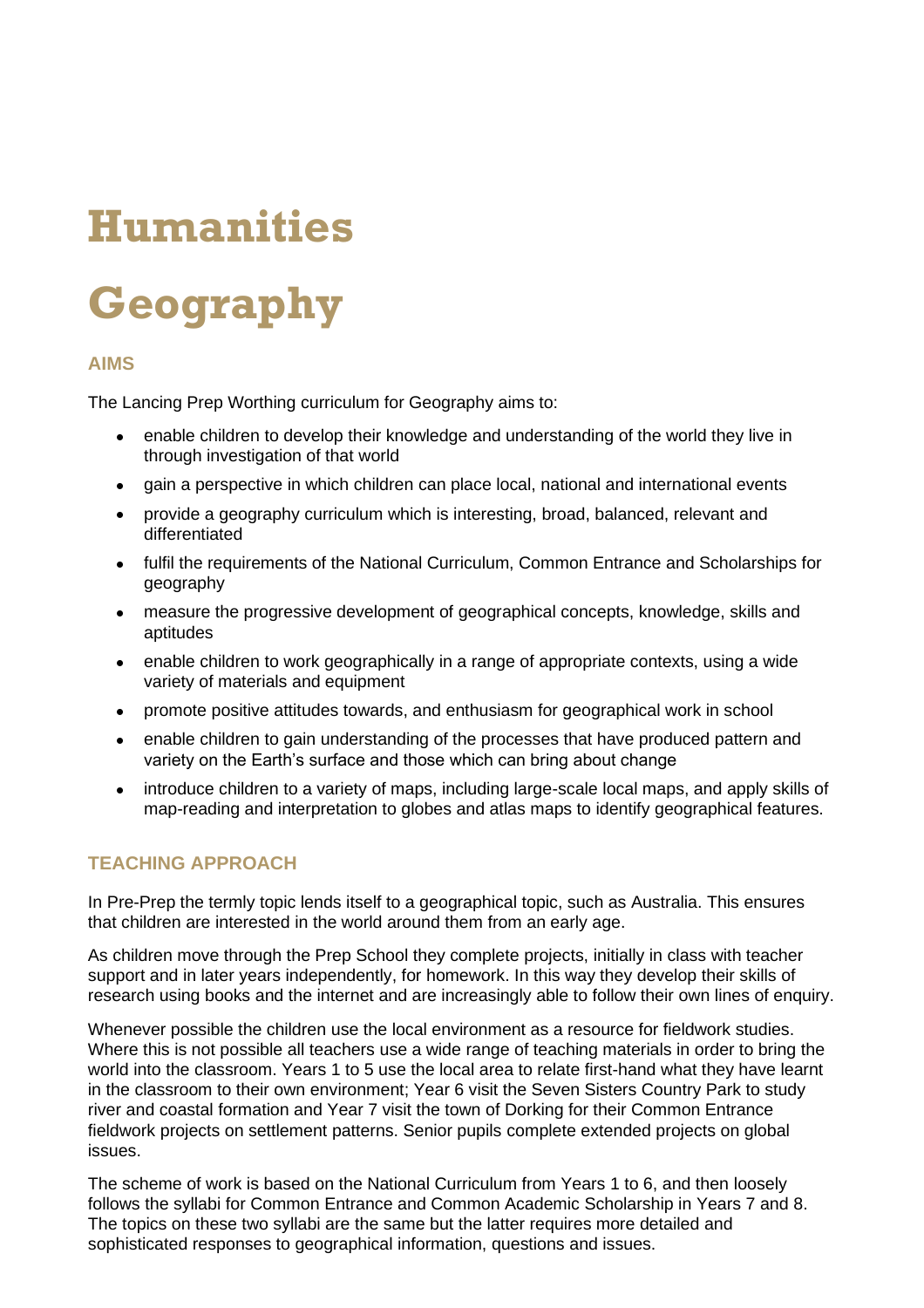Year Group specific information is given in the individual Year Group Curriculum Directories.

| <b>Year Group</b> | <b>Timetable Allocation</b> | <b>Homework Allocation</b>                 |
|-------------------|-----------------------------|--------------------------------------------|
| Year 1            | 1 hour per week             |                                            |
| Year <sub>2</sub> | 1 hour per week             |                                            |
| Year <sub>3</sub> | 2 x 35 minutes              | Occasionally                               |
| Year 4            | 2 x 35 minutes              | Occasionally                               |
| Year <sub>5</sub> | 2 x 35 minutes              | Occasional project work will<br>be set     |
| Year <sub>6</sub> | 2 x 35 minutes              | 2 x 30 alternating with History<br>and REP |
| Year 7            | 3 x 35 minutes              | 1 x 30 minutes                             |
| Year <sub>8</sub> | 3 x 35 minutes              | 1 x 30 minutes                             |

## **History**

#### **AIMS**

The Lancing Prep Worthing curriculum for History aims to ensure that all pupils:

- are enabled to understand how the past was different from the present and that people of other times and places may have had different values and attitudes from ours
- are given a positive introduction to the nature and skills of history as a subject; to develop a real interest in the past; to promote positive attitudes to History, and to present History as a valuable subject in its own rights
- acquire a sense of their own identity within our social, political, cultural and economic world; to understand how events and issues in the history of their world and society have influenced and shaped the world we live in today
- gain a level of historical understanding appropriate to their age, which includes an appreciation of the processes of change and continuity in human affairs
- value the transmission of our society's cultural heritage, and are prepared for living and working in the contemporary world
- develop attitudes and values such as tolerance of other races and opinions, as part of their personal and social education
- experience a History curriculum which is broad, balanced, relevant and differentiated; and which encourages children to develop an interest in 'history for life'

#### **TEACHING APPROACH**

In order to achieve these aims and objectives, children are taught History as part of topic studies at Key Stage 1 and 2. At Key Stage 2 they are mainly based on the core and supplementary study units for National Curriculum History. However, throughout all key stages, History is identified and valued as a subject in its own right at all times.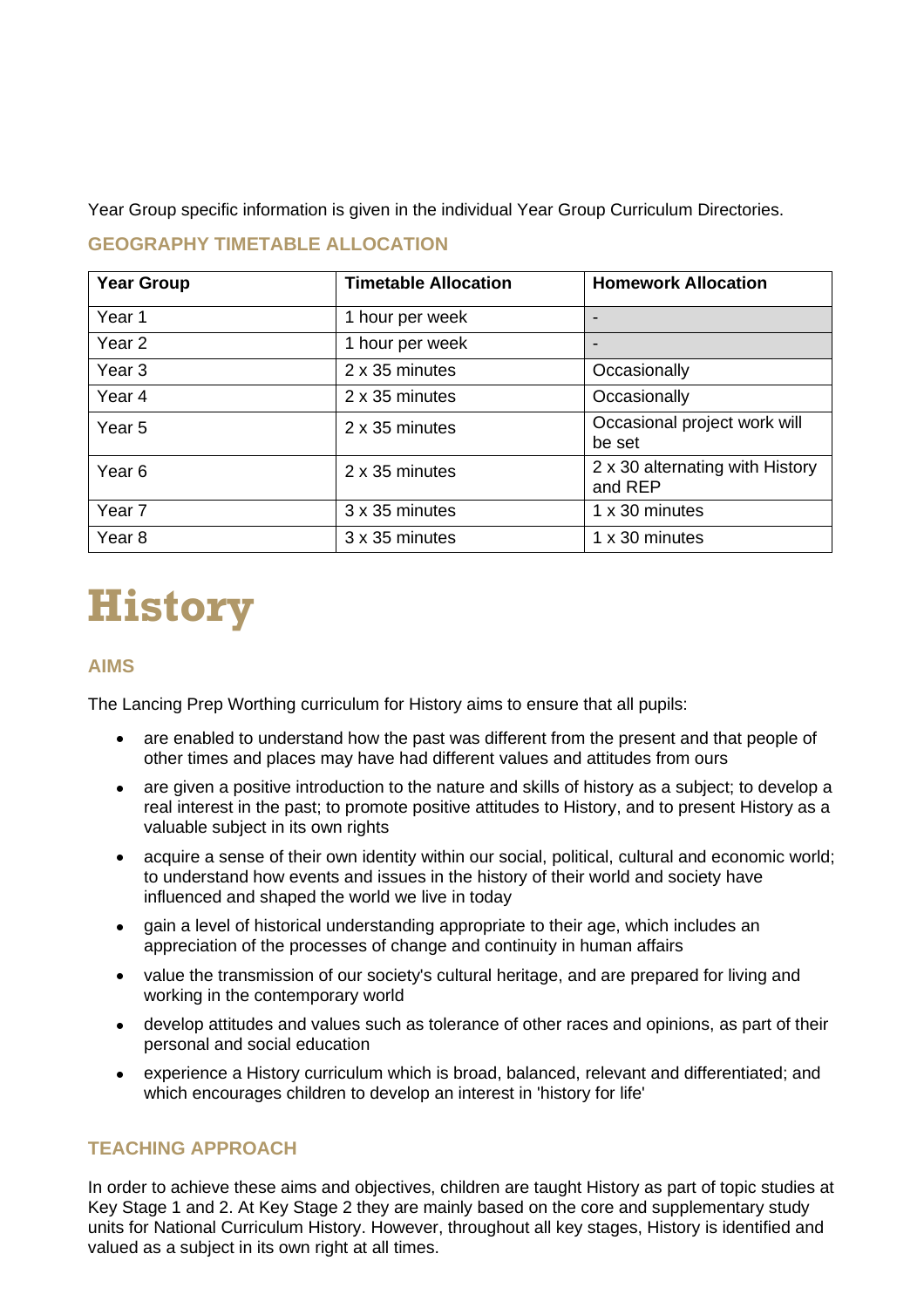Whenever possible and appropriate, programmes of study are enhanced by looking at the history of the local area and appreciating how this relates to British and World history. (e.g. Year 5 - Worthing study, visit to Anne of Cleeves House).

Year 7 and 8 History is loosely linked to the requirements of the 13+ Common Entrance and Scholarship examinations. Learning activities are organised to ensure continuity and progression. Learning takes place in a variety of methods and approaches, all designed to stimulate interest and develop children's historical skills. For example, direct whole class teaching will often be supplemented by group work and individual based source /artefact studies. Often, educational visits form part of coursework in History (e.g. Year 6 visit to Newhaven Fort, Year 7 to Battle Abbey).

The Department makes good use of IT resources, including DVDs and internet research. IT is regularly used to enhance and add interest to History topics.

In upper years the pupils engage in an extended piece of research on an aspect of Britain since 1930, which they then present to their peers.

Year Group specific information is given in the individual Year Group Curriculum Directories.

| <b>Year Group</b> | <b>Timetable Allocation</b> | <b>Homework Allocation</b>                           |
|-------------------|-----------------------------|------------------------------------------------------|
| Year 1            | Integrated within topic     |                                                      |
| Year 2            | Integrated within topic     |                                                      |
| Year <sub>3</sub> | 2 x 35 minutes              | Occasionally                                         |
| Year 4            | 2 x 35 minutes              | Occasionally                                         |
| Year <sub>5</sub> | 2x 35 minutes               | Occasionally                                         |
| Year <sub>6</sub> | 2 x 35 minutes              | 2 x 30 minutes alternating<br>with Geography and REP |
| Year 7            | 3 x 35 minutes              | 1 x 30 minutes                                       |
| Year <sub>8</sub> | 3 x 35 minutes              | 1 x 30 minutes                                       |

#### **HISTORY TIMETABLE AND HOMEWORK ALLOCATION**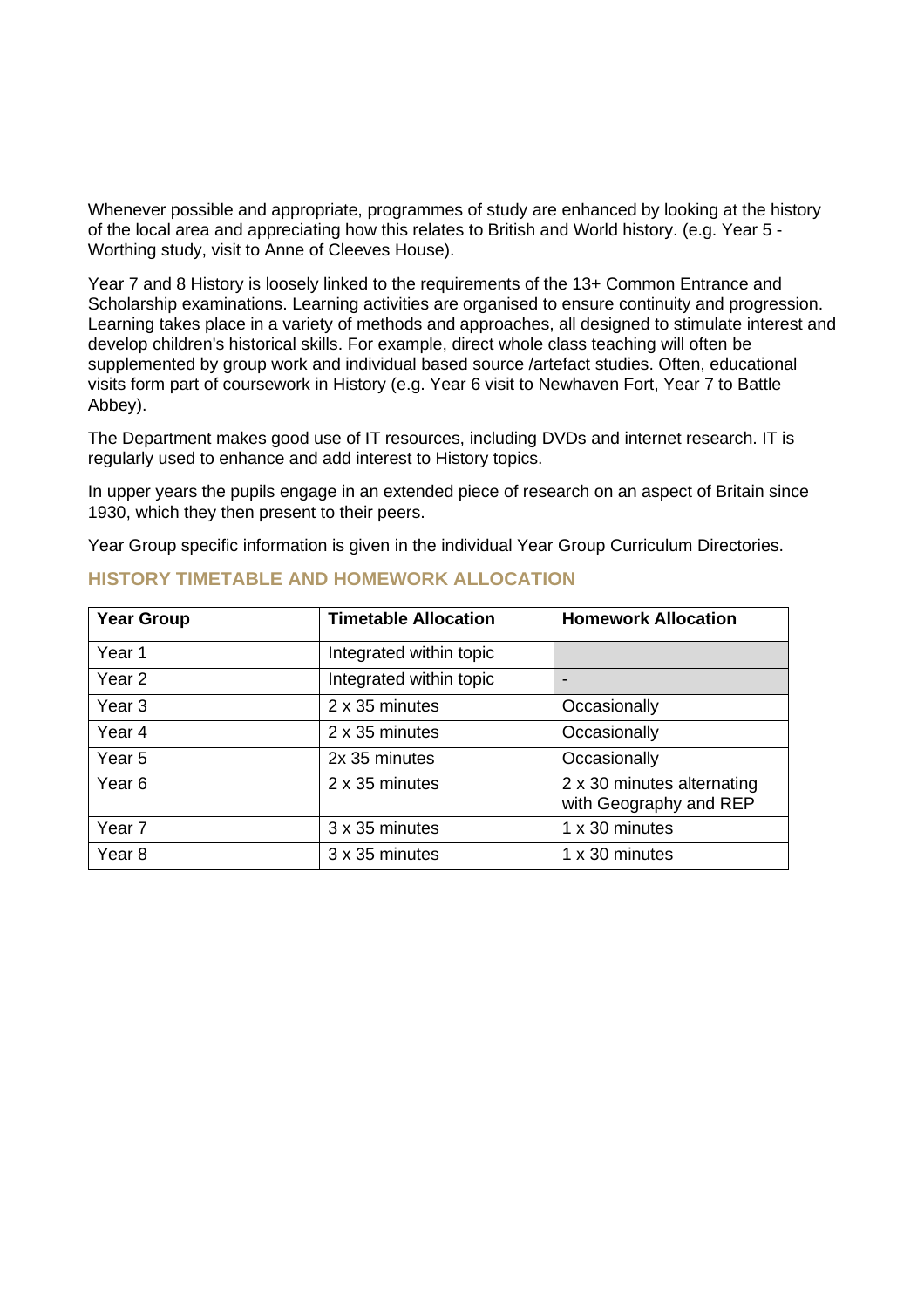## **Religion, Ethics and Philosophy**

REP has an especially distinctive role in education and this is recognised at Lancing Prep Worthing. As the school's foundation is Christian, our emphasis is naturally on this faith in our teaching, but respect for, and interest in, other world faiths is shown as they occur in the curriculum. Running parallel to our studies in Christianity every year group looks at a world faith, in addition to considering wider ethical and philosophical questions.

#### **AIMS**

The Lancing Prep Worthing curriculum for Religion, Ethics and Philosophy aims to:

- encourage an enthusiasm for enquiry and curiosity to learn about religious belief, experience and practices as they have affected a faith's adherents, both historically and in the present
- encourage a respect for the views, cultures and ways of life of others; to foster openmindedness and a critical ability in judgement
- encourage a considered moral approach to the issues considered and to develop one's own beliefs and values.
- prompt reflection on questions of universal philosophical and religious concern; who am I? Why am I here? etc
- promote a sense of awe and wonder in contemplation of man, the planet and the universe in all its intricacy and splendour
- Investigate and consider the spiritual dimension of human nature and to stimulate recognition of the pupils' own spirituality
- Understand and appreciate the particular role of Judaism and Christianity in our historical tradition and to develop an awareness of the teaching and practices of Islam and Hinduism.

We aim to develop the pupils' skills in the following areas:

- understanding of religious language and the diversity of forms used in religious literature
- ability to think, talk and write about religious ideas
- ability to recognise the relevance of Biblical material to the discussion of contemporary issues
- empathy with and showing of respect for others from differing cultural and spiritual traditions
- analysis of and reflection on their own beliefs, opinions and feelings
- development of their own individual spirituality

#### **TEACHING APPROACH**

#### **Classroom Organisation and Teaching Style:**

Throughout REP at Lancing Prep at Worthing a variety of classroom organisation and teaching is sought as a means of stimulation and variation of pace. Particular topics may be approached working as a class, individuals or part of a group, as detailed below.

In upper years the pupils engage in an extended piece of coursework on a religion of their choice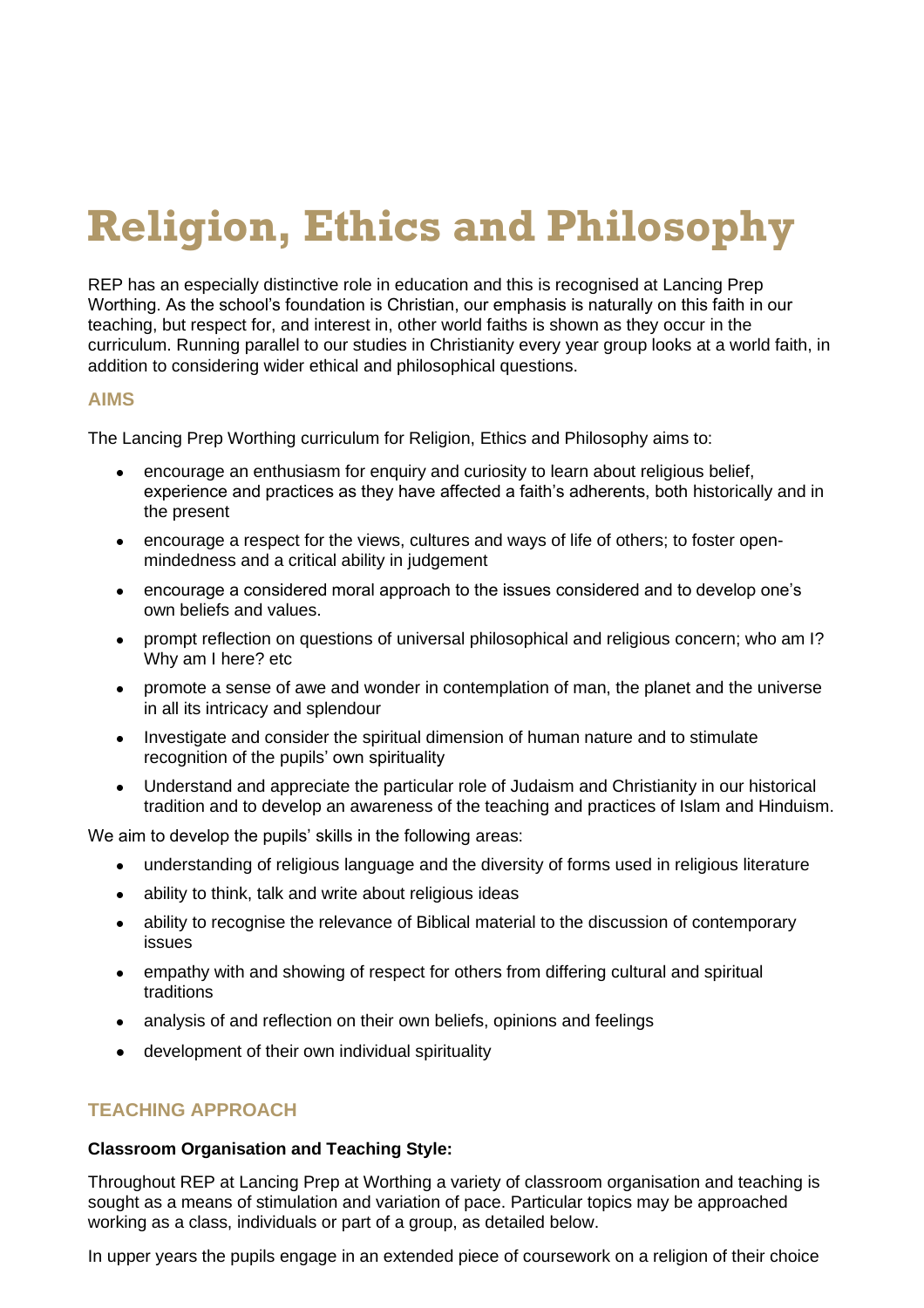to reflect their growing skills in research.

Year Group specific information is given in the individual Year Group Curriculum Directories.

#### **REP TIMETABLE AND HOMEWORK ALLOCATION**

| <b>Year Group</b> | <b>Timetable Allocation</b> | <b>Homework Allocation</b>                               |
|-------------------|-----------------------------|----------------------------------------------------------|
| Year 1            | Integrated within topic     |                                                          |
| Year <sub>2</sub> | Integrated within topic     |                                                          |
| Year <sub>3</sub> | 2 x 35 minutes              | Occasionally                                             |
| Year 4            | 2 x 35 minutes              | Occasionally                                             |
| Year <sub>5</sub> | 2x 35 minutes               | Occasionally                                             |
| Year <sub>6</sub> | 2 x 35 minutes              | 2 x 30 minutes alternating<br>with History and Geography |
| Year <sub>7</sub> | 2 x 35 minutes              | 1 x 30 minutes                                           |
| Year <sub>8</sub> | 2x 35 minutes               | 1 x 30 minutes                                           |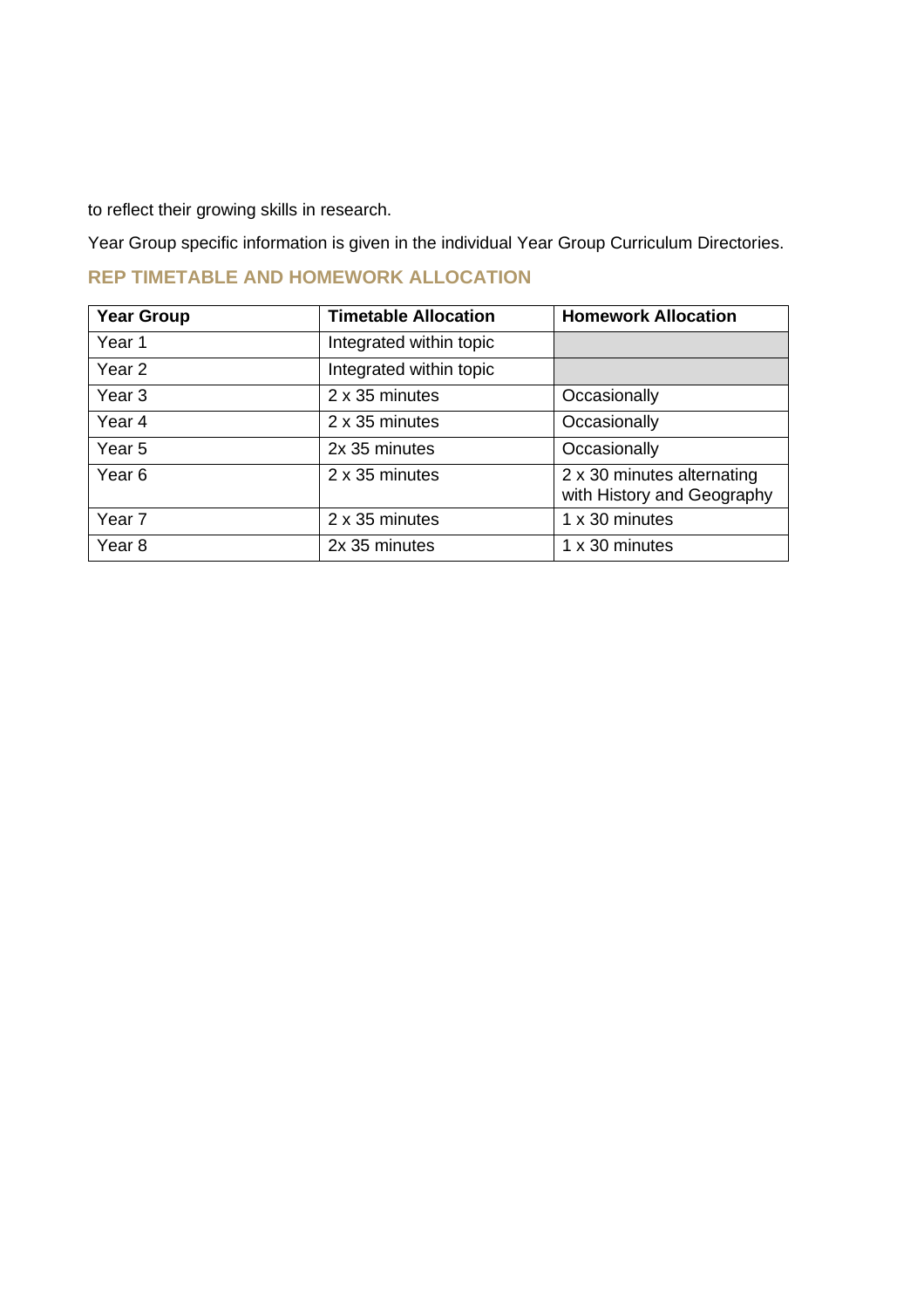## **MUSIC**

The teaching of music develops pupils' ability to appreciate live and recorded music from a wide range of genres and eras. They develop individual musicianship skills with progression, learn improvisational skills and how to understand and read from different music symbols such as pictures, graphics, sol-fa, stick notation and staff notation. They develop a positive self-image and self-confidence through solo and group opportunities for performing in a variety of venues and for different occasions. Those preparing for music awards at Senior School are well supported.

#### **AIMS**

The Lancing Prep Worthing curriculum for music aims to ensure that all pupils:

- develop social skills and awareness whilst making music together
- develop a positive attitude and enthusiasm for musical activities in school
- develop language through folk and art songs
- express ideas and feelings through sound
- develop a positive self-image and self-confidence through solo and group opportunities for performing
- develop a sensitive response to sound and music
- develop acute listening skills to differentiate pitch/duration/timbre
- develop appreciation of live and recorded music from different genres and eras
- have opportunities to perform in a variety of venues and for different occasions
- develop individual musicianship skills with progression
- develop improvisational skills
- learn to understand and read from different music symbols such as pictures, graphics, solfa, stick notation and staff notation
- perform music on a range of classroom instruments
- benefit from opportunities for children to learn an orchestral instrument and perform in a variety of ensembles

#### **TEACHING APPROACH**

Music is taught throughout the school by a music specialist. Singing provides the foundation for all musical activities. From Nursery, Reception and Pre-Prep children are taught musicianship skills through a curriculum which focuses on all of the Elements of Music. Pulse/Rhythm/Pitch/Tempo are taught unconsciously, presented and reinforced throughout the Pre-Prep through singing games, rhymes and chants.

Musicianship skills are taught through well-known songs by performing rhythmic patterns of the words to a given pulse. This leads to learning to read from solfa and stick notation.

Pupils from Year 6 to 8 receive class instrumental lessons on the keyboard as a part of their topic work. All students learn to read rhythm names to identify duration and read the note names to identify the pitch. This enables them to decode the notation individually. Visits to local concerts and shows are invaluable for promoting music excellence. Children are also encouraged to attend senior school music days such as orchestral, wind ensembles and choral days. Pupils entering for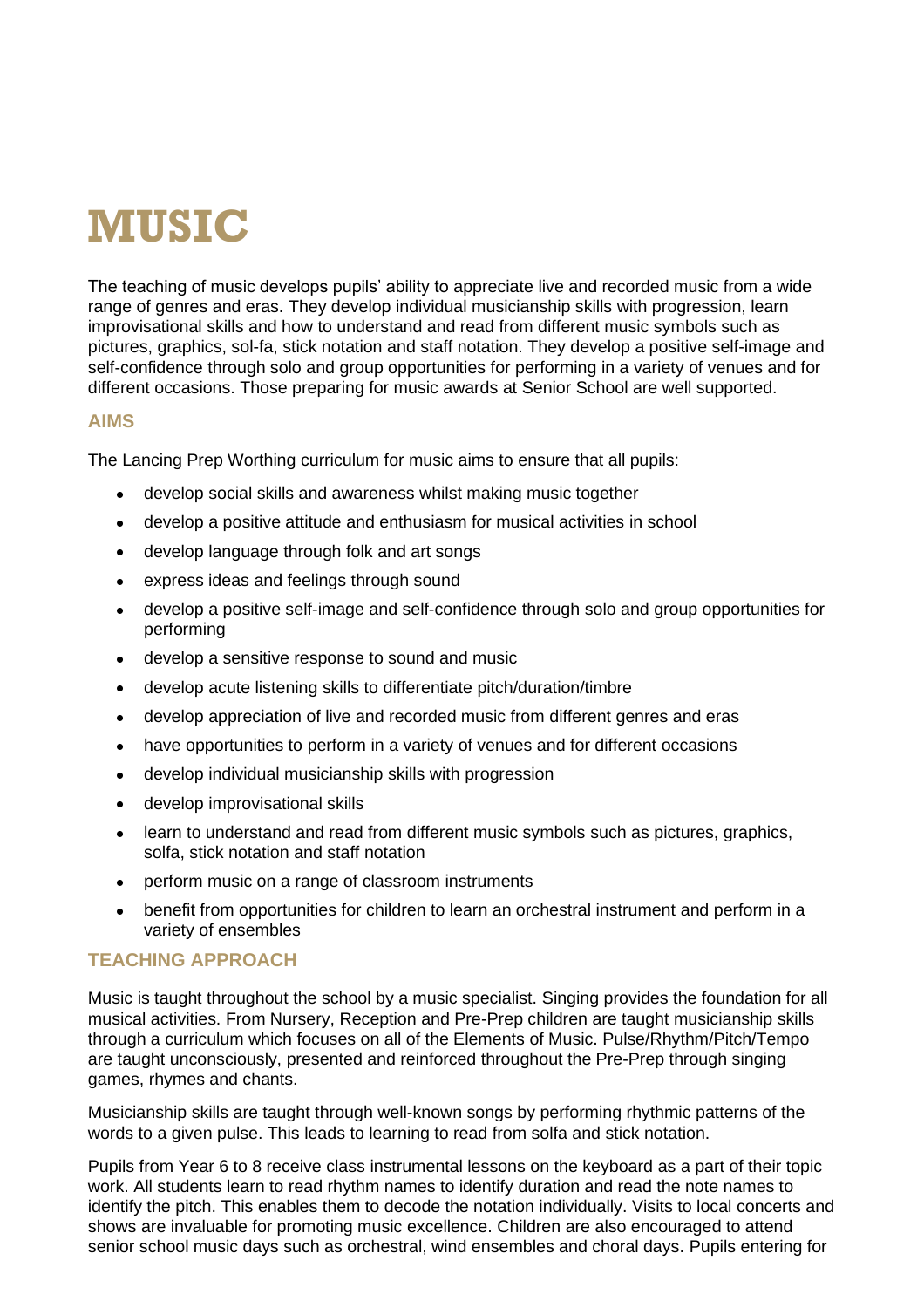music scholarships at 13+ are well supported in their preparations.

The school offers pupils from Reception to Year 8 the opportunity to take lessons from a range of visiting music teachers including piano, brass, wind, violin, voice, drum and guitar.

All students up to Year 6 enjoy singing in choirs and learn unison, canons and parts songs with increasing complexity as they progress through the Prep department. An optional Chamber Choir is offered to pupils in Years 7 and 8.

Year Group specific information is given in the individual Year Group Curriculum Directories.

#### **MUSIC TIMETABLE ALLOCATION**

| <b>Year Group</b> | <b>Timetable Allocation</b> |                      |
|-------------------|-----------------------------|----------------------|
| Nursery           | 2 x30 minutes               |                      |
| Reception         | 1x30 minutes                |                      |
| Year 1            | 1 x30 minutes               | 1 x Pre-Prep singing |
| Year 2            | 1 x30 minutes               |                      |
| Year 3            | 2 x35 minutes               |                      |
| Year 4            | 2 x 35 minutes              | 1 x Choir            |
| Year 5            | 2 x 35 minutes              |                      |
| Year <sub>6</sub> | 2 x 35 minutes              | 1 x Choir            |
| Year 7            | 2 x 35 minutes              |                      |
| Year 8            | 2 x 35 minutes              |                      |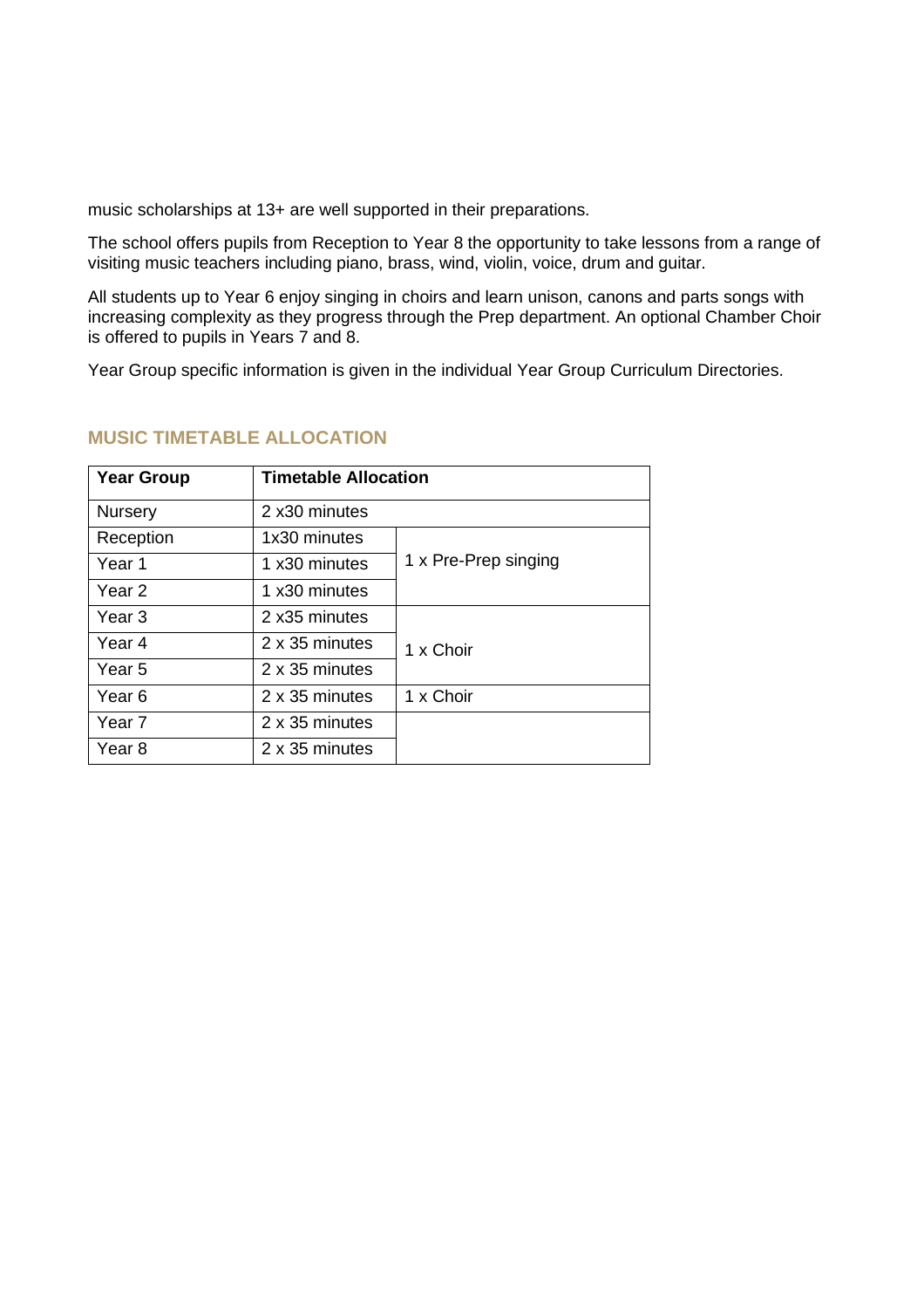## **Computing**

#### **AIMS**

The Lancing Prep Worthing curriculum for Computing aims to ensure that all pupils have opportunities to:

- understand and apply the fundamental principles and concepts of computer science, including abstraction, logic, algorithms and data representation
- analyse problems in computational terms, and have repeated practical experience of writing computer programs in order to solve such problems
- evaluate and apply information technology, including new or unfamiliar technologies, analytically to solve problems
- be responsible, competent, confident and creative users of information and communication technology
- have access to all areas of computing
- use computing to support and develop other learning which is taking place within other subjects
- develop computing as a cross curricular tool
- have access to, and experience of, appropriate hardware and software to enable them to achieve the highest level of competence and understanding
- work together and share ideas, and to gain the social skills necessary to work as part of a team

#### **TEACHING APPROACH**

Pupils are taught computing as part of regular computing lessons and also within other curriculum subjects either in the computing suite or in classrooms.

Whole class teaching is used to introduce the area of study followed by individual or paired work. Activities are sequenced to ensure continuity and progression. Pupils are taught through a combination of direct teaching, providing children with real experience, use of teacher-prepared materials and other software materials.

Pupils in Years 7 and 8 are given college e-mail addresses. Storage of documents and e-mail etiquette is covered in Learn to Learn and on-line safety in PSHEE for these two year groups. Coding is offered in a club situation.

Year Group specific information is given in the individual Year Group Curriculum Directories.

| <b>Year Group</b> | <b>Timetable Allocation</b> |
|-------------------|-----------------------------|
| Year 1            | 30-60 minutes               |
| Year <sub>2</sub> | 30-60 minutes               |
| Year <sub>3</sub> | 1 x 35 minutes              |
| Year 4            | 1 x 35 minutes              |
| Year 5            | 1 x 35 minutes              |
| Year <sub>6</sub> | 1 x 35 minutes              |

#### **COMPUTING TIMETABLE ALLOCATION**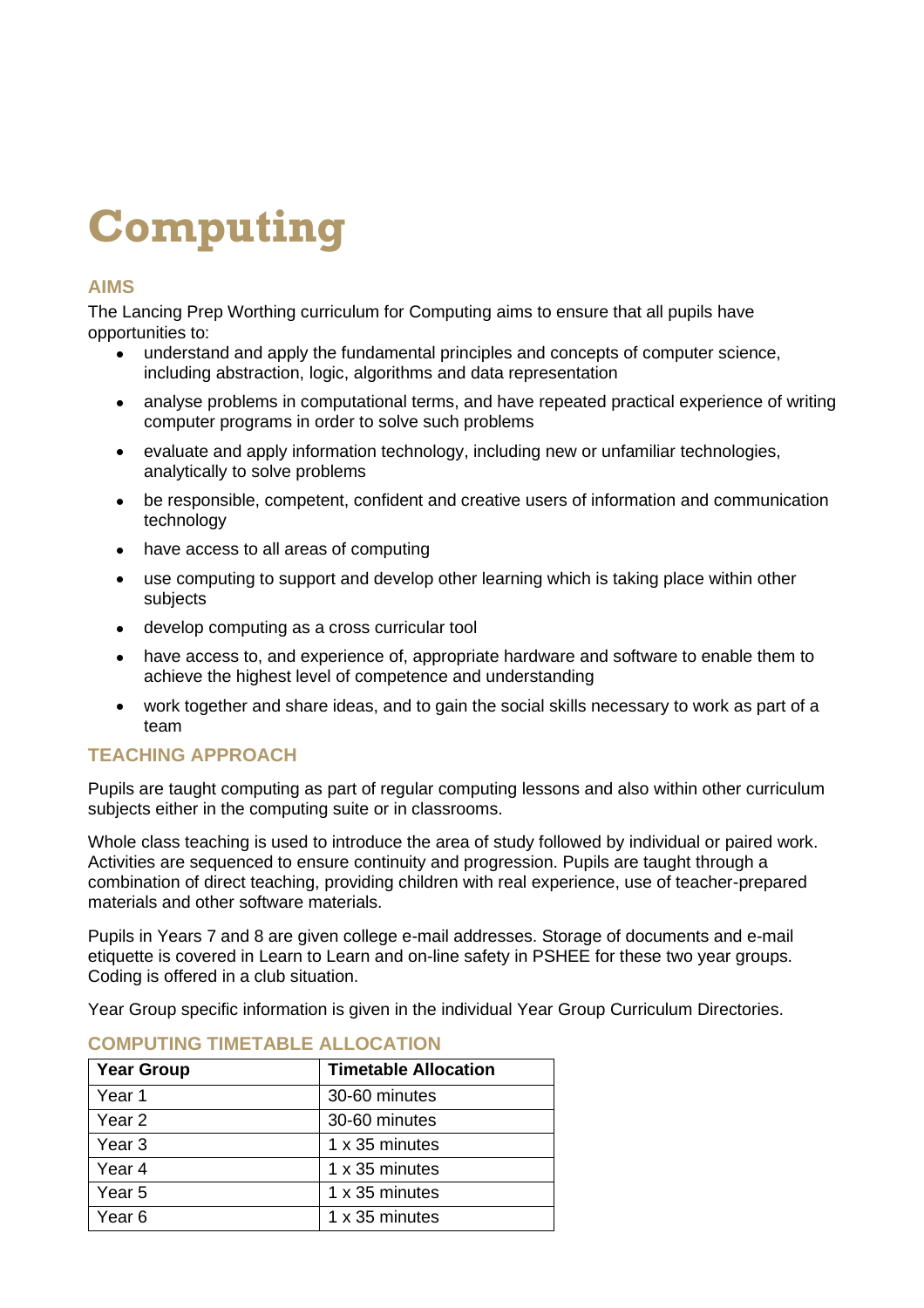

#### **AIMS**

The Lancing Prep Worthing curriculum for art aims to ensure that all pupils:

- enjoy and take pleasure in the creative process
- develop the perceptual skills, essential to making effective personal responses to both the imagined and man-made world
- develop confident and enthusiastic attitudes towards Art by encouraging a sense of achievement
- develop the ability to communicate ideas, feelings and opinions about their own work and that of other artists
- develop an appropriate vocabulary to assist understanding and the ability to communicate ideas, feelings and opinions about their work and that of other artists.
- develop creative thought
- experience a balanced and continuous programme of Art, Design and craft throughout the school
- build upon previous experience and extend capability further through the exploration of a widening range of media and techniques
- share the experience of Art in school through display in the classrooms and communal areas
- develop the ability to value the contribution made by other artists, craft workers and designers and respond critically and imaginatively to ideas, images and objects of many kinds and from many cultures

#### **TEACHING APPROACH**

In Years 1 and 2 the children are given opportunities for exploration, experimentation and instruction in handling tools and materials.

Years 3 to 8 are taught in the specialist Art and Design room and follow a programme of activities in which four major components are considered:

- Subject matter
- Media
- Key elements of Art
- Experience to be given

Activities are sequenced to ensure continuity and progression. They are taught through a combination of direct teaching, providing children with real experience, use of teacher-prepared materials and other artists' work. These activities are enhanced by visits to museums and art galleries, visiting artists where possible and extra-curricular art clubs.

Year Group specific information is given in the individual Year Group Curriculum Directories.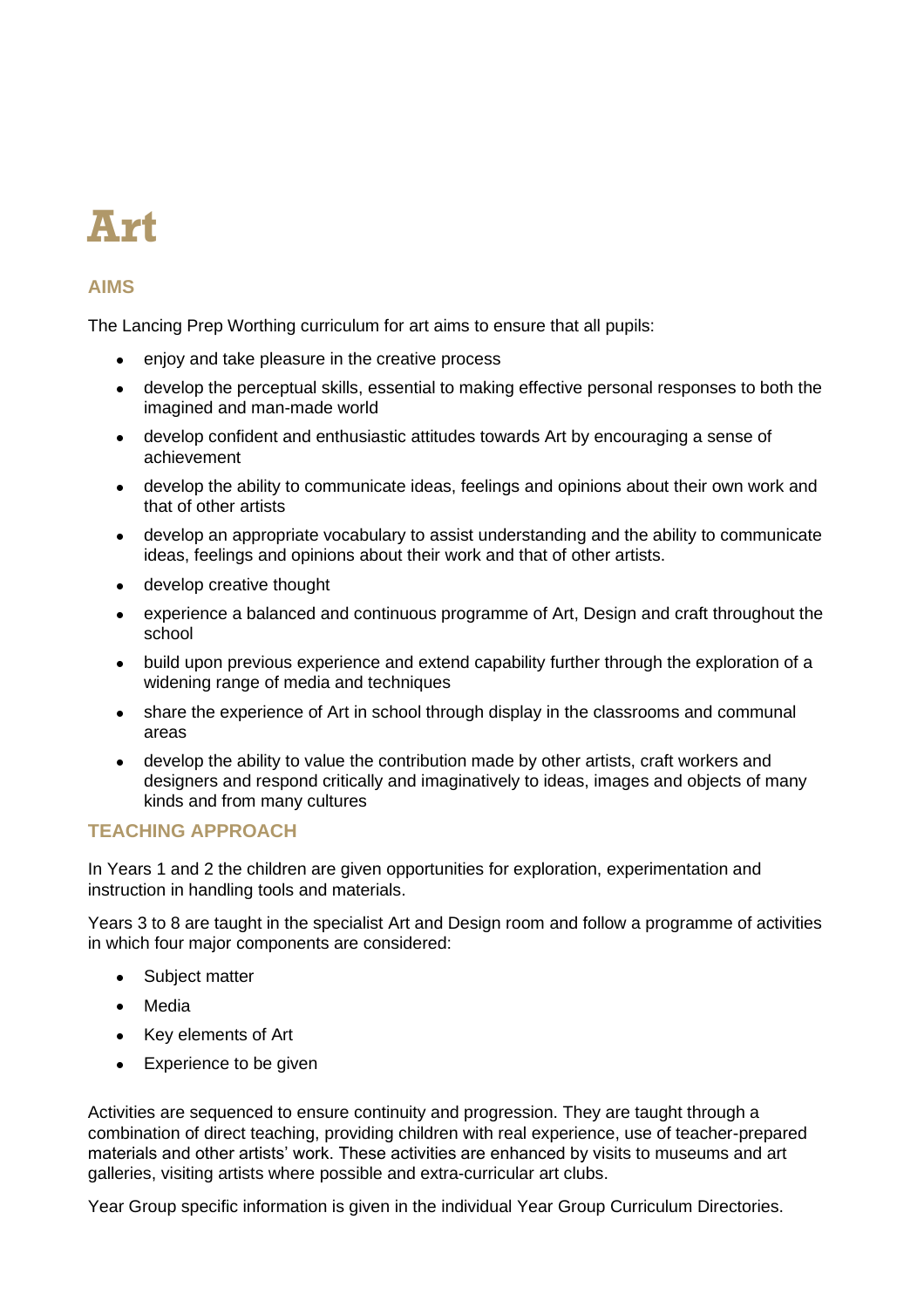#### **ART TIMETABLE ALLOCATION**

| <b>Year Group</b> | <b>Timetable Allocation</b>   |
|-------------------|-------------------------------|
| Year 1            | 2 x 35 minutes                |
| Year 2            | 3 x 35 minutes                |
| Year <sub>3</sub> | 3 x 35 minutes shared with DT |
| Year 4            | 3 x 35 minutes shared with DT |
| Year 5            | 2 x 35 minutes                |
| Year <sub>6</sub> | 2 x 35 minutes                |
| Year 7            | 2 x 35 minutes                |
| Year 8            | 3 x 35 minutes shared with DT |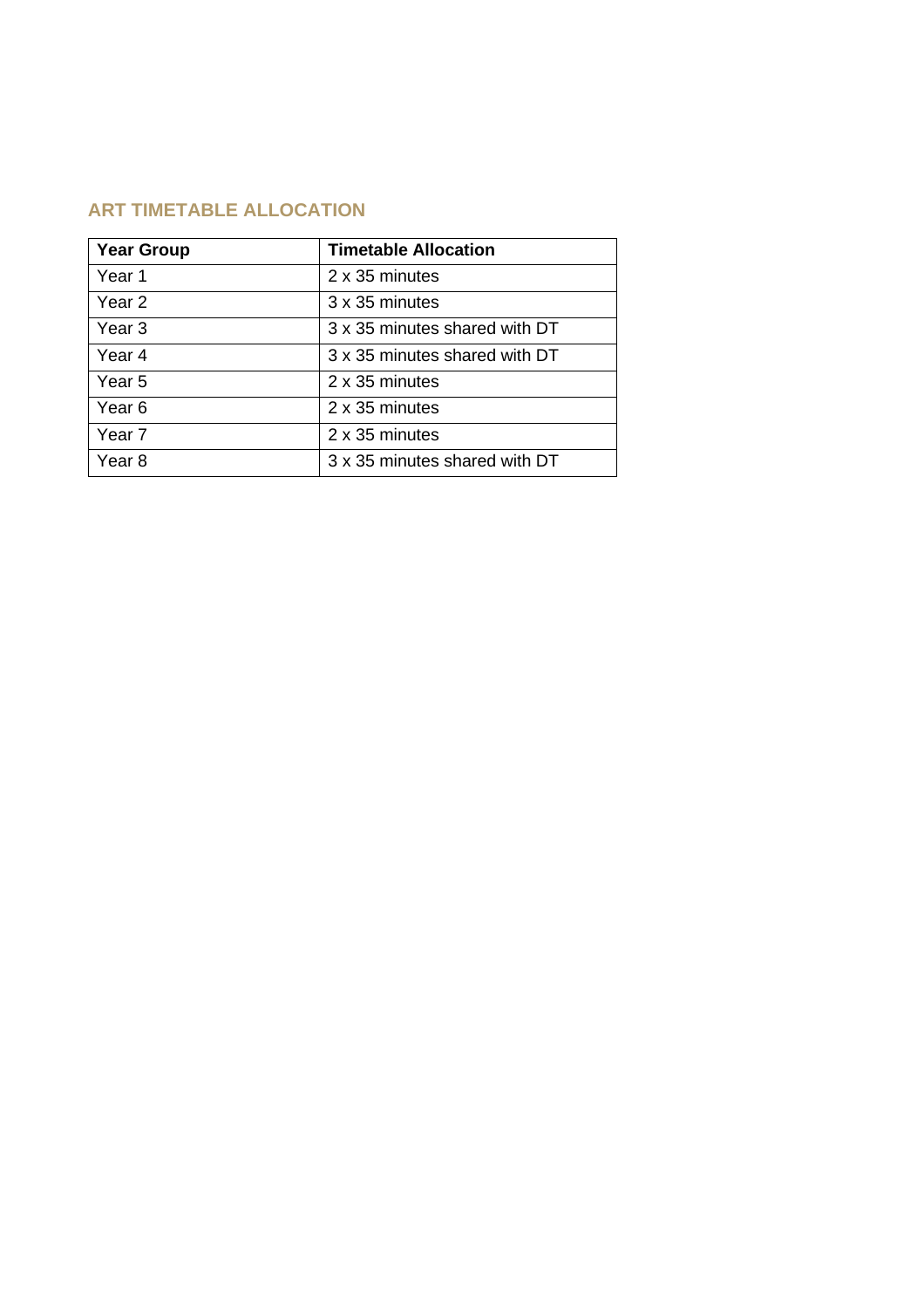# **Design Technology**

#### **AIMS**

The Lancing Prep Worthing curriculum for Design Technology aims to ensure that all pupils:

- make Design Technology a practical subject providing opportunities for all children to design and make good quality prototypes and products
- have an opportunity to investigate, disassemble and evaluate a range of simple products, which are found in everyday life and are used to meet needs
- develop designing and making skills, knowledge and understanding to the best of each child's ability, using a range of tools, materials and components safely
- experience a range of activities to develop their capability and confidence in their own ideas
- experience a range of activities that creates an interest and enthusiasm for designing and making for all abilities
- develop an understanding of the ways in which people in the past and present have used design to meet their needs
- develop an ability to evaluate their own products and those of others
- have an equal opportunity to develop the relevant skills, regardless of ability, gender, race, or cultural background

#### **TEACHING APPROACH**

Children in Years 1 and 2 are given the opportunity through a variety of creative and practical activities, to be taught the knowledge, understanding and skills needed to engage in the process of designing and making.

In Year 1 some activities may be instigated with verbal instructions. From Year 2, the pupils will be involved in Focused Practical Tasks, learning how to assemble various construction kits whilst considering various challenges the teacher poses. Recording may be made in some instances by a final drawing or with a photograph but it should be remembered that this will not always be possible. In Years 3 to 8, there will be a Design and Make Assignment in which pupils will be asked to draw and record their plans with measurements if necessary on a design sheet, which includes a section for tools and materials required and a section for their own evaluation. This can help the child to identify necessary changes to an original design and to analyse how they coped with the assignment, as well as providing an opportunity for positive discussion.

When the opportunity arises to work with food, pupils will be taught how to cook and apply the principles of healthy eating and nutrition.

Opportunities to discuss and share work with classmates are encouraged. Pupils are encouraged to contribute to class discussions and to work as individuals, pairs or in groups depending on the task.

Year Group specific information is given in the individual Year Group Curriculum Directories.

#### **DESIGN TECHNOLOGY TIMETABLE ALLOCATION**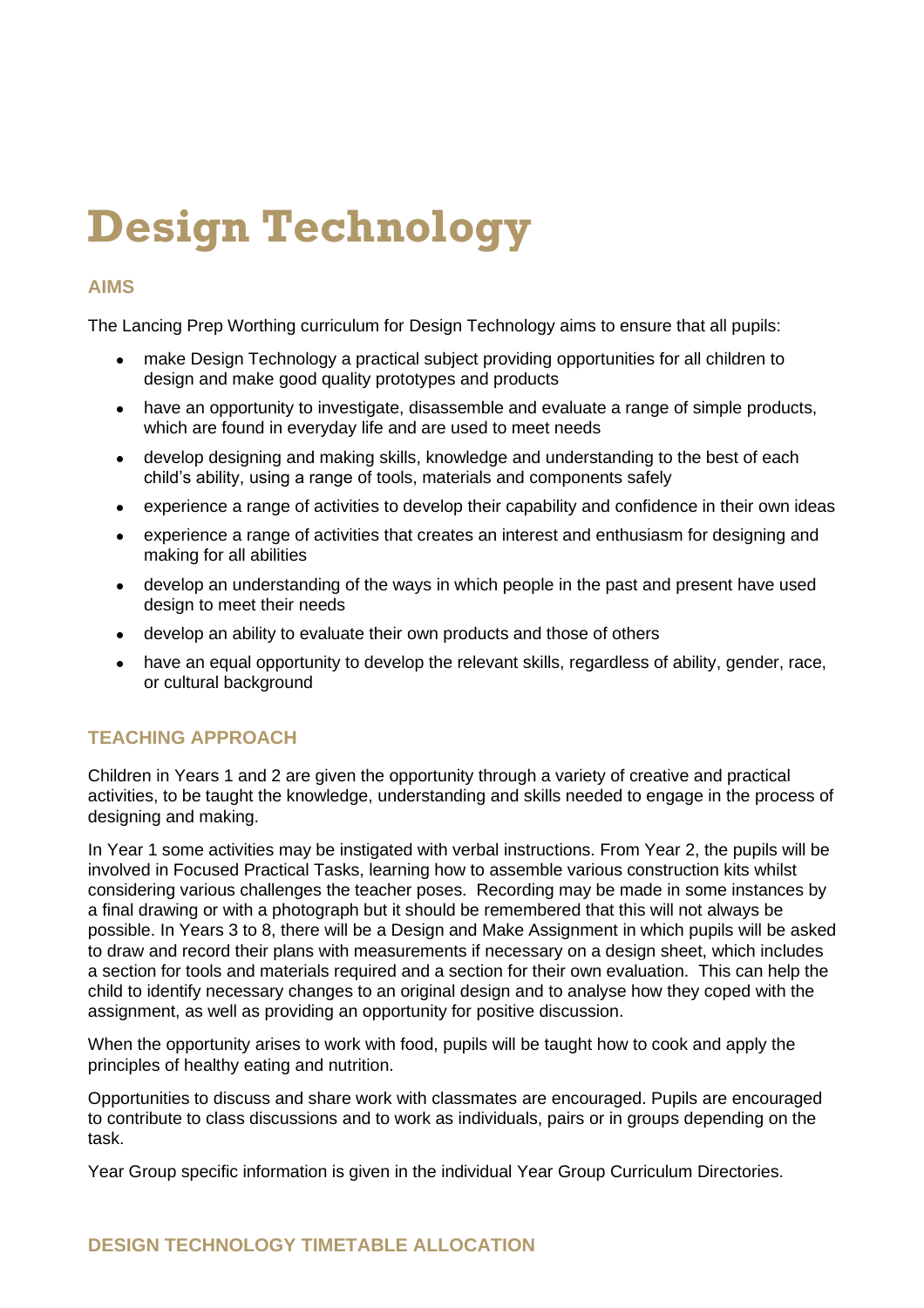| <b>Year Group</b> | <b>Timetable Allocation</b>    |
|-------------------|--------------------------------|
| Year 1            | Dependent on the task          |
| Year 2            | Dependent on the task          |
| Year 3            | 3 x 35 minutes shared with Art |
| Year 4            | 3 x 35 minutes shared with Art |
| Year 5            | 2 x 35 minutes                 |
| Year 6            | 2 x 35 minutes                 |
| Year <sub>7</sub> | 2 x 35 minutes                 |
| Year 8            | 3 x 35 minutes shared with Art |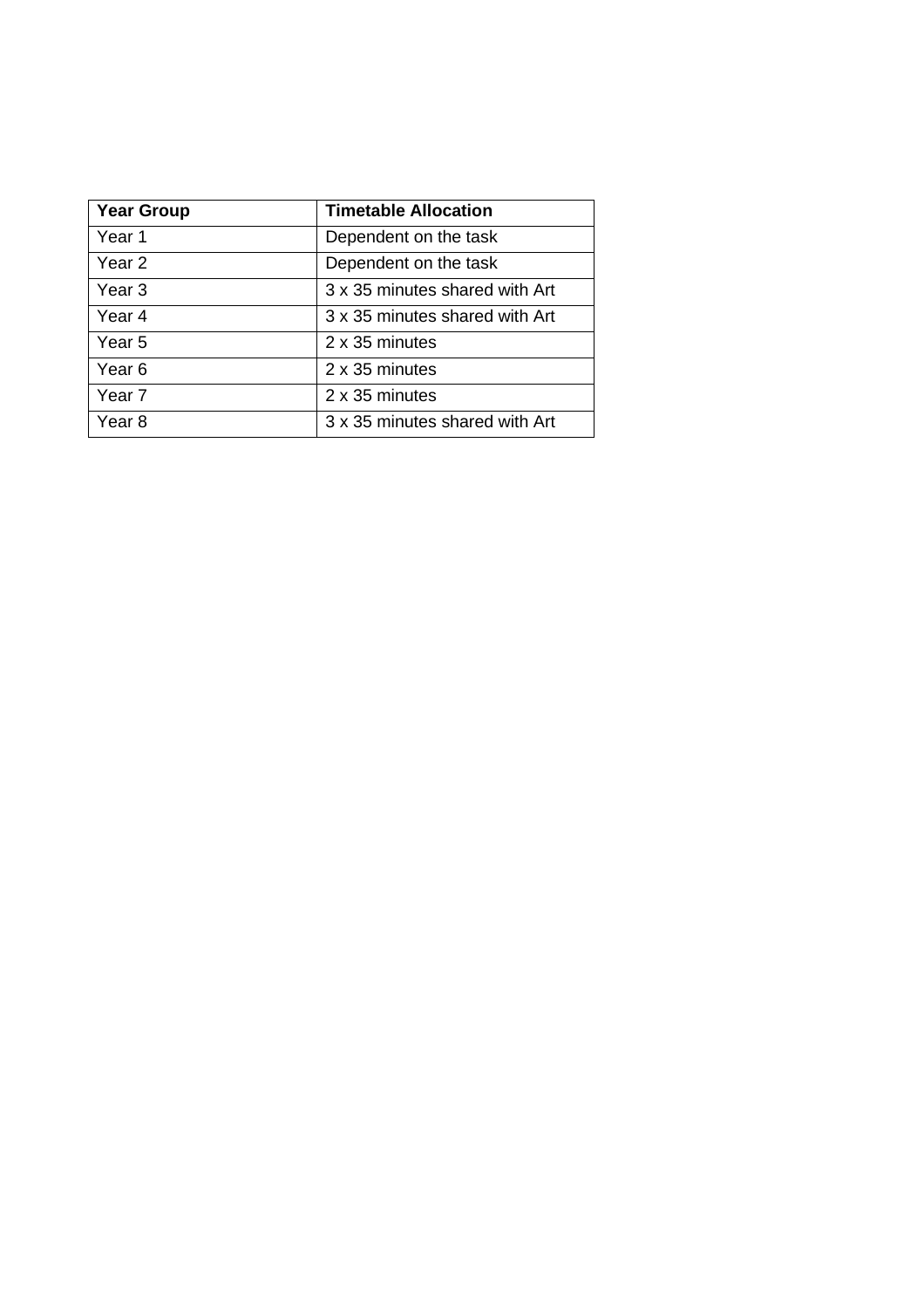### **Drama**

#### **AIMS**

The Lancing Prep Worthing curriculum for Drama strongly supports our school aim that the pupils *love learning* and it develops their learning power skills in an active and practical environment. All pupils are provided with the opportunity to develop their ability to:

- relate through practical activities which encourage them to demonstrate empathy, collaboration, independence of thought and an open mind
- become resilient through practical activities which encourage them to be focussed, inquisitive, persistent and adventurous
- be resourceful through practical activities which encourage them to be imaginative, crafting, linking and capitalising
- be reflective through practical activities which encourage them to be self-aware, methodical, transferring and self-evaluative

In addition, we hope that the children are inspired to seek other opportunities both inside and outside school, to develop their performance skills. Good examples of this are the drama clubs, termly soirees, Lamda lessons and our annual prep school musical.

#### **TEACHING APPROACH**

For our youngest children, drama comes naturally and is part of play. When children reach Key Stage 2 they are ready for the opportunity to learn about drama more formally. The lessons typically involve a warm up which encourages focus, followed by a specific activity which may relate to PSHEE topics, other areas of the curriculum, the news, issues within the school or the wider community and which therefore changes year on year, followed by a calming activity. There will be moments of high energy and moments of complete calm depending on the task set. Children are encouraged to work in pairs and small groups which ensure that they relate to each other and they reflect on their work routinely at the end of a task. There are no right or wrong answers, thus children feel free to be resourceful and this helps them to be resilient. Drama games and challenges are fun!

There are no formal drama lessons on the curriculum in Key Stage 3 but some pupils decide to join senior drama club which enables them to continue with drama and some are prepared for scholarships to Lancing College where we are very successful.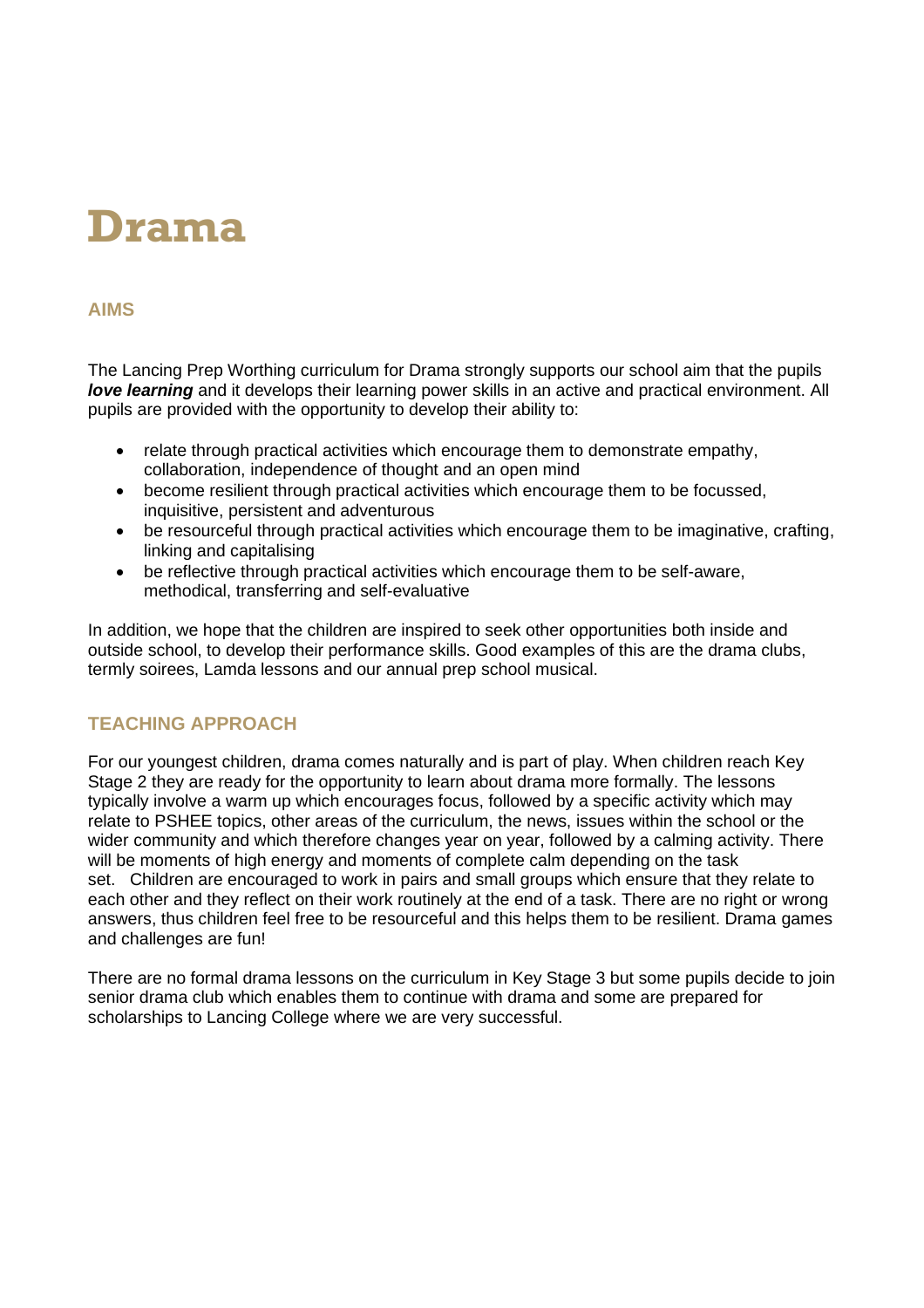## **Physical Education**

#### **AIMS**

The Lancing Prep Worthing curriculum for Physical Education aims to:

- develop social co-operation and positive attitudes to compete with a sense of fair play
- promote and develop safe practice in physical activities
- promote physical activity, physical development and a healthy lifestyle
- Promote equal opportunities for children regardless of their ability
- Provide opportunities for all children to reach and fulfil their potential
- Provide enjoyment and a sense of fulfilment that will encourage a purposeful use of leisure time now and in the future

#### **TEACHING APPROACH**

All pupils are taught swimming by a specialist PE teacher. Pre-Prep pupils are taught the basics of games, dance and movement which lay the foundations for later years. From Year 2 pupils start major games, such as tag rugby and uni-hoc.

Prep School pupils enjoy block afternoon Games lessons with a focus on different major sports each term: football, hockey, tag rugby, cricket and netball. Single Physical Education lessons have more emphasis on skills and tactics. Master classes in the major sports take place at Lancing College and coaches visit the school.

All Prep pupils have opportunities to play in fixtures and tournaments against other schools. In Years 5, 6, 7 and 8 these occur every Wednesday afternoon. In Years 3 and 4 these occur every Thursday afternoon. House matches also take place throughout the school year.

Pupils who show the potential for excellence in and passion for sport are expected to work hard, be good role models for their peers, take the lead in warm-ups before fixtures, show commitment to playing in fixtures and demonstrate leadership (captaincy) skills. In the senior year groups, they are expected to attend master classes which senior schools offer.

Year Group specific information is given in the individual Year Group Curriculum Directories.

#### **PHYSICAL EDUCATION TIMETABLE ALLOCATION**

| <b>Year Group</b> | <b>Timetable Allocation</b> | <b>Year Group</b> | <b>Timetable Allocation</b> |
|-------------------|-----------------------------|-------------------|-----------------------------|
| Reception         | 3 x 30 minutes              |                   |                             |
| Year 1            | 3 x 30 minutes              | Year <sub>5</sub> | 6 x 35 minutes              |
| Year <sub>2</sub> | 3 x 30 minutes              | Year <sub>6</sub> | 5 x 35 minutes              |
| Year <sub>3</sub> | 6 x 35 minutes              | Year 7            | 5 x 35 minutes              |
| Year <sub>4</sub> | 6 x 35 minutes              | Year <sub>8</sub> | 5 x 35 minutes              |